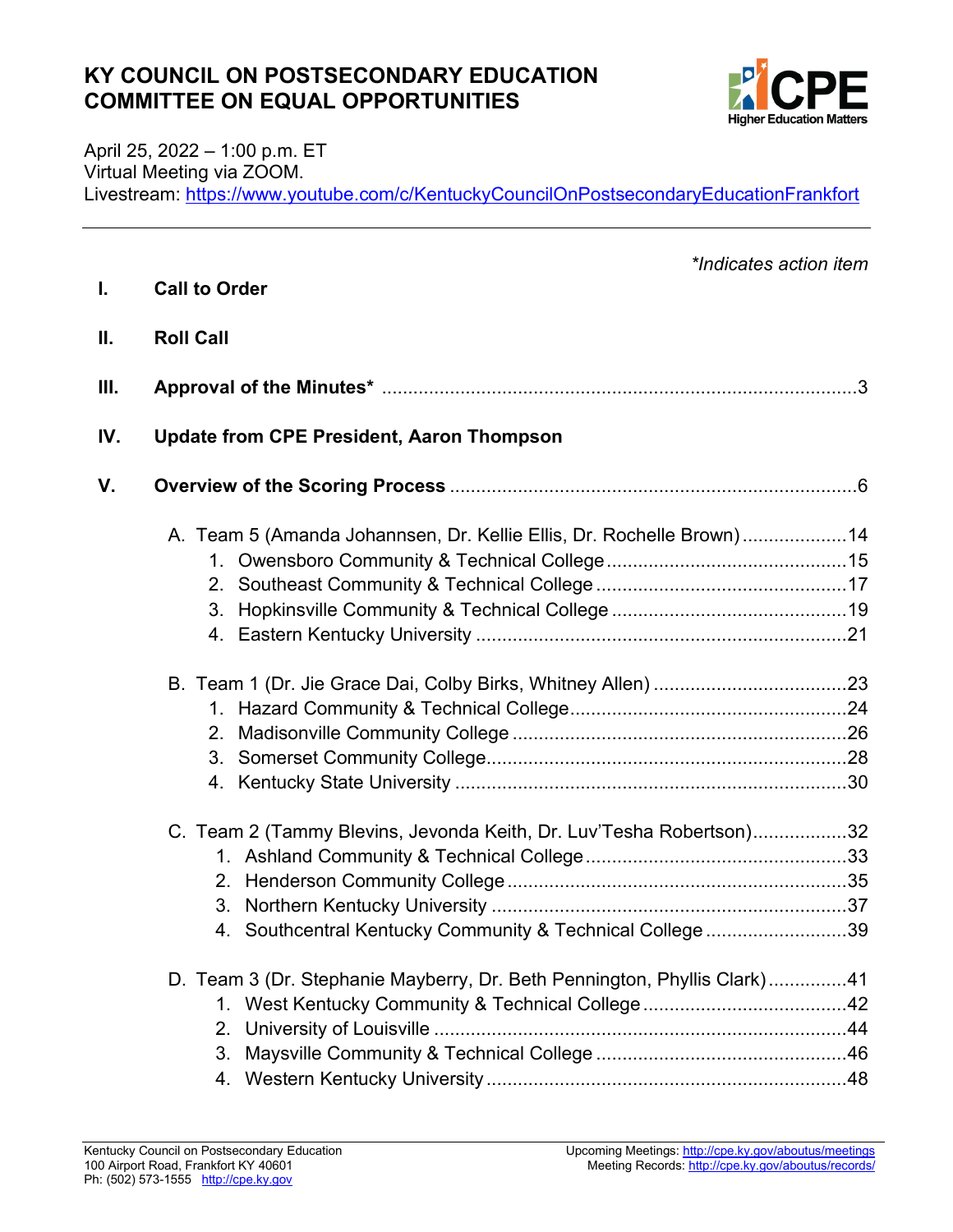| $1_{-}$        |                                                           |     |
|----------------|-----------------------------------------------------------|-----|
| 2.             |                                                           |     |
| 3 <sub>1</sub> |                                                           |     |
|                |                                                           |     |
|                | F. Team 6 (Rae Smith, Robert Croft, Kim Drummond-Welch)59 |     |
|                |                                                           |     |
|                |                                                           |     |
| 3.             |                                                           |     |
|                |                                                           |     |
|                |                                                           | .69 |

#### **VI. Other Business**

**VII. Adjournment**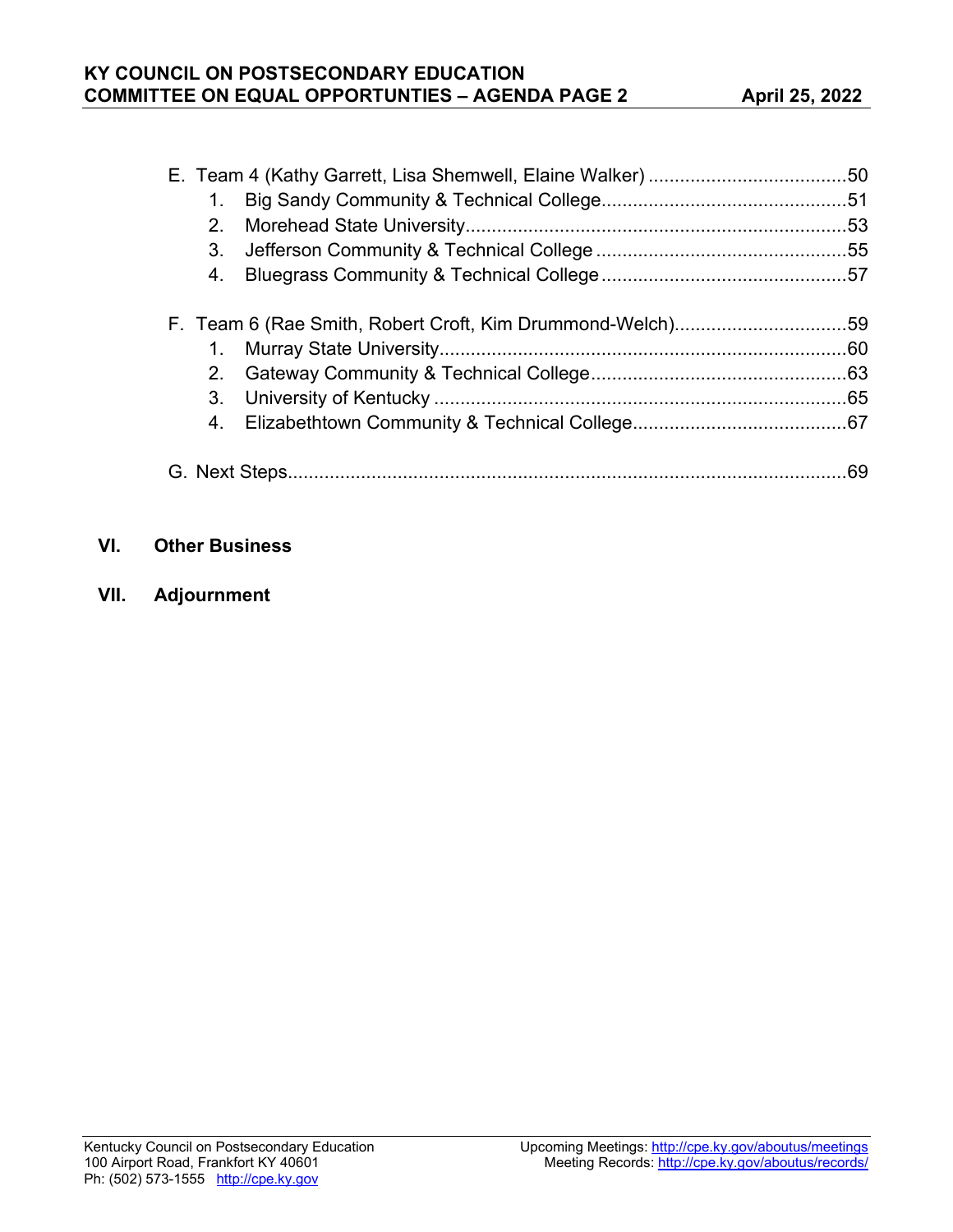#### **DRAFT MINUTES**

Council on Postsecondary Education

Type: Committee on Equal Opportunities Date: January 24, 2022 Time: 1:00 p.m. ET Location: Virtual Meeting - Committee members by ZOOM teleconference; Public viewing hosted on CPE YouTube Page.

#### **WELCOMING & CALL TO ORDER**

The Committee on Equal Opportunities met Monday, January 24, 2022, at 1:00 p.m., ET. The meeting occurred virtually via ZOOM teleconference. Members of the public were invited to view the livestream on the CPE YouTube page.

Chair Elaine Walker presided.

#### **ATTENDENCE**

Members attended: Elaine Walker, David Carpenter, Robert Croft, Dr. Kellie Ellis, Dr. Luv'Tesha Robertson, Dr. Rochelle Brown, and Colby Birkes.

Members not in attendance: Terrance Sullivan and Whitney Allen

Mr. Gains Brown, CPE Associate, served as recorder of the meeting minutes.

#### **APPROVAL OF THE MINUTES**

The minutes of the June 28, 2021 meetings were approved as distributed.

#### **REPORT FROM CPE PRESIDENT AARON THOMPSON**

CPE President, Dr. Aaron Thompson, provided an update on Kentucky rankings for credentials awarded. Kentucky is closing gaps on student success metrics, and all are showing positive results. Dr. Thompson additionally acknowledged the Kentucky House of Representatives budget that will potentially provide additional funding towards higher education. Further acknowledgement by Dr. Thompson was given on the efforts to improve markers on low-income students, adult-learners and especially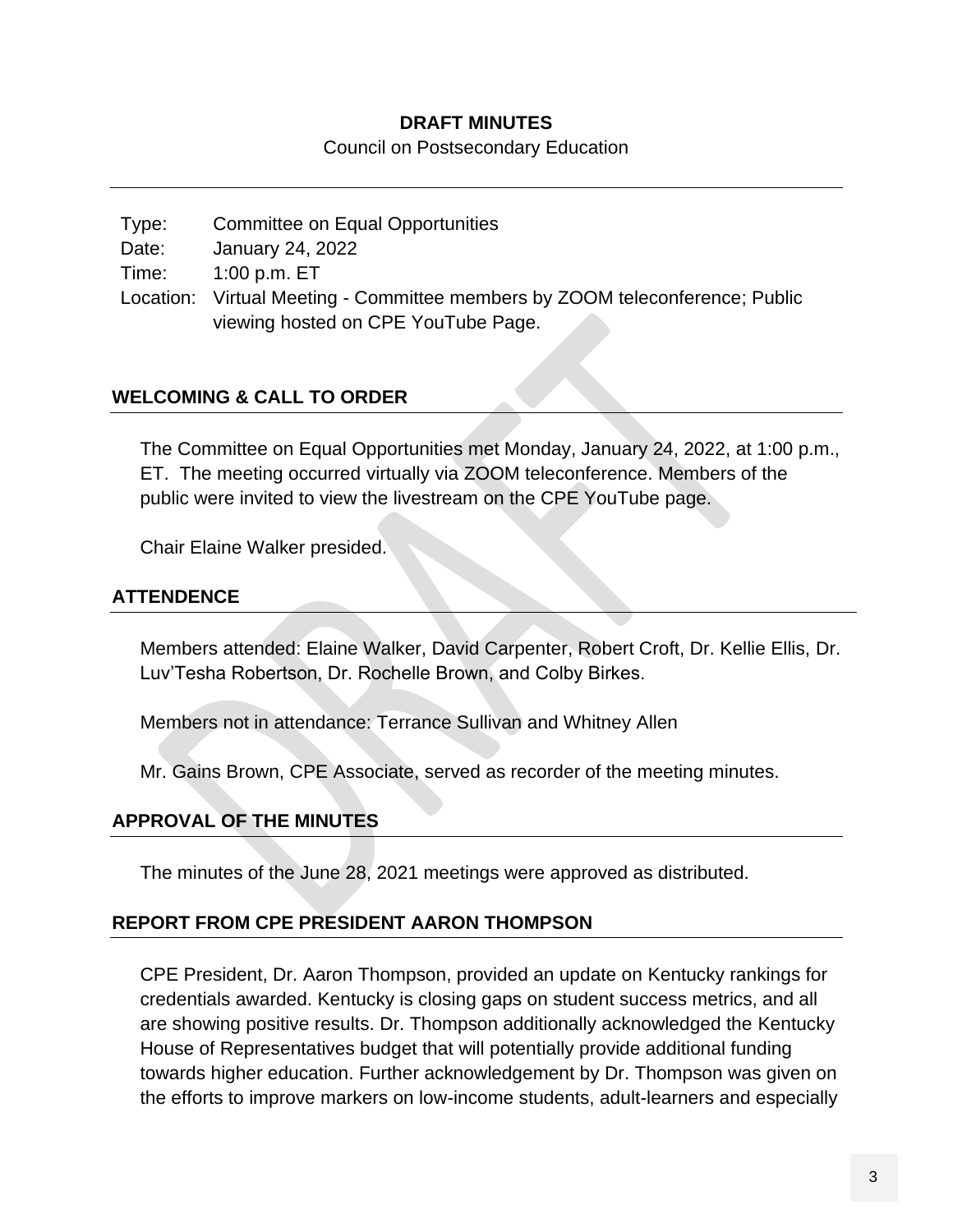adult-learners of color. Kentucky also requires more faculty members of color and healthcare professionals of color. Dr. Thompson postulated that in Louisville, which is the most ethnically diverse jurisdiction in the Commonwealth, currently has approximately EMT demographics that are majority white. Dr. Thompson posed the question on how we can develop a diverse workforce that has demographics commensurate with their constituents.

Dr. Thompson also touted CPE's new Cultural Competence Certification program that has drawn interest from different colleges, universities and includes those in healthcare along with the criminal justice system. Different states are inquiring about our programmatic theory and how we design training for governing boards in higher education and systems.

#### **REPORT FROM CPE VICE PRESIDENT AND GENERAL COUNSEL**

CPE Vice President & General Counsel, Travis Powell, provided detailed update on the Kentucky House of Representatives budget that includes information regarding higher education. The budget includes 50 million dollars of new funding each year for the performance funding model. This includes premiums for graduation and retention of URM and low-income students, asset preservation, and directly results in more resources provided to students on college campuses, and 813 million for new construction and renovation projects on our college campuses. Travis Powell stated that we are in unprecedented times in a positive manner, and we are appreciative of Kentucky legislators for providing additional funding.

He also stated that additional legislation has passed in the Kentucky House of Representatives that would require every high school student to fill out the FAFSA. The legislation would be a huge benefit to URM and low-income students to continue their studies in whatever functional area of their choosing.

CPE Vice President & General Counsel, Travis Powell, also provided information regarding other House Bills under review including those regarding CRT in K-12 and in higher education, student due process, and free speech.

#### **CULTURAL COMPETENCE CREDENTIAL CERTIFICATION**

Dr. Dawn Offutt, CPE Executive Director for Diversity, Equity, & Inclusion, updated the Committee on the approval of the Cultural Competence Credential Certification at the June 2021 CPE Board Meeting. The process is designed to support the KY Statewide Diversity Policy.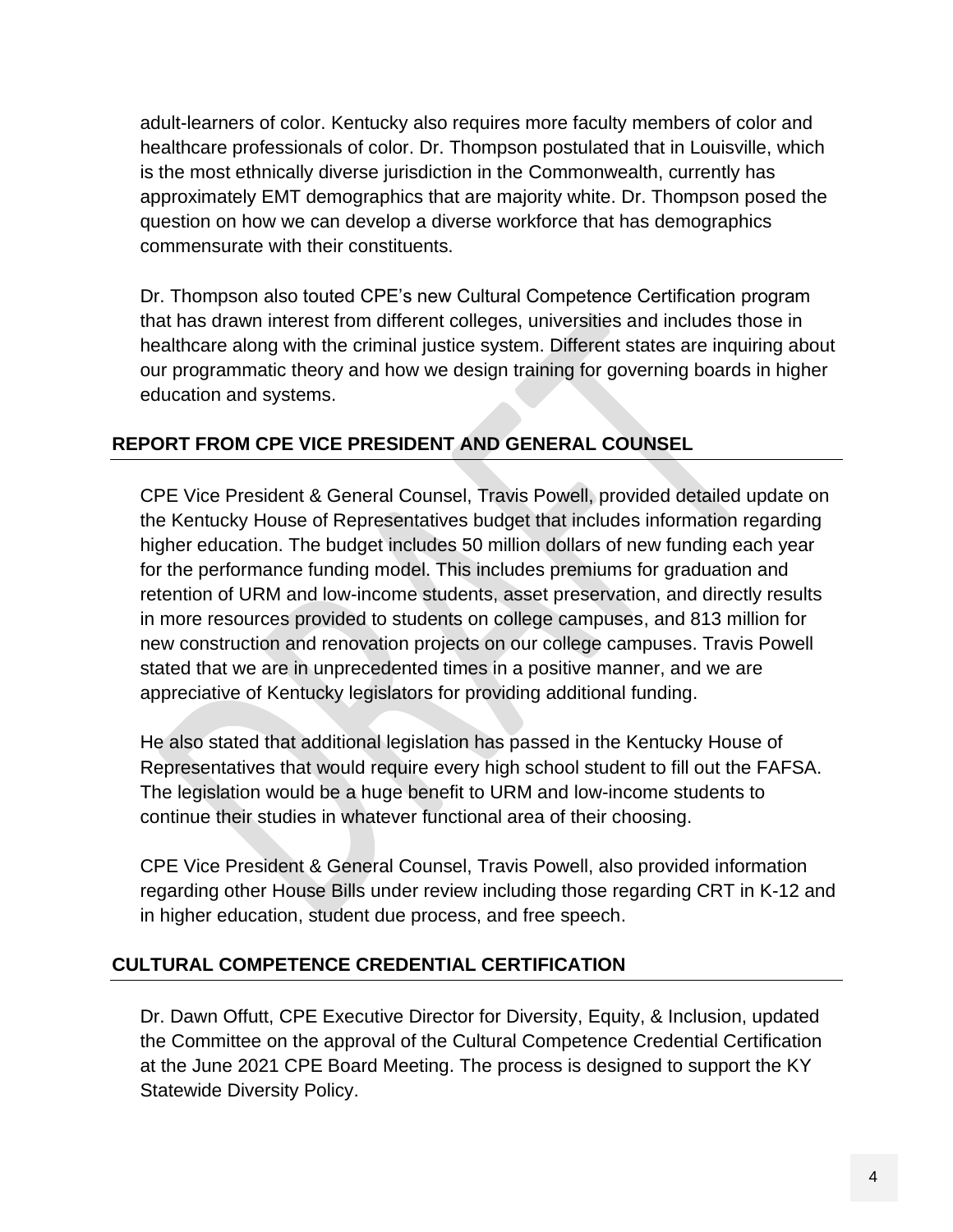Dr. Molly Kerby, Michael Crowe, and Dr. Marko Dumancic, representatives from Western Kentucky University presented on the details of their program. WKU is the first institution to have a program certified by the Council. Dr. Dumancic provided an overview of their Inclusive Teaching Academy and the Community of Practice associated with it. Additionally, Dr. Dumancic discussed the modality, functionality, and benefits of their Inclusive Teaching Academy.

#### **DIVERSITY PLAN REVIEW PROCESS**

Mr. Brown reviewed the diversity plan process, timeline, and responsibilities.

#### **OVERVIEW OF THE POLICY REVIEW PROCESS**

Ms. Jessica Romious, CPE Senior Associate, reviewed the current statewide diversity policy and provided information on the upcoming review process.

#### **ADJOURNMENT**

The Committee on Equal Opportunities adjourned at 2:15 p.m. ET.

The next regularly scheduled meeting will be April 26, 2022, at 1:00pm ET. The meeting's focus will be a review of the evaluation results of the Institutional Diversity Plan Reports.

*MINUTES REVIEWED AND APPROVED BY THE COUNCIL: \_\_\_\_\_\_\_\_\_\_\_\_\_\_\_\_*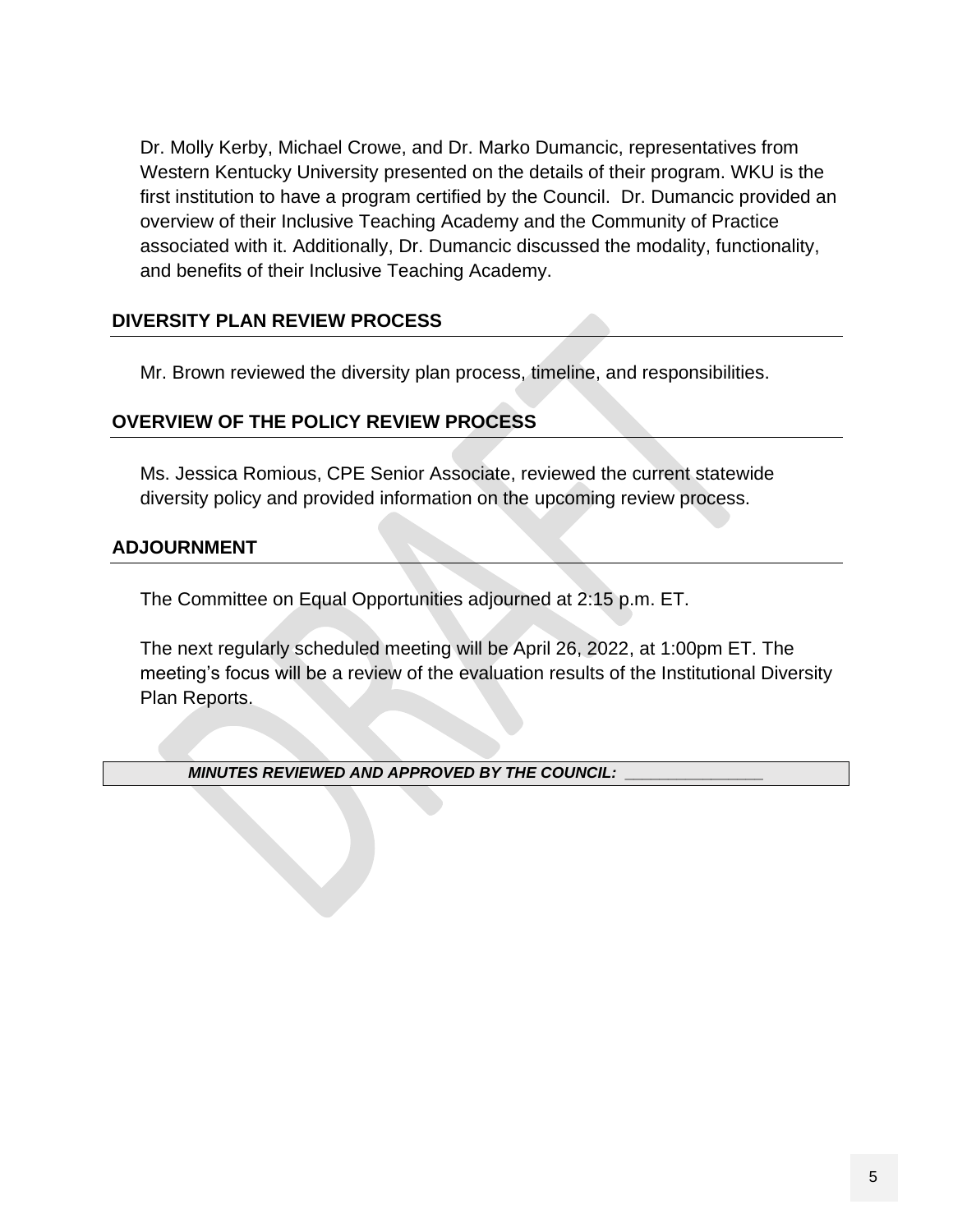# **Overview of the Scoring Process**

Mr. Travis Powell Vice President & General Counsel Kentucky Council on Postsecondary Education



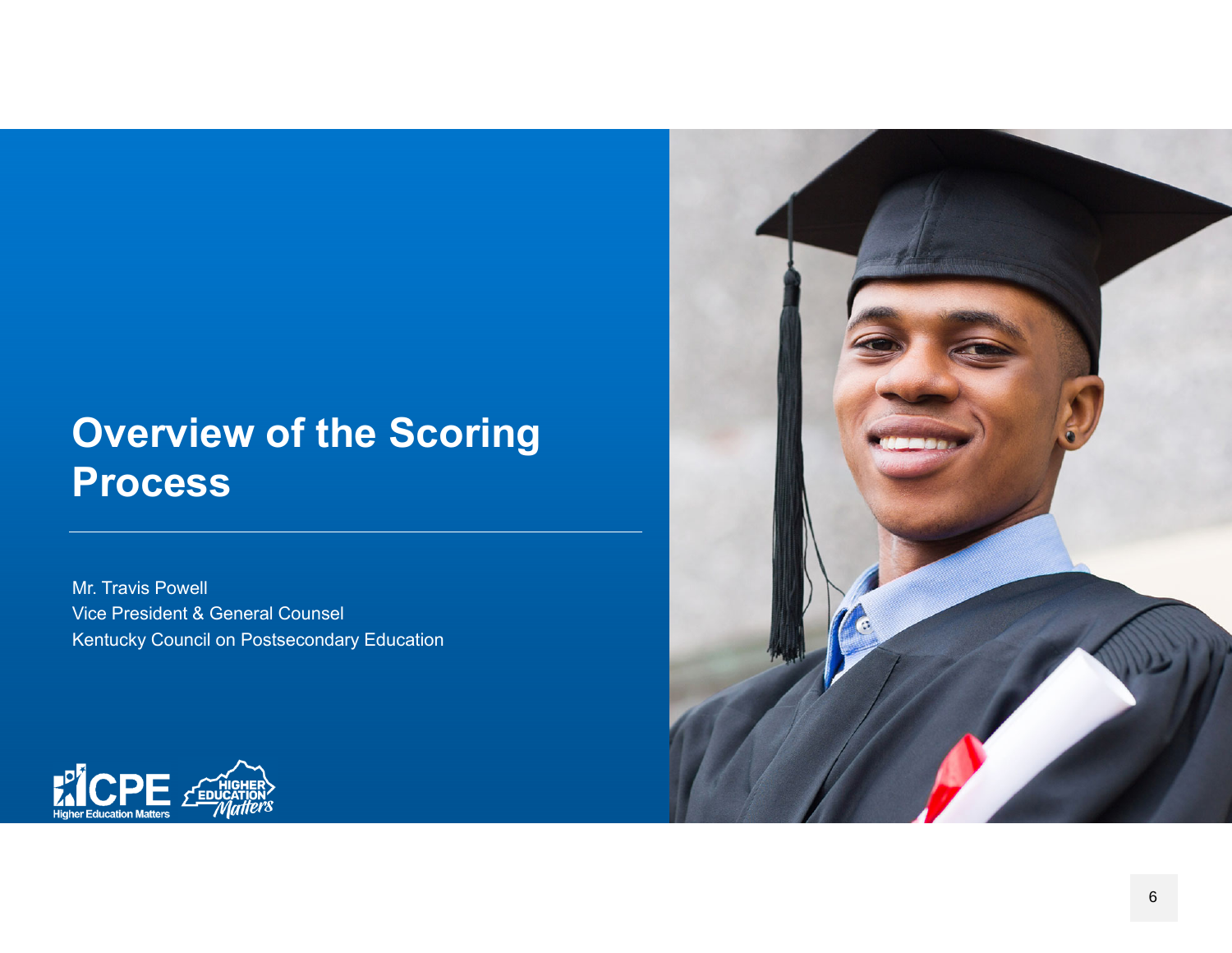## **Diversity, Equity, and Inclusion Plan Report Evaluation**

- $\bullet$  Annual Report (2021)
	- Qualitative Report Submitted
	- 2020-2021 Data Analyzed.
- $\bullet$  Evaluated based on a Rubric; divided into 2 sections
	- Quantitative
		- 18 possible points for Universities
		- 16 possible points for KCTCS Institutions
	- Qualitative
		- 18 possible points
	- Minimum Score for Eligibility to Offer New Programs
		- 24 for Universities
		- 22 for KCTCS Institutions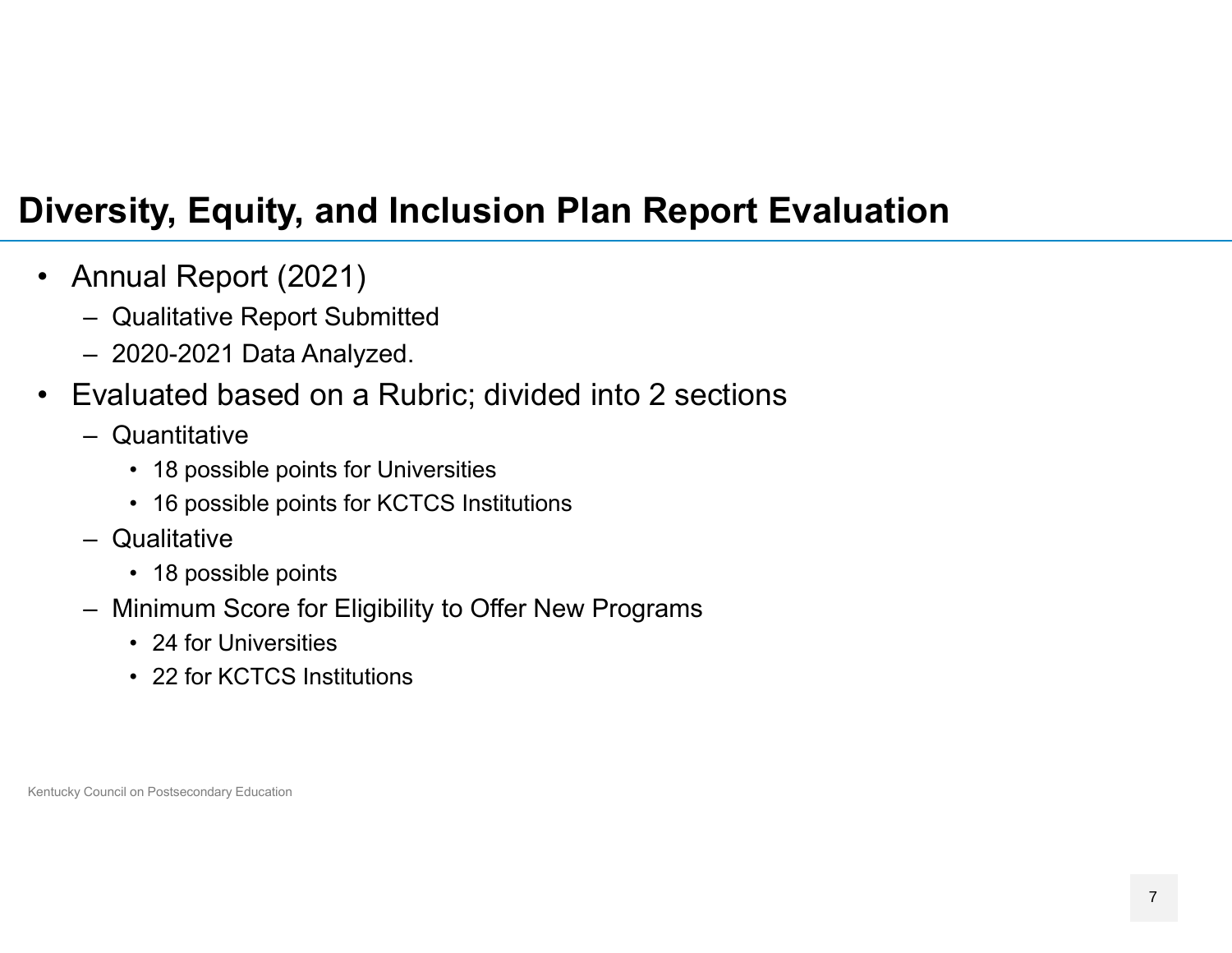## **Diversity, Equity, and Inclusion Plan Report Evaluation – Quantitative**

- $\bullet$  Evaluation of progress toward targets set in the following areas:
	- Undergraduate and Graduate Enrollment\*
	- $-$  1st to 2nd Year Retention (URM and Low Income)
	- Graduation Rate (URM and Low Income)
	- Degrees Conferred/Credentials Awarded (URM and Low Income)
	- Workforce Diversity
- $\bullet$  9 areas for Universities and 8 areas for KCTCS Institutions Scoring\*
	- 2 Annual target met or exceeded.
	- 1 Annual target not met, but value is greater than the 2015-2016 baseline.
	- 0 Annual target not met and value is less than the 2015-2016 baseline.
- •Maximum of 18 Points for Universities and 16 Points for KCTCS Institutions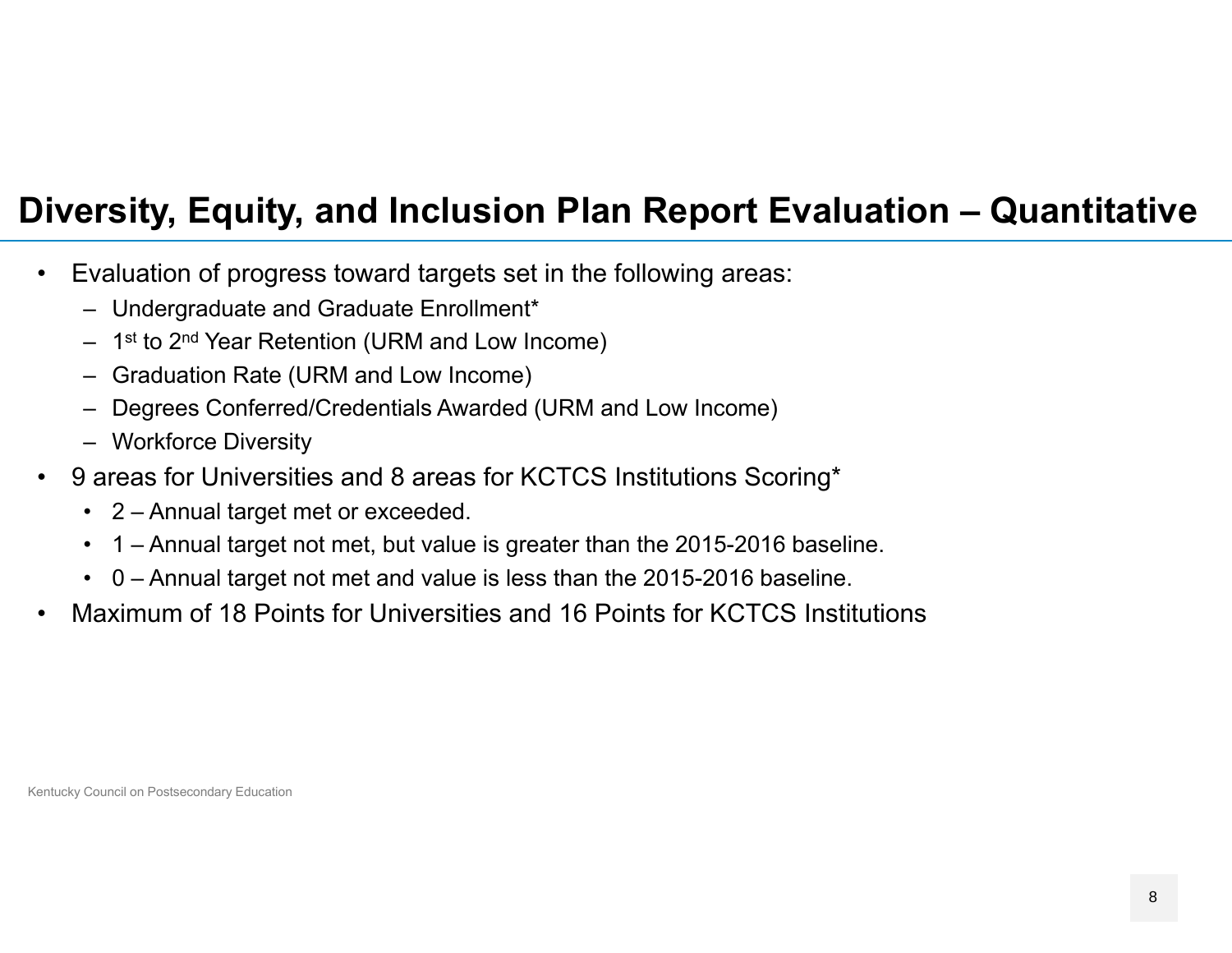## **Diversity, Equity, and Inclusion Plan Report Evaluation – Enrollment**

- $\bullet$  "Diversity" is defined as "people with varied human characteristics, ideas, world views, and backgrounds. Diversity in concept expects the creation by institutions of a safe, supportive, and nurturing environment that honors and respects those differences."
- • Enrollment Evaluation Standard
	- The institution shall demonstrate that the diversity of its student body provides its students with the opportunity to receive the educational benefits of diversity as described in the Policy. This may be substantiated by providing evidence that goals outlined in an institution's plan were generally attained or significant progress was made toward those goals, that students have been provided the opportunity to interact with diverse peers both inside and outside the classroom, and through other means identified by the institution as supported by valid research. Progress toward any one goal shall not determine whether or not expectations have been met; an institution shall be evaluated based on the entirety of its report in this area.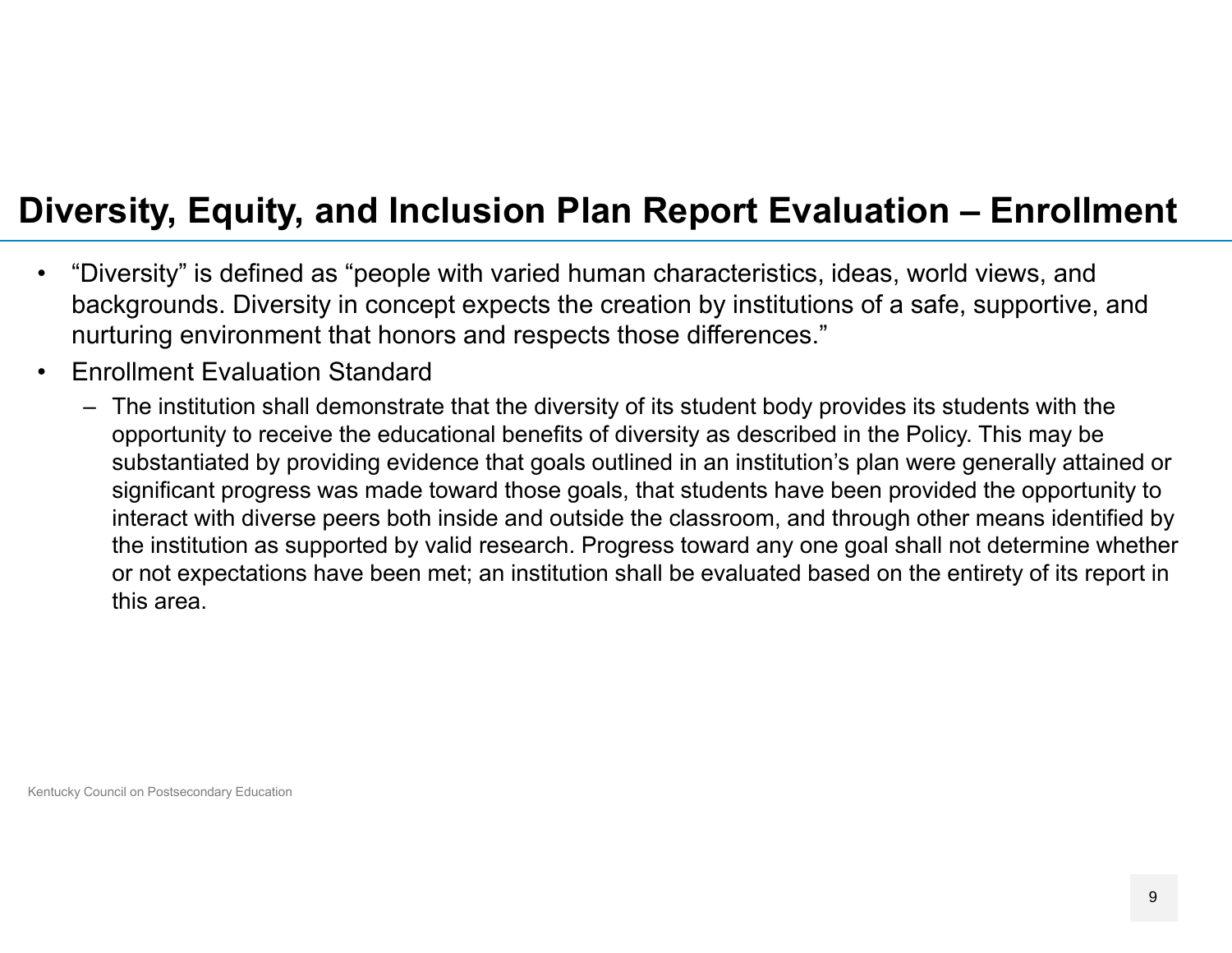## **Diversity, Equity, and Inclusion Plan Report Evaluation – Enrollment**

- $\bullet$  Annual targets were set in the following areas:
	- African American Undergraduate Enrollment
	- Hispanic Undergraduate Enrollment
	- URM Undergraduate Enrollment
	- URM Graduate Enrollment (universities)
- • A narrative was provided by each campus to describe how the diversity of its student body provides its students with the opportunity to receive the educational benefits of diversity as described in the Policy.
- • All elements were considered in the evaluation and a score of pass (2) or fail (0) was provided.
	- Universities were provided a score for both graduate and undergraduate diversity.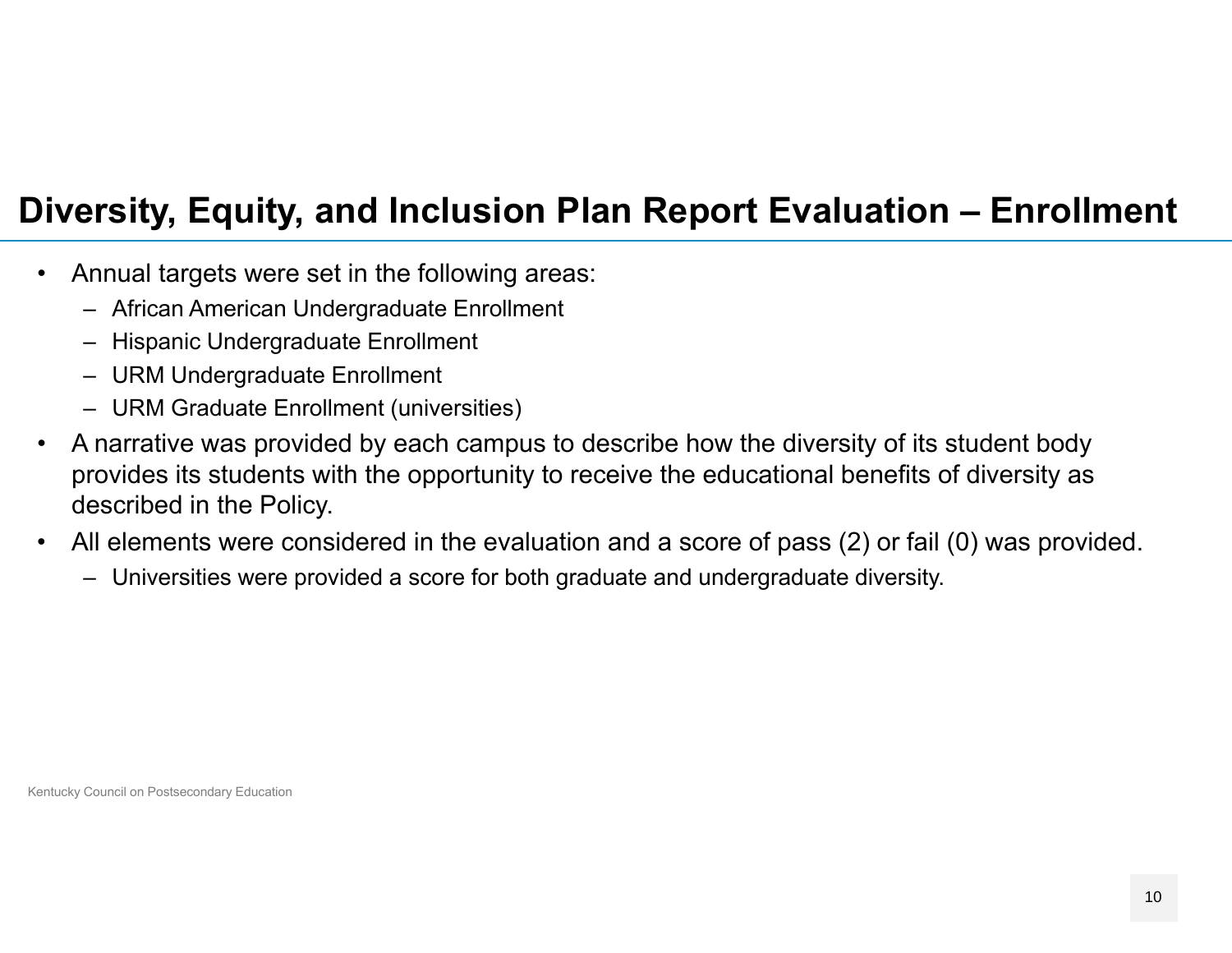## **Diversity, Equity, and Inclusion Plan Report Evaluation – Qualitative**

- $\bullet$  3 focus areas outlined in the Policy for Diversity, Equity, and Inclusion
	- Opportunity, Success, and Impact
- •Each institution's plan identified strategies designed to meet the goals set forth in each of these focus areas.
- • For each focus area, reports were evaluated on the following criteria:
	- –Implementation of Strategies with Fidelity
	- Analysis of Strategy Effectiveness
	- Lessons Learned and Next Steps
- • The 3 evaluation areas are each scored in the following manner:
	- 2 Meets or Exceeds Expectations
	- 1 Making Progress Toward Meeting Expectations
	- 0 Does Not Meet Expectations
- • Maximum of 18 Points
	- 3 policy areas, each with 3 evaluation areas and a maximum of 2 points in each category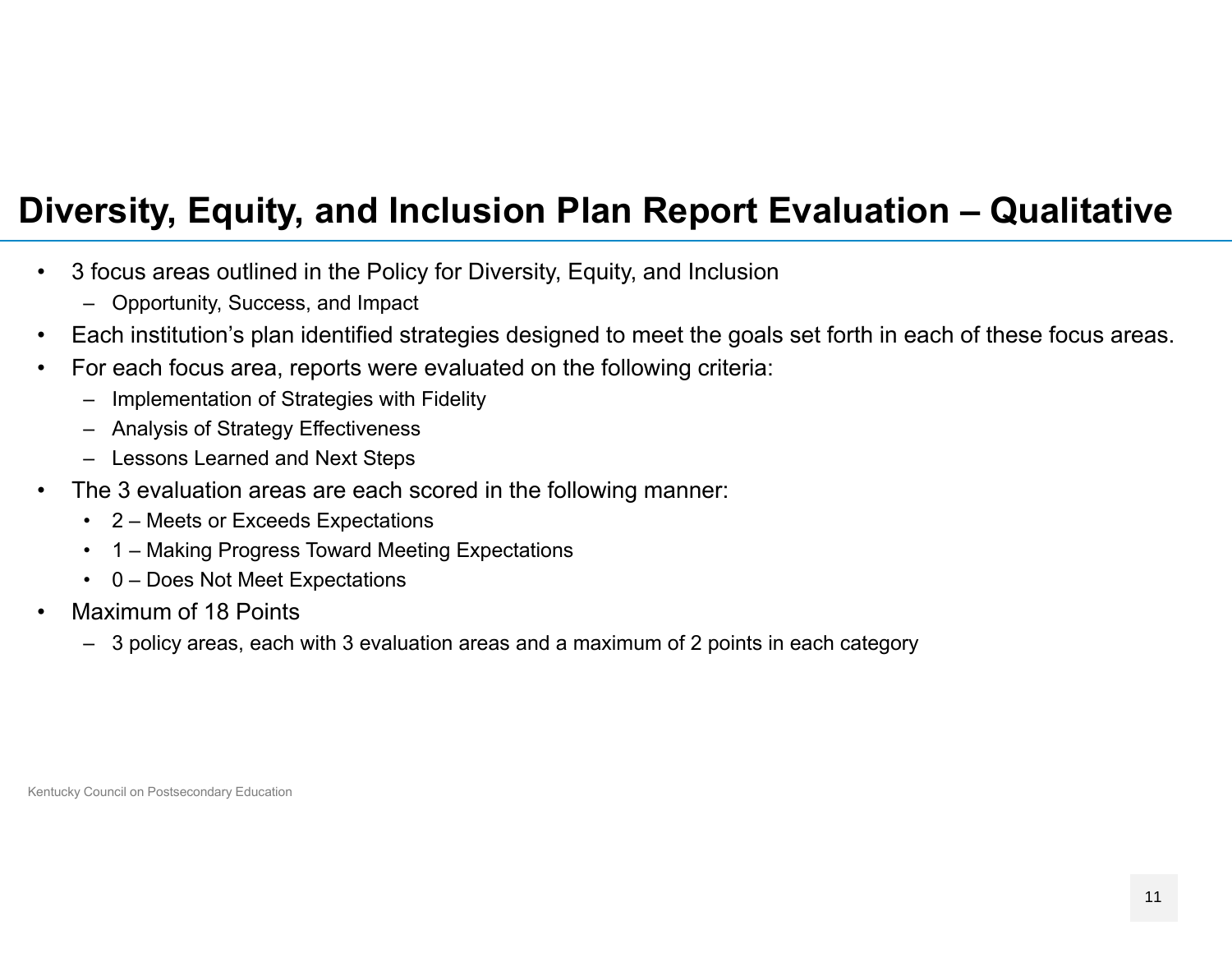## **Diversity, Equity, and Inclusion Plan Report Evaluation**

 $\bullet$  CPE has a statutorily mandated responsibility in the area of diversity and equal opportunities through KRS 164.020(19) which requires that CPE postpone the approval of any new academic program at a state postsecondary educational institution if the institution has not met the equal educational opportunity goals established by CPE. (22/24 – KCTCS; 24/36 – 4-Year Institutions)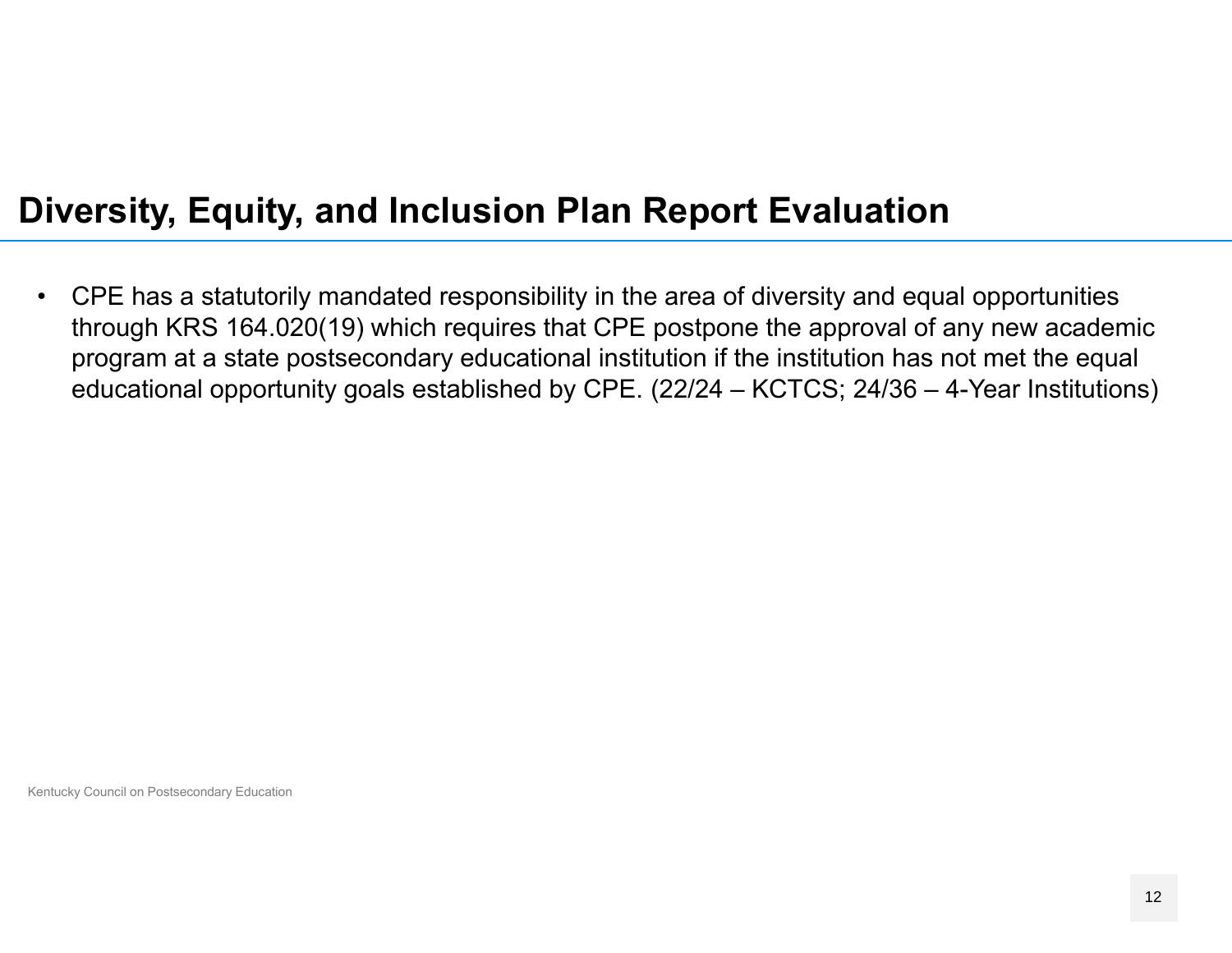# **Evaluation of DEI Reports**



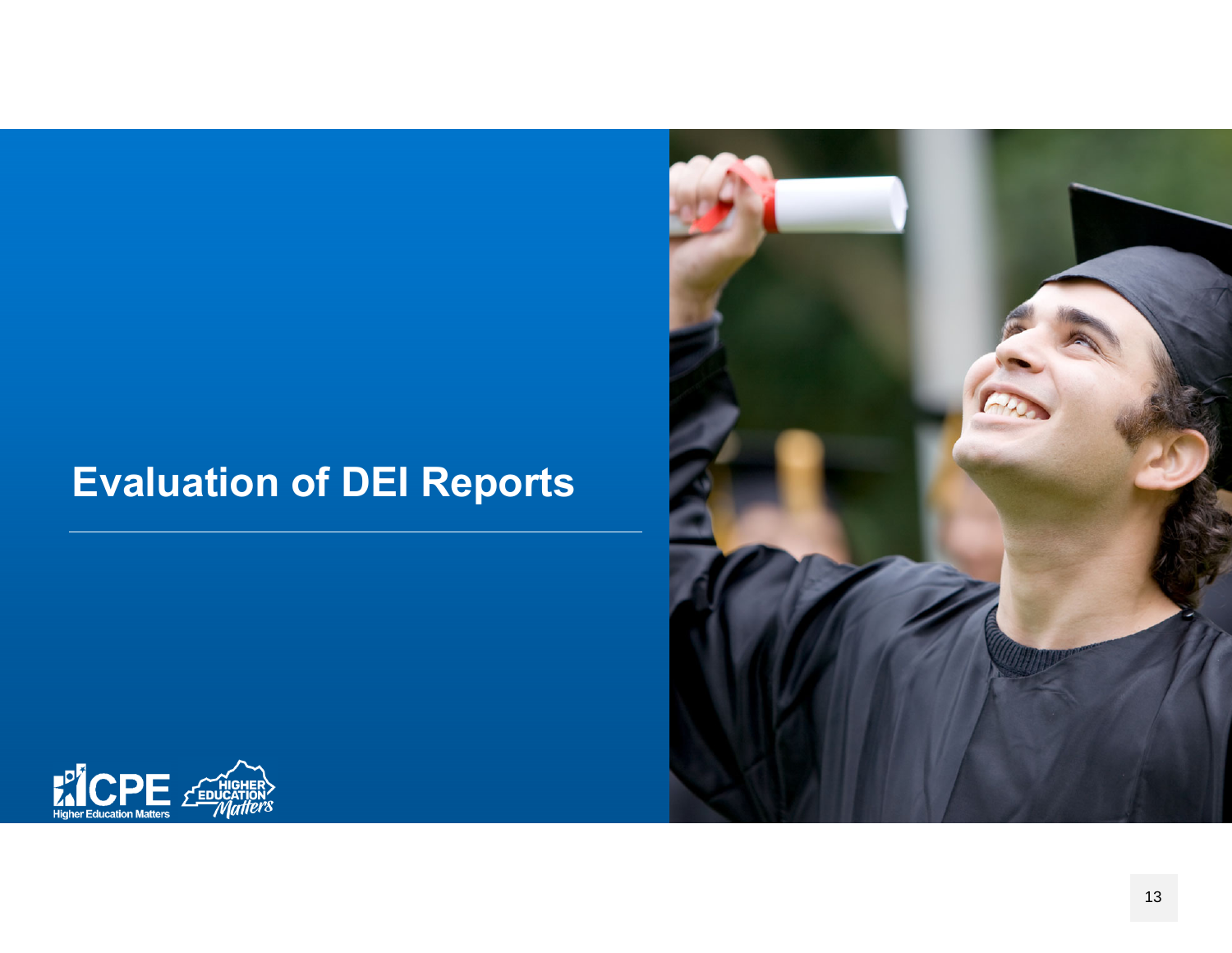## **Team 5: Owensboro CTC, Southeast CTC, Hopkinsville CC, Eastern Kentucky University**

**Amanda Johannsen - Team Lead**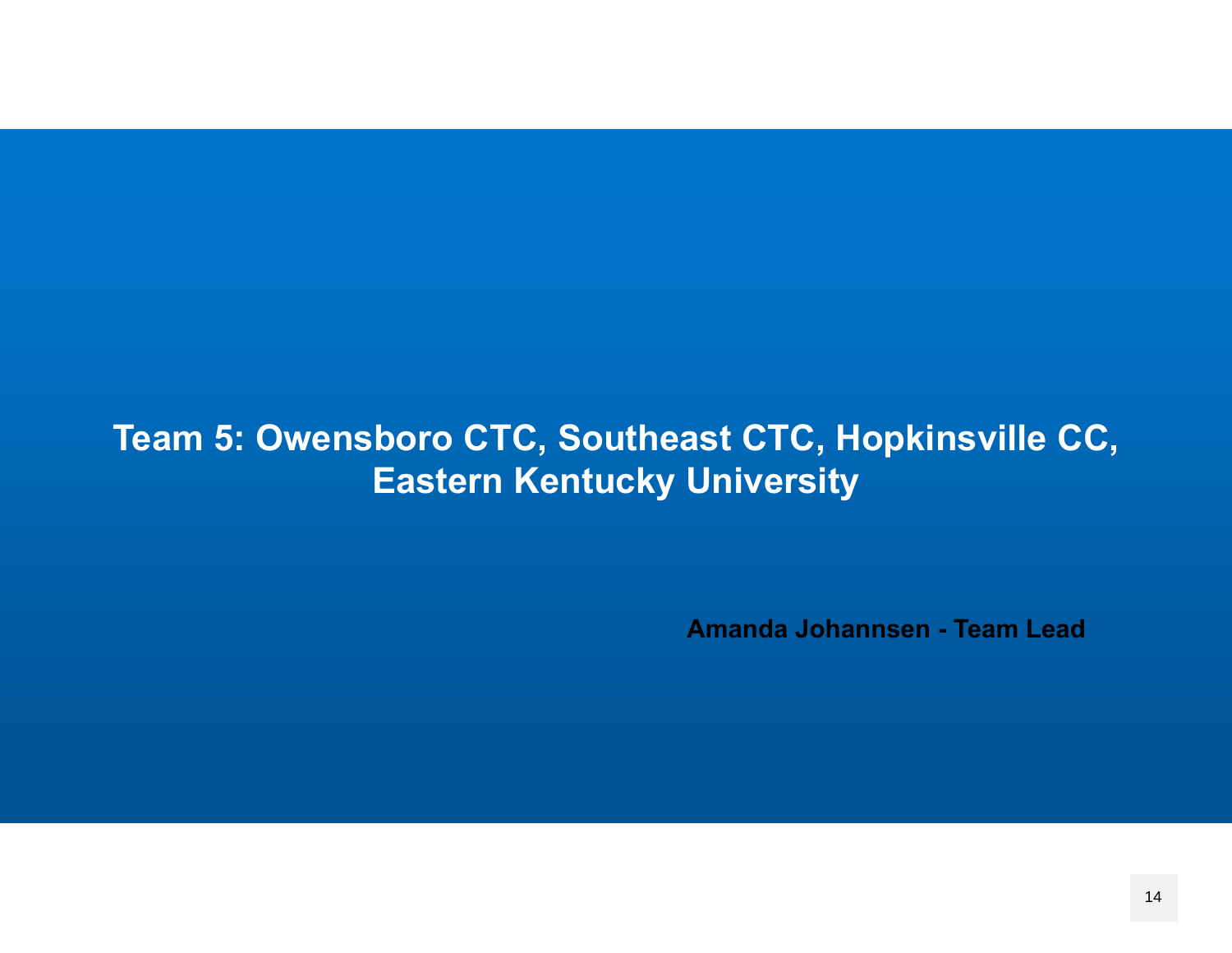#### **Owensboro CTC – 27/34**

• Quantitative Scores

| <b>Criteria</b>                    | <b>Score</b>   |
|------------------------------------|----------------|
| Undergraduate<br><b>Enrollment</b> | $\overline{2}$ |
| <b>URM Retention</b>               | $\overline{2}$ |
| Low Income Retention               | $\overline{2}$ |
| <b>URM Graduation</b>              | 1              |
| Low Income<br>Graduation           | $\overline{2}$ |
| <b>URM Degrees</b>                 | $\overline{2}$ |
| <b>Low Income Degrees</b>          | $\overline{2}$ |
| <b>Workforce Diversity</b>         | 1              |
| <b>Total - 14/16</b>               | 14             |

|                      | Opportunity   | <b>Success</b>   | Impact |
|----------------------|---------------|------------------|--------|
| Implementation       |               |                  |        |
| <b>Effectiveness</b> |               |                  |        |
| Lessons<br>Learned   | $\mathcal{P}$ | 2                | 2      |
| <b>Total -13/18</b>  | 416           | $\overline{4/6}$ | 5/6    |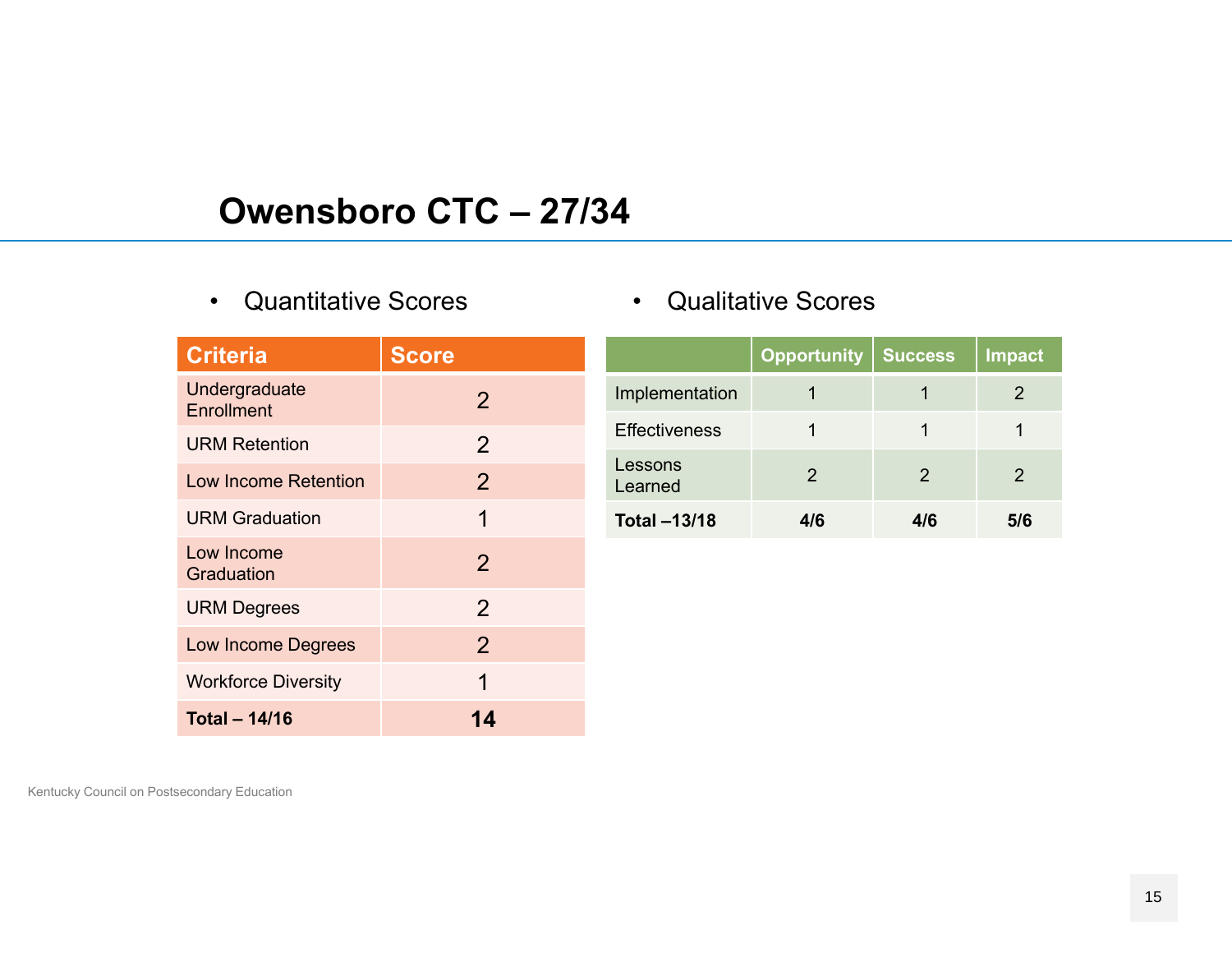#### **Owensboro CTC**

- $\bullet$  For several "Opportunity" strategies, some answers included description that did not match the stated goal.
- $\bullet$  Several "Opportunity" strategies included may sub-populations listed in the goal but failed to detail how each sub-population was addressed in either implementation or assessment.
- $\bullet$ For the "Success" strategies, several answers addressed only part of the implementation.
- $\bullet$  For several goals/strategies for Impact descriptive language included detailed the current state work without reflection on what was intentionally changed or new to specifically accomplish the listed goals.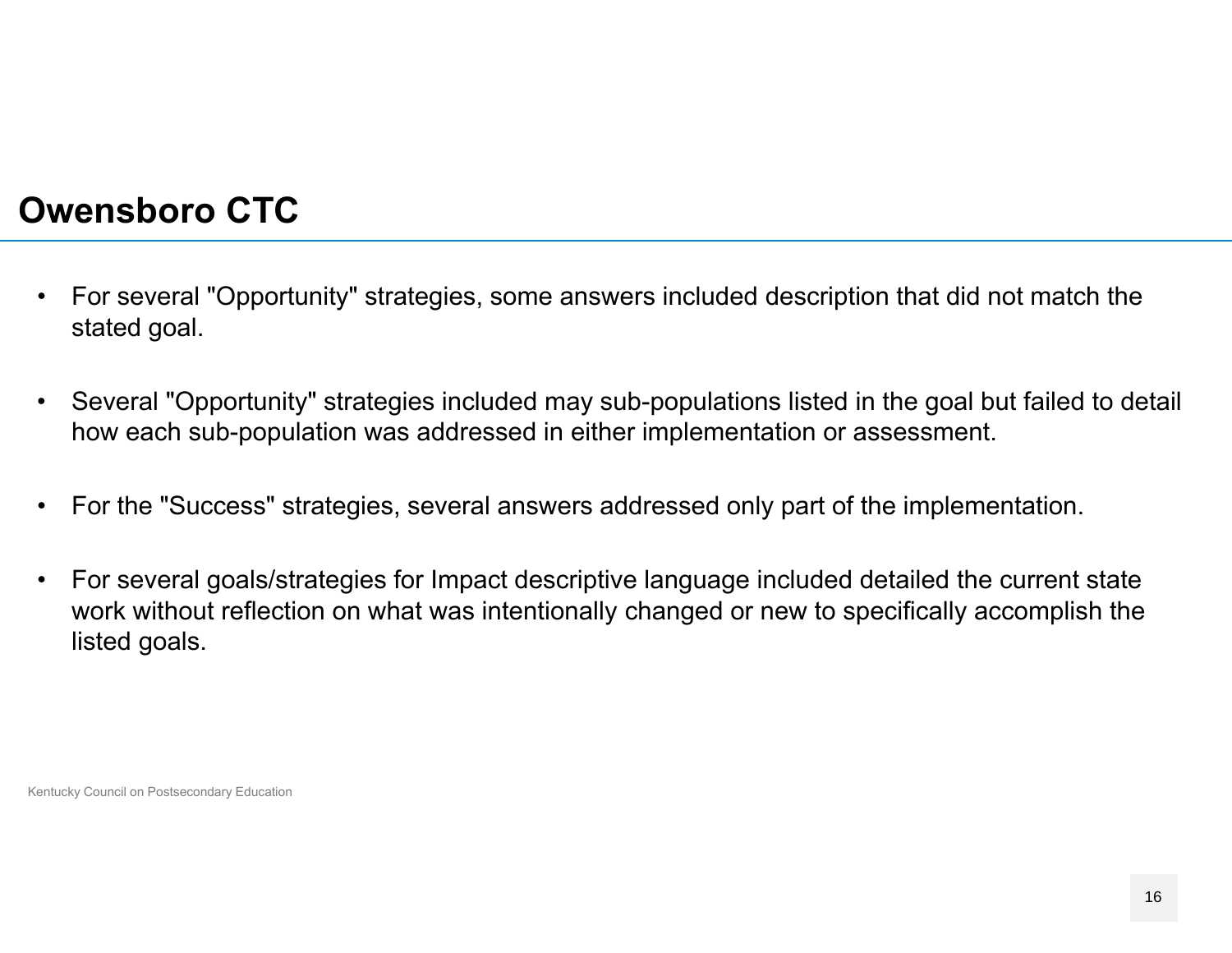#### **Southeast CTC – 20/34**

• Quantitative Scores

| <b>Criteria</b>             | <b>Score</b>   |
|-----------------------------|----------------|
| Undergraduate<br>Enrollment | $\overline{2}$ |
| <b>URM Retention</b>        | 0              |
| Low Income Retention        | 0              |
| <b>URM Graduation</b>       | 0              |
| Low Income<br>Graduation    | $\overline{2}$ |
| <b>URM Degrees</b>          | 1              |
| <b>Low Income Degrees</b>   | 0              |
| <b>Workforce Diversity</b>  | O              |
| Total $-5/16$               | 5              |

|  | <b>Qualitative Scores</b> |  |
|--|---------------------------|--|
|--|---------------------------|--|

|                      | <b>Opportunity</b> | <b>Success</b> | <b>Impact</b> |
|----------------------|--------------------|----------------|---------------|
| Implementation       | 2                  | 2              |               |
| <b>Effectiveness</b> | 2                  | 2              |               |
| Lessons<br>Learned   | $\mathcal{P}$      | 2              |               |
| Total -15 /18        | 6/6                | 616            | 3/6           |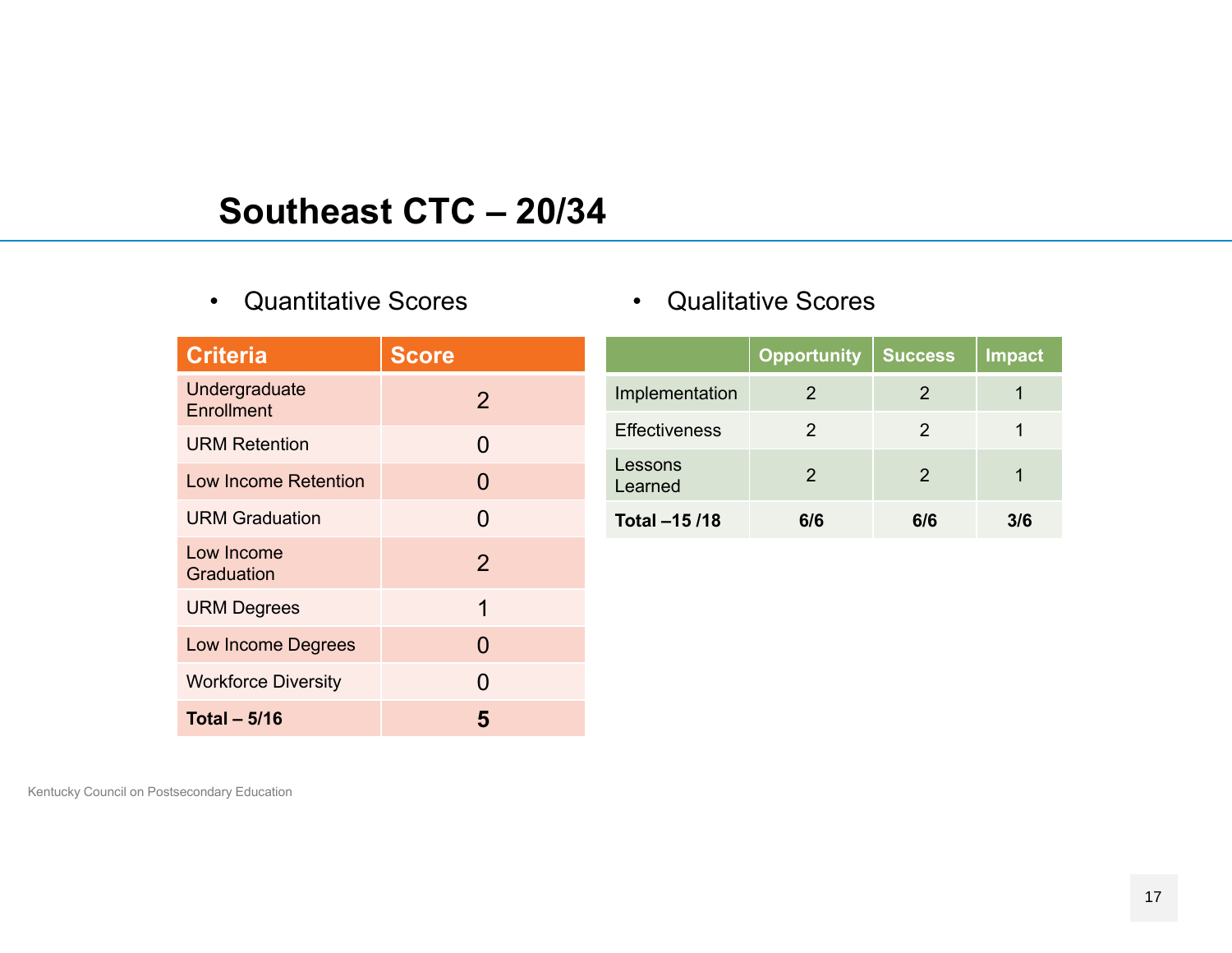#### **Southeast CTC**

 $\bullet$  Lessons learned for the "Impact" strategies included reflection & narrative but failed to include specific next steps and assessment plans. The assessment team sought additional commentary on growth opportunities & more detail on plans to improve survey/exit interview participation.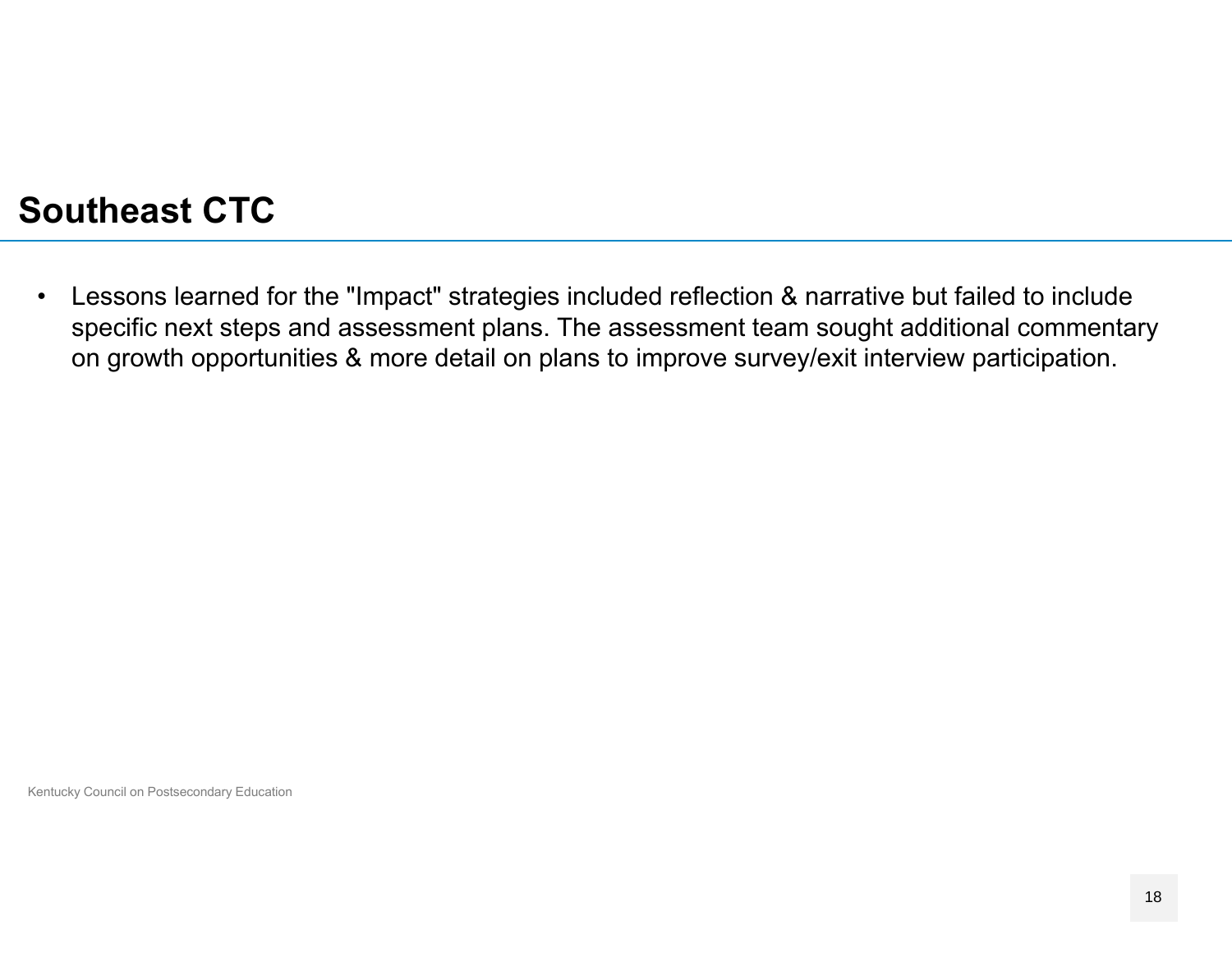## **Hopkinsville CC – 21/34**

•Quantitative Scores

| <b>Criteria</b>                    | <b>Score</b>   |
|------------------------------------|----------------|
| Undergraduate<br><b>Enrollment</b> | $\overline{2}$ |
| <b>URM Retention</b>               | 0              |
| Low Income Retention               | 0              |
| <b>URM Graduation</b>              | $\overline{2}$ |
| Low Income<br>Graduation           | $\overline{2}$ |
| <b>URM Degrees</b>                 | 0              |
| <b>Low Income Degrees</b>          | 0              |
| <b>Workforce Diversity</b>         | 1              |
| <b>Total - 7/16</b>                | 7              |

|  | <b>Qualitative Scores</b> |  |
|--|---------------------------|--|
|--|---------------------------|--|

|                      | <b>Opportunity</b> | <b>Success</b> | Impact |
|----------------------|--------------------|----------------|--------|
| Implementation       |                    | 2              | 2      |
| <b>Effectiveness</b> |                    |                | 2      |
| Lessons<br>Learned   |                    | 2              | 2      |
| <b>Total - 14/18</b> | 3/6                | 5/6            | 6/6    |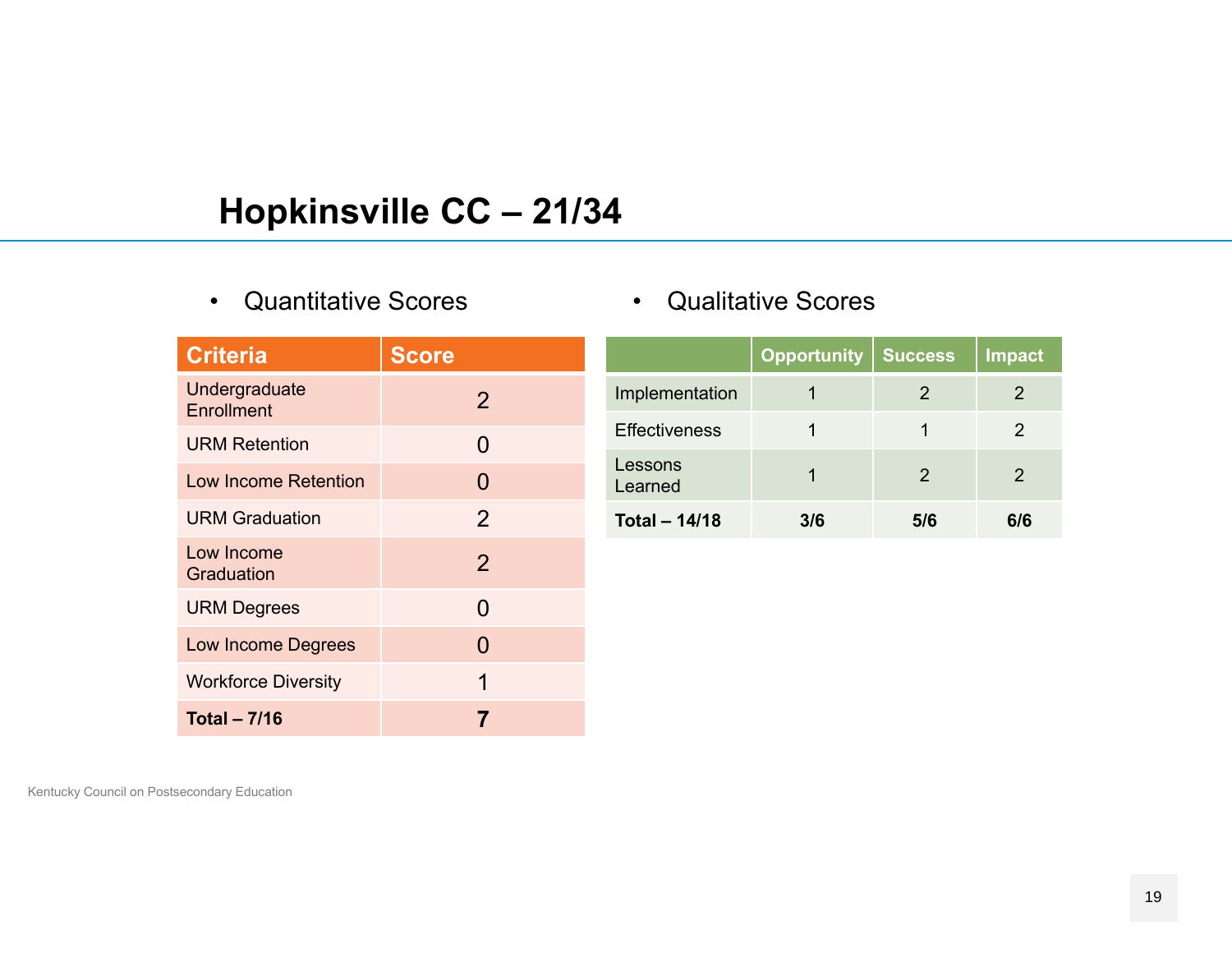#### **Hopkinsville CC**

- $\bullet$  Strategies detailed under 'opportunity' were not specific to the subpopulations targeted in the goals, and no explanation was offered of how these outreach campaigns specifically addressed the subpopulations.
- $\bullet$  Lessons learned/next steps for 'Opportunity' area were not specific to the subpopulations listed in the goals. Would like to see more specific and concrete action items, not generic steps listed for each subpopulation.
- $\bullet$  Overall, the review team appreciated the thorough narrative and accompanying charts and graphs for each goal listed. Specific examples accompanying year over year analysis was often shared, although the team would like to see this included with every assessment section. Many sections included the same fairly generic 'lessons learned & next steps', and we recommend more thought and specificity in this area in the future.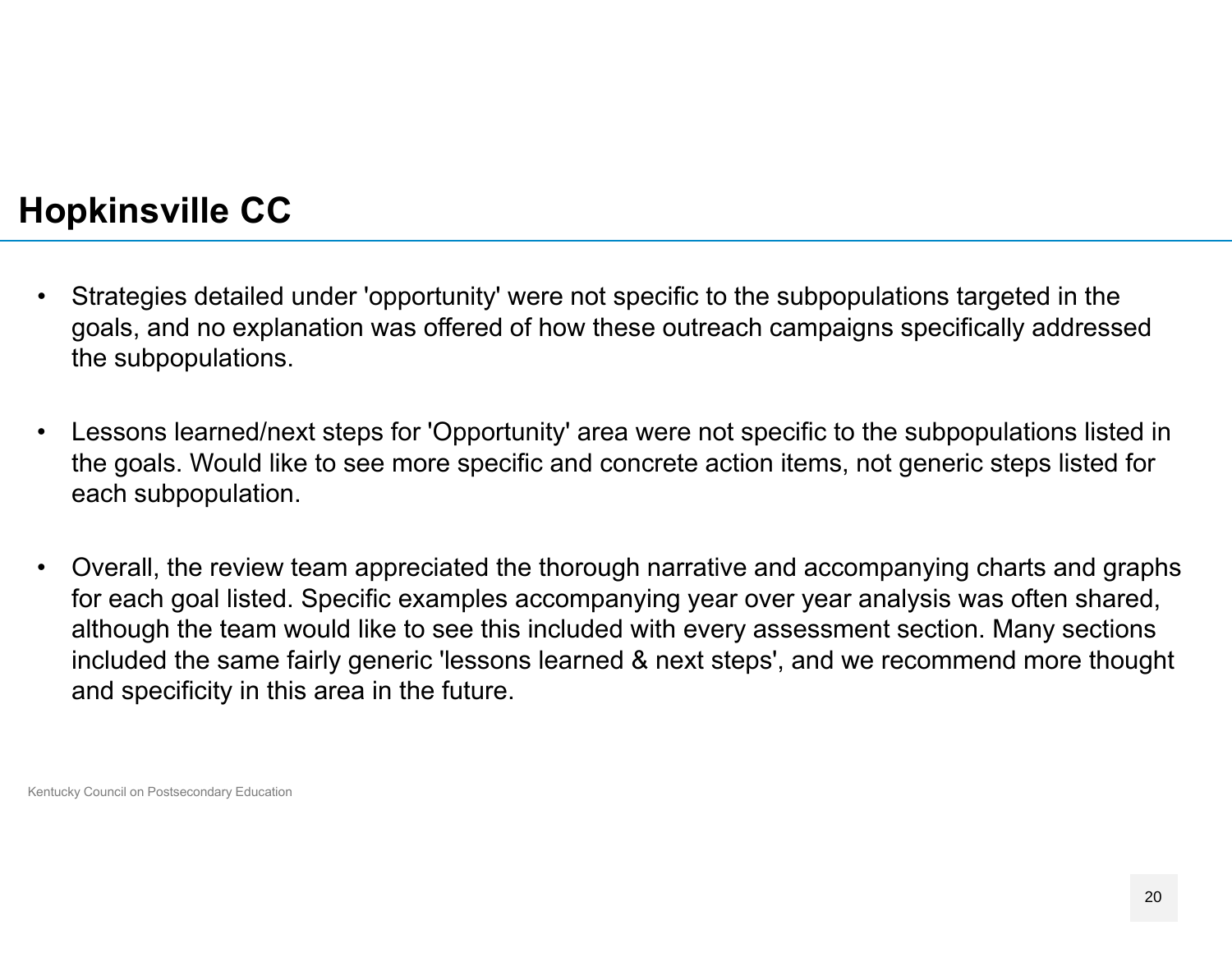# **Eastern Kentucky University – 27/36**

•Quantitative Scores

| <b>Qualitative Scores</b> |  |
|---------------------------|--|
|---------------------------|--|

| <b>Criteria</b>                    | <b>Score</b>   |                      | <b>Opportunity</b> | <b>Success</b> | <b>Impact</b>  |
|------------------------------------|----------------|----------------------|--------------------|----------------|----------------|
| Undergraduate<br><b>Enrollment</b> | 2              | Implementation       | 2                  | $\overline{2}$ | $\overline{2}$ |
| <b>Graduate Enrollment</b>         | $\overline{2}$ | <b>Effectiveness</b> | 1                  | $\overline{2}$ | 1              |
| <b>URM Retention</b>               | $\overline{2}$ | Lessons<br>Learned   | $\overline{2}$     | $\overline{1}$ | 1              |
| Low Income Retention               | 1              | <b>Total - 14/18</b> | 5/6                | 5/6            | 4/6            |
| <b>URM Graduation</b>              | 1              |                      |                    |                |                |
| Low Income<br>Graduation           | $\overline{2}$ |                      |                    |                |                |
| <b>URM Degrees</b>                 | $\overline{2}$ |                      |                    |                |                |
| Low Income Degrees                 | $\Omega$       |                      |                    |                |                |
| <b>Workforce Diversity</b>         | 1              |                      |                    |                |                |

**13**

Kentucky Council on Postsecondary Education

**Total – 13/18**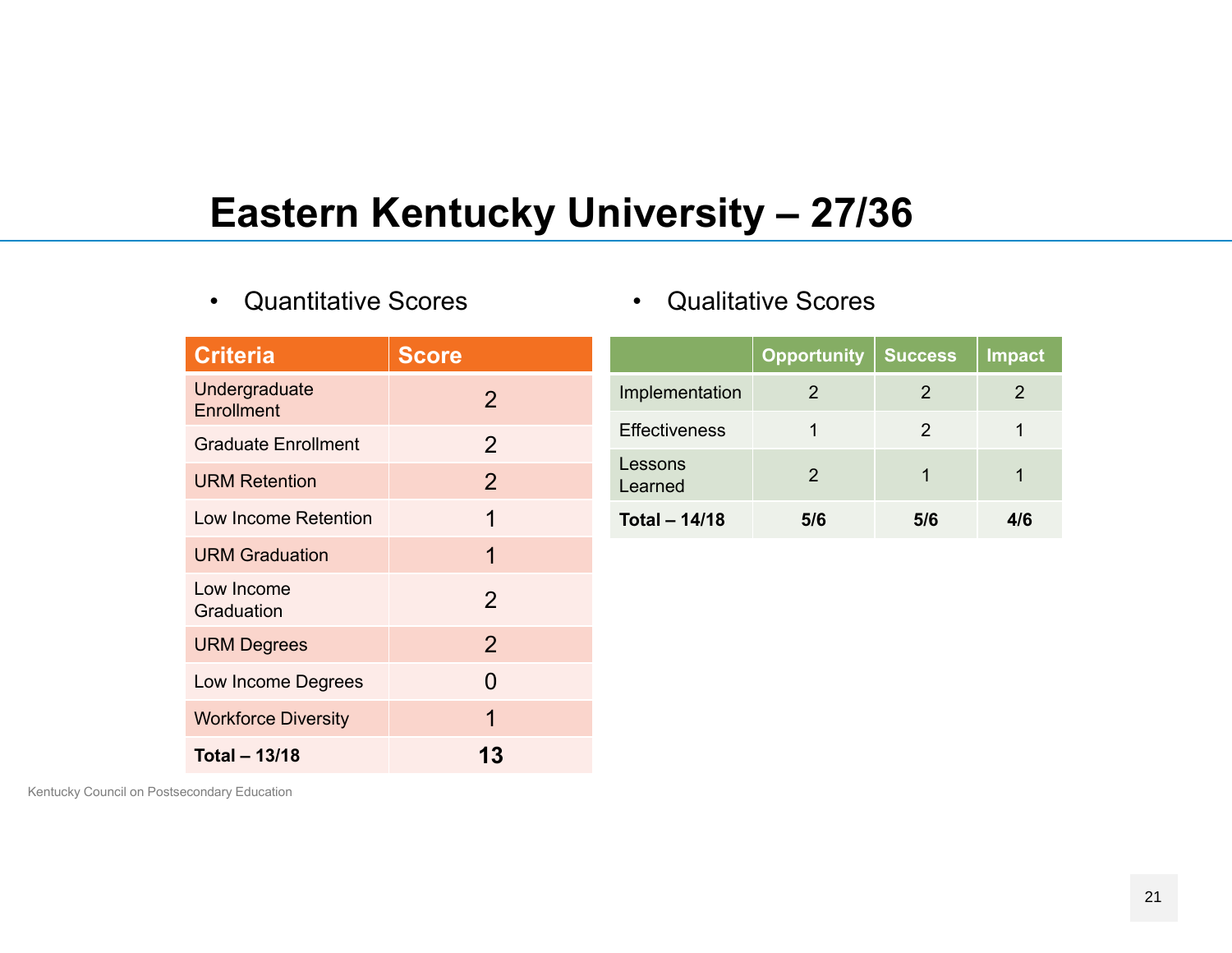# **Eastern Kentucky University**

- • Analysis for the "Opportunity" strategy did not specify metrics specific to the stated goal of 'mentorship' Data points around retention were included, but no specifics on the actual mentorship participation rates or impact.
- • Analysis for the "Impact" strategy referred to evaluations and qualitative data but no specifics were provided about what these evaluations were, what they attempted to asses, or specific findings
- • Overall, the review team felt that the detail provided in the strategy areas was often sufficient, but lacked accompanying data and evidence of thoughtful reflection and plans to change/expand/grow the strategies mentioned. Additionally, as a large comprehensive University, the review team felt the scope of the goals themselves and specific strategies was fairly narrow, and encourages EKU to set more and broader goals for future DEI plans, perhaps including strategies specific to faculty diversity or specific student subpopulations at EKU.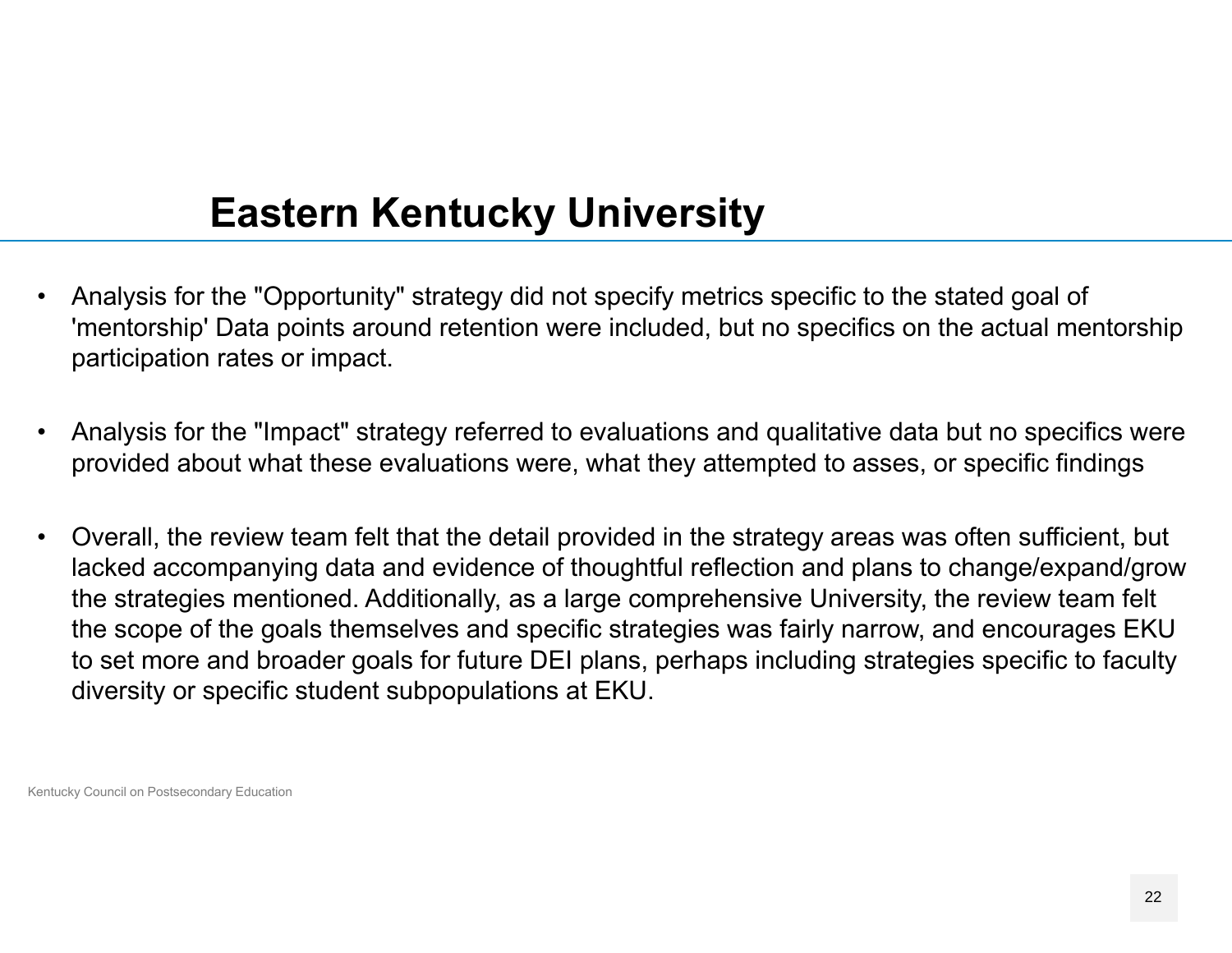## **Team 1: Hazard CTC, Madisonville CC, Somerset CC, Kentucky State**

• **Dr. Jie "Grace" Dai - Team Lead**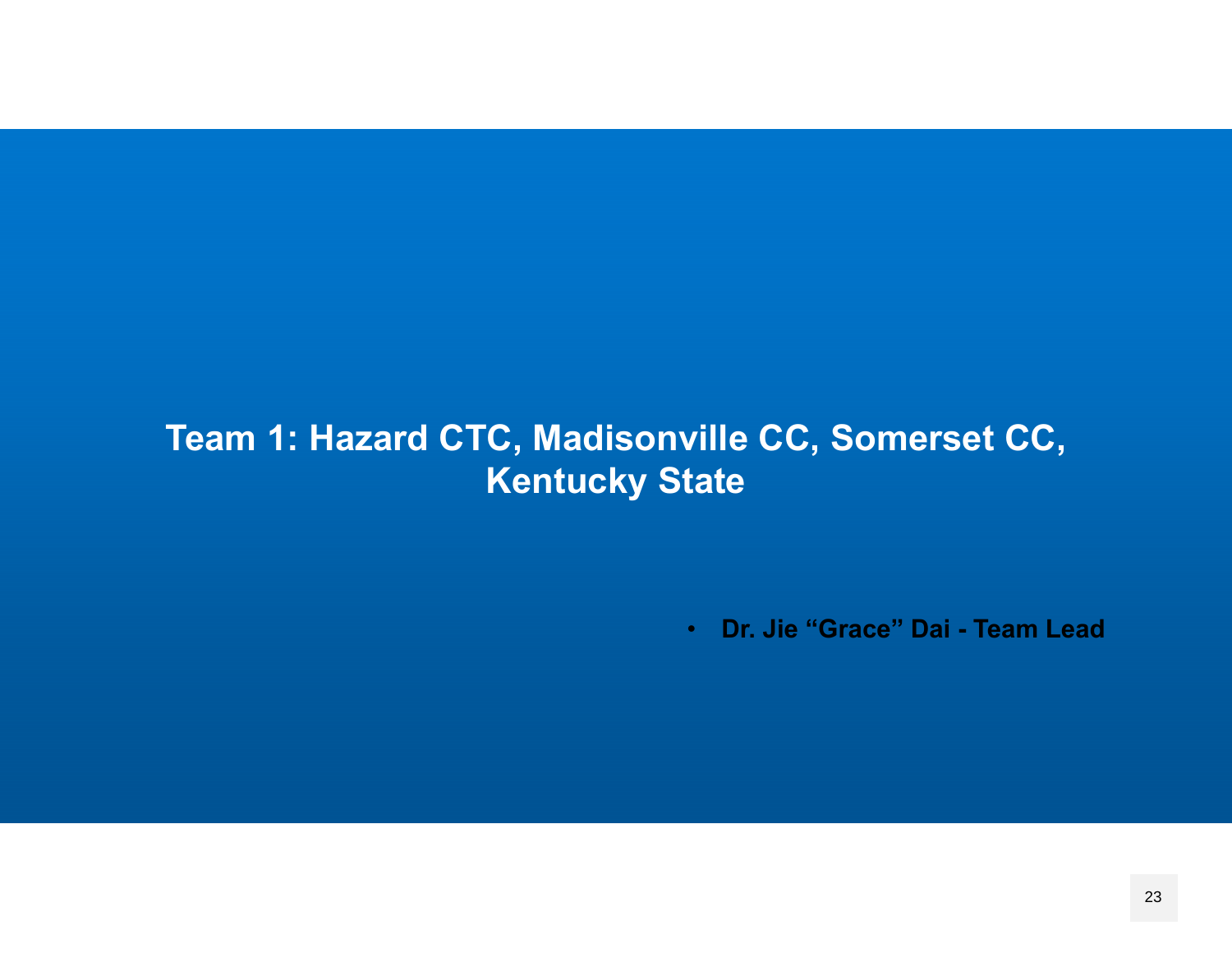#### **Hazard CTC – 29/34**

#### •Quantitative Scores

| <b>Criteria</b>             | <b>Score</b>   |
|-----------------------------|----------------|
| Undergraduate<br>Enrollment | 2              |
| <b>URM Retention</b>        | 0              |
| Low Income Retention        | $\overline{2}$ |
| <b>URM Graduation</b>       | $\overline{2}$ |
| Low Income<br>Graduation    | $\overline{2}$ |
| <b>URM Degrees</b>          | $\overline{2}$ |
| <b>Low Income Degrees</b>   | $\overline{2}$ |
| <b>Workforce Diversity</b>  | N              |
| <b>Total - 12/16</b>        | 12             |

#### • Qualitative Scores

|                      | <b>Opportunity</b> | <b>Success</b> | <b>Impact</b> |
|----------------------|--------------------|----------------|---------------|
| Implementation       | 2                  | 2              |               |
| <b>Effectiveness</b> | 2                  |                | 2             |
| Lessons<br>Learned   | 2                  | $\mathcal{P}$  | 2             |
| <b>Total - 17/18</b> | 6/6                | 5/6            | 6/6           |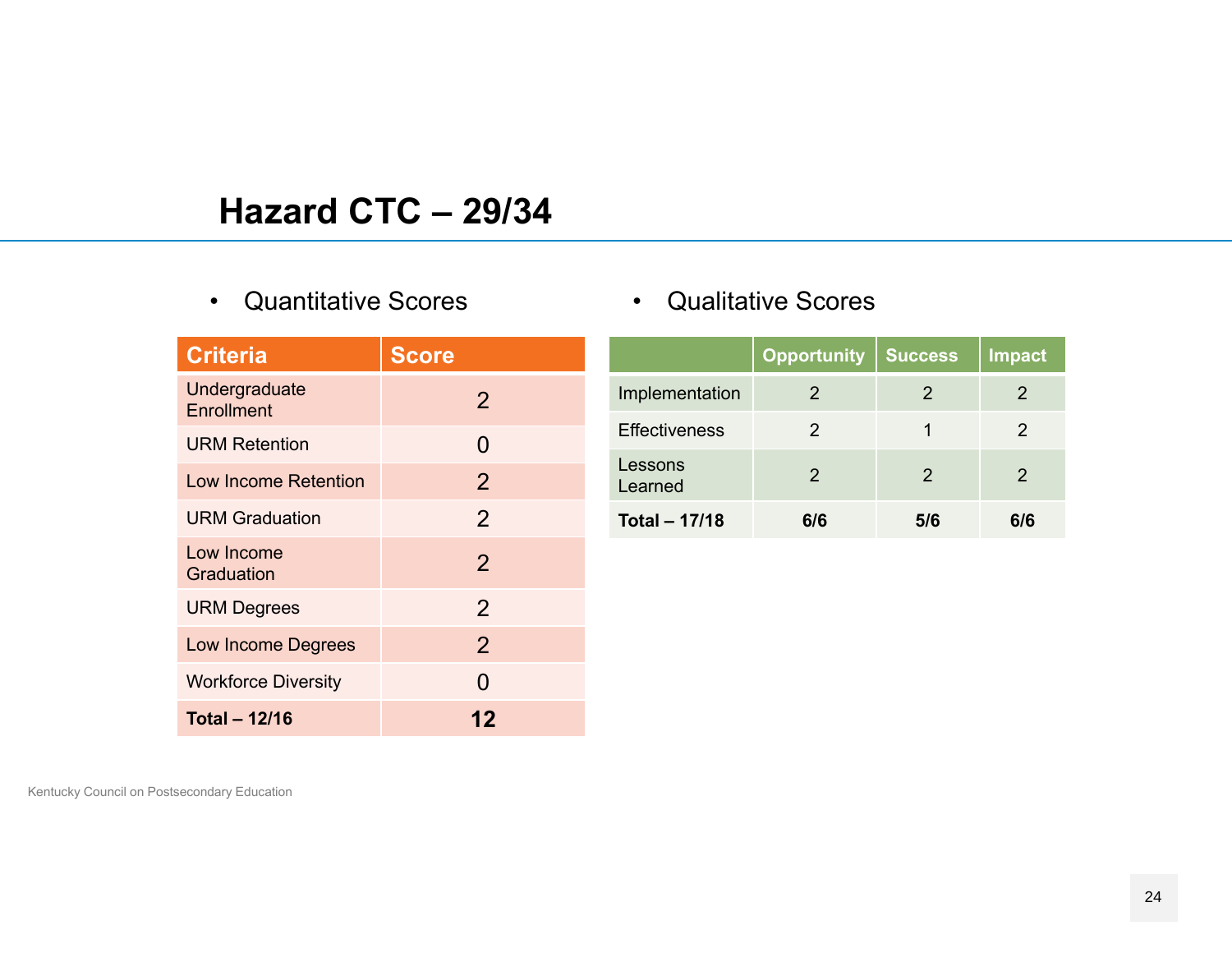## **Hazard CTC**

- • Most of the strategies and initiatives listed in the report were well implemented. Our team thinks highly of a few student and employee driven programs to support the campus diversity, such as administration of cultural competency surveys to all students and employees, professional development trainings related to cultural competence, equity, and inclusion, the multicultural leadership council program at local high schools and the strategy to recruit URM and low-income students to the president's student ambassadors' program.
- • For the part of the lessons learned for each strategy, we hope that the institution will provide more information on how they will address these lessons for next steps.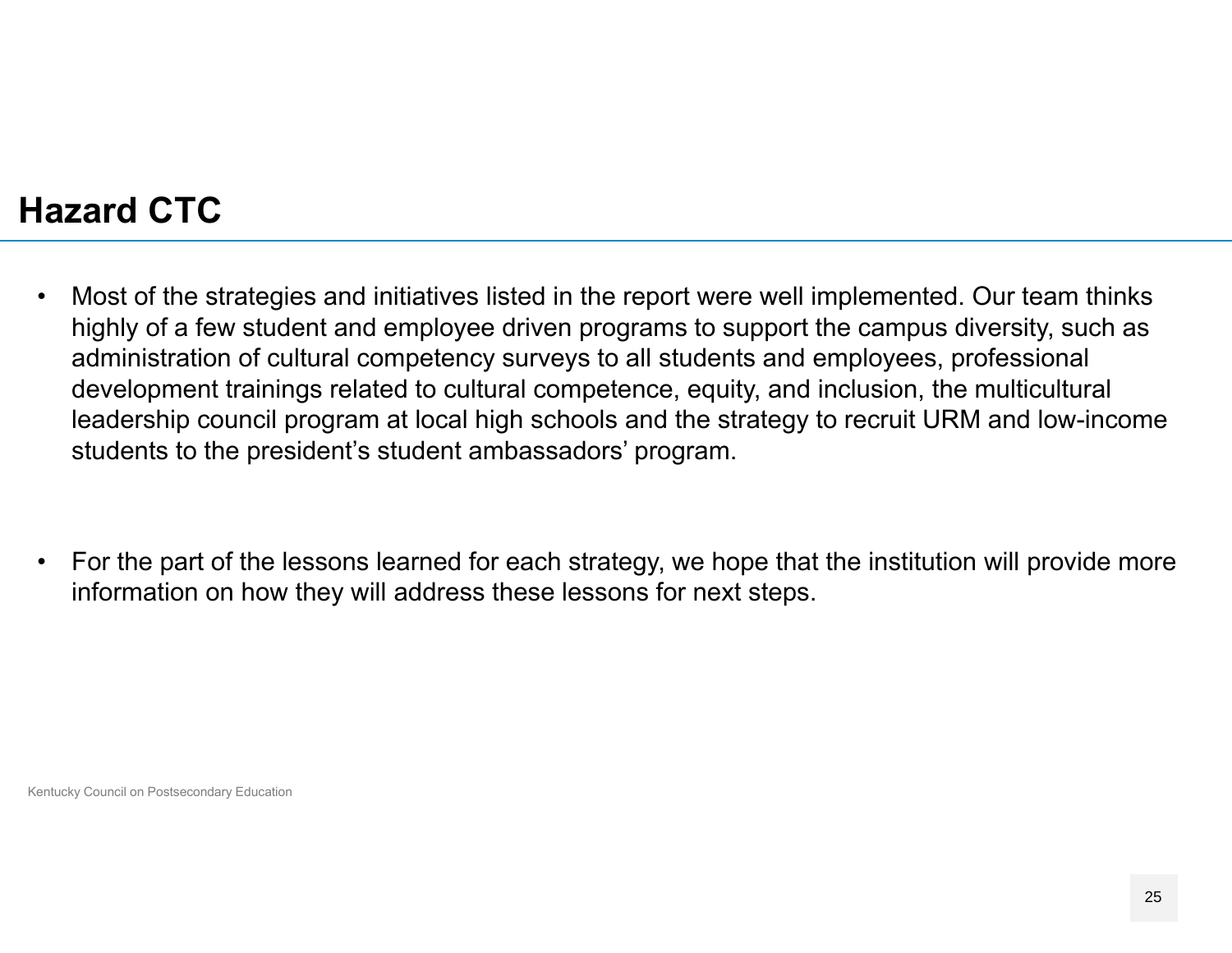#### **Madisonville CC – 28/34**

•Quantitative Scores

| <b>Criteria</b>             | <b>Score</b>   |
|-----------------------------|----------------|
| Undergraduate<br>Enrollment | $\overline{2}$ |
| <b>URM Retention</b>        | $\overline{2}$ |
| Low Income Retention        | 1              |
| <b>URM Graduation</b>       | 0              |
| Low Income<br>Graduation    | $\overline{2}$ |
| <b>URM Degrees</b>          | $\overline{2}$ |
| <b>Low Income Degrees</b>   | $\overline{2}$ |
| <b>Workforce Diversity</b>  | O              |
| <b>Total - 11/16</b>        |                |

|  | <b>Qualitative Scores</b> |  |
|--|---------------------------|--|
|--|---------------------------|--|

|                      | <b>Opportunity</b> | <b>Success</b> | <b>Impact</b> |
|----------------------|--------------------|----------------|---------------|
| Implementation       | 2                  | 2              | 2             |
| <b>Effectiveness</b> | 2                  | $\mathcal{P}$  | 2             |
| Lessons<br>Learned   |                    | $\mathcal{P}$  | 2             |
| Total -17 /18        | 5/6                | 6/6            | 5/6           |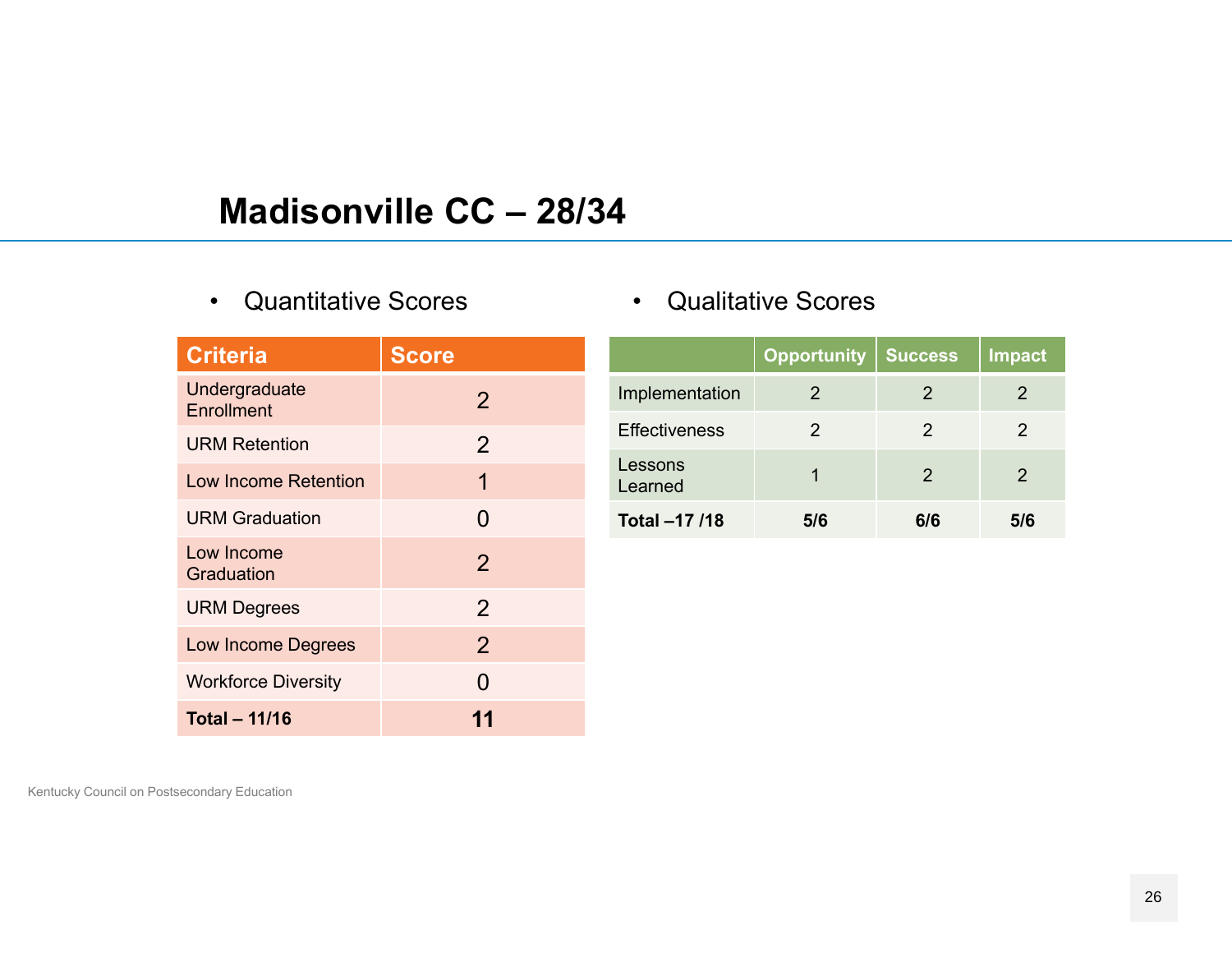#### **Madisonville CC**

 $\bullet$  Overall, Madisonville demonstrates a strong commitment to increase the overall diversity of the campus. A few strategies on increasing the recruitment and enrollment of diversity students have been successfully implemented. Data provided in the document also indicates the effectiveness of the programs. They also showed very effective advising interventions to support URM students.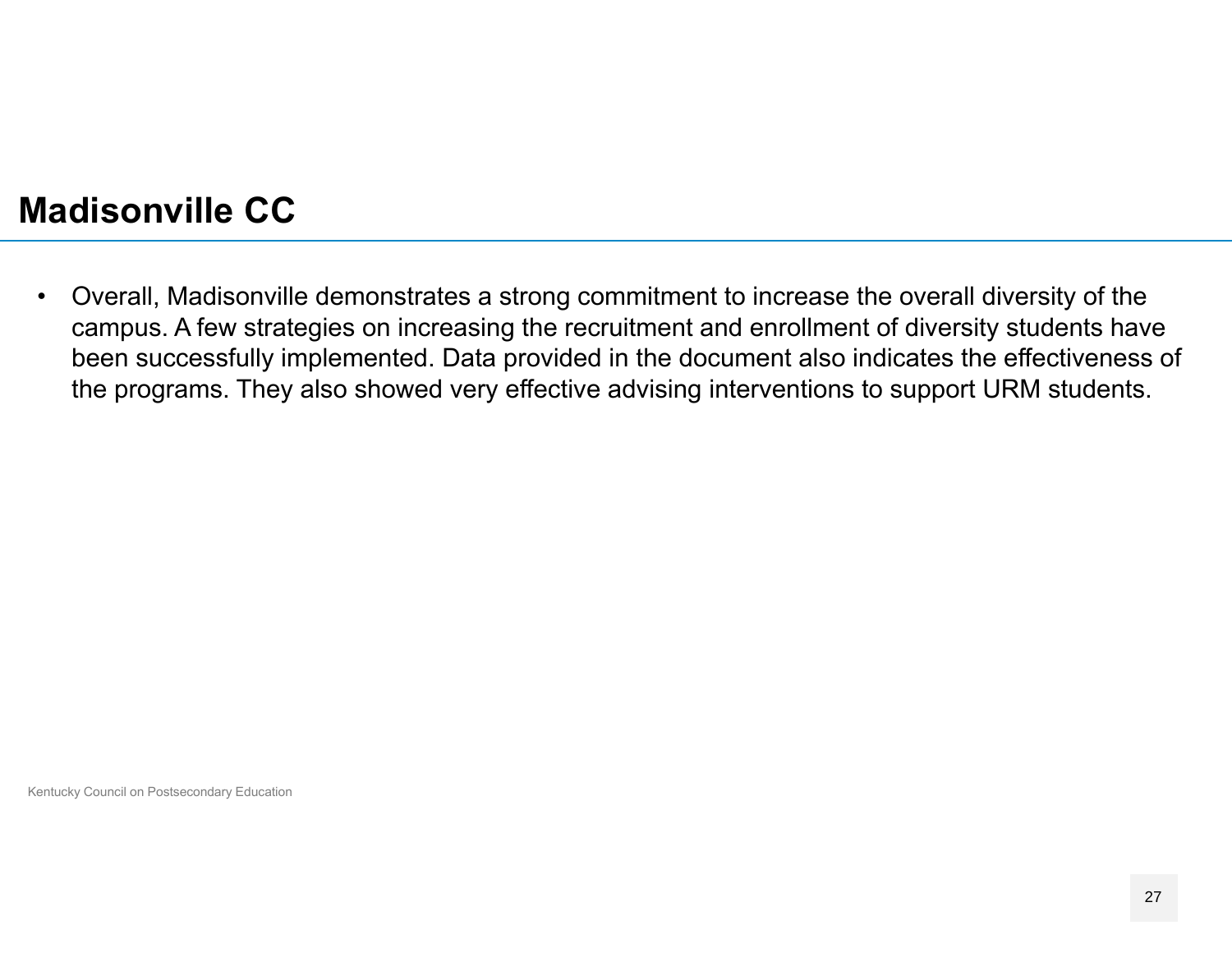### **Somerset CC – 27/34**

#### •Quantitative Scores

| <b>Criteria</b>             | <b>Score</b>   |
|-----------------------------|----------------|
| Undergraduate<br>Enrollment | $\overline{2}$ |
| <b>URM Retention</b>        | 0              |
| Low Income Retention        | $\overline{2}$ |
| <b>URM Graduation</b>       | $\overline{2}$ |
| Low Income<br>Graduation    | $\overline{2}$ |
| <b>URM Degrees</b>          | 2              |
| <b>Low Income Degrees</b>   | 1              |
| <b>Workforce Diversity</b>  | 1              |
| <b>Total - 12/16</b>        | 12             |

#### • Qualitative Scores

|                      | <b>Opportunity</b>                                                                                                                                                                                                                                                                                                                                                                                                                                           | <b>Success</b> | <b>Impact</b> |
|----------------------|--------------------------------------------------------------------------------------------------------------------------------------------------------------------------------------------------------------------------------------------------------------------------------------------------------------------------------------------------------------------------------------------------------------------------------------------------------------|----------------|---------------|
| Implementation       | $\mathcal{D}% =\mathcal{D}_{1}\mathcal{D}_{2}\mathcal{D}_{2}\mathcal{D}_{1} \mathcal{D}_{3} \mathcal{D}_{4} \mathcal{D}_{5} \mathcal{D}_{6} \mathcal{D}_{7} \mathcal{D}_{8} \mathcal{D}_{9} \mathcal{D}_{1} \mathcal{D}_{1} \mathcal{D}_{1} \mathcal{D}_{1} \mathcal{D}_{1} \mathcal{D}_{1} \mathcal{D}_{1} \mathcal{D}_{1} \mathcal{D}_{1} \mathcal{D}_{1} \mathcal{D}_{1} \mathcal{D}_{1} \mathcal{D}_{1} \mathcal{D}_{1} \mathcal{D}_{1} \mathcal{D}_{1}$ |                | 2             |
| <b>Effectiveness</b> | 2                                                                                                                                                                                                                                                                                                                                                                                                                                                            | 1              |               |
| Lessons<br>Learned   | 2                                                                                                                                                                                                                                                                                                                                                                                                                                                            | 2              | 2             |
| Total -15 /18        | 6/6                                                                                                                                                                                                                                                                                                                                                                                                                                                          | 4/6            | 5/6           |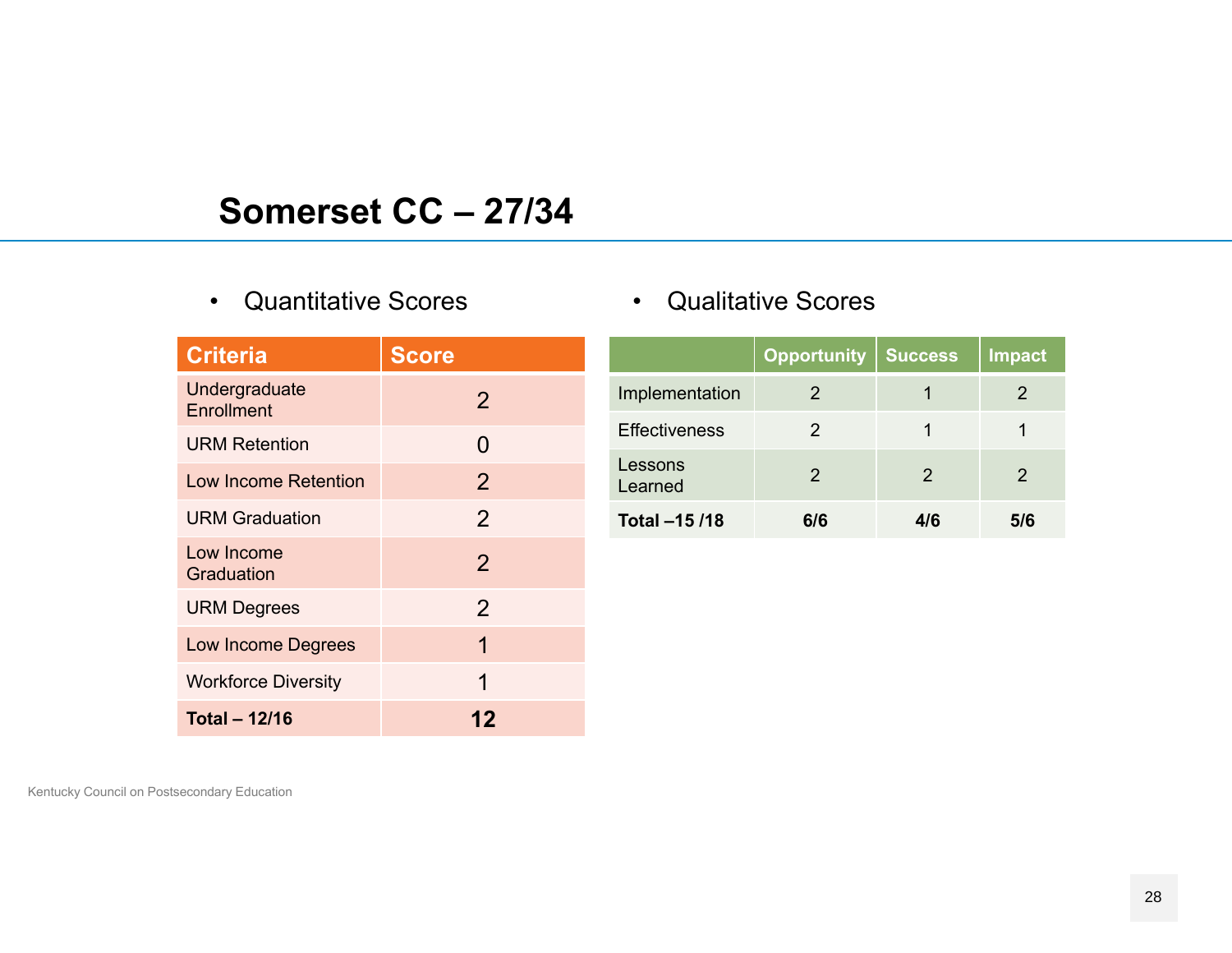#### **Somerset CC**

 $\bullet$  Overall, our teams found that some of the narratives regarding the implementation of the strategy didn't really address the strategy very clearly. The data provided to indicate the effectiveness of the strategy was really hard to follow. Some of the lessons were written in a very general form. It's hard for our team to really understand what exactly they had learned and how they would address these lessons in the future.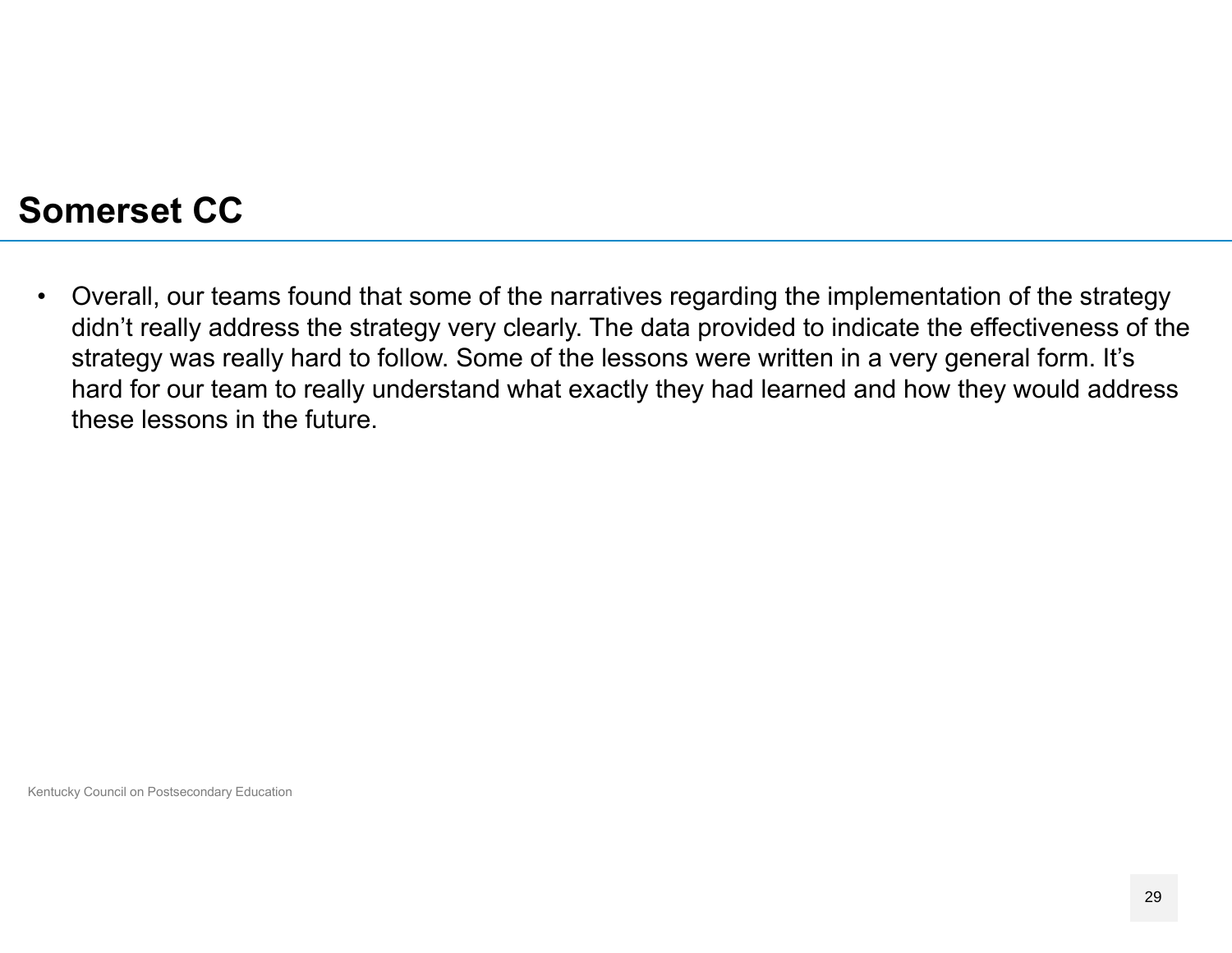# **Kentucky State University – 28/36**

•Quantitative Scores

| <b>Criteria</b>             | <b>Score</b>   |
|-----------------------------|----------------|
| Undergraduate<br>Enrollment | 2              |
| <b>Graduate Enrollment</b>  | $\overline{2}$ |
| <b>URM Retention</b>        | 2              |
| Low Income Retention        | $\overline{2}$ |
| <b>URM Graduation</b>       | $\overline{2}$ |
| Low Income<br>Graduation    | $\overline{2}$ |
| <b>URM Degrees</b>          | 0              |
| Low Income Degrees          | O              |
| <b>Workforce Diversity</b>  | 1              |
| <b>Total - 13/18</b>        | 13             |

|                      | <b>Opportunity</b> | <b>Success</b> | <b>Impact</b> |
|----------------------|--------------------|----------------|---------------|
| Implementation       | 2                  | 2              |               |
| <b>Effectiveness</b> | 2                  |                |               |
| Lessons<br>Learned   | 2                  | 2              | 2             |
| Total -15 /18        | 6/6                | 5/6            | 4/6           |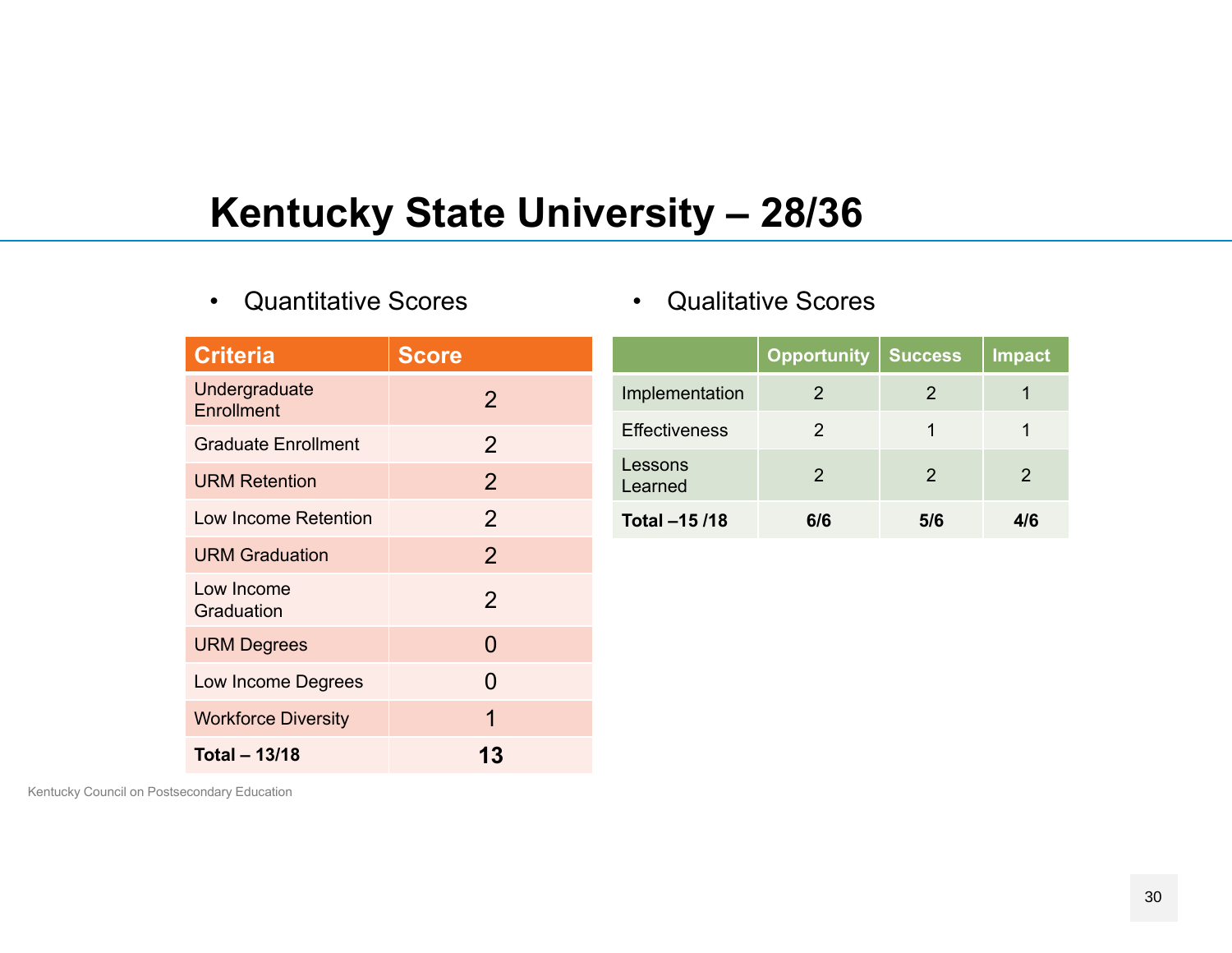# **Kentucky State University**

- $\bullet$  Opportunity - KSU did a good job demonstrating its commitment to its diversity policies and initiatives. But there are some shortfalls in this regard. First, there is no document regarding specific plans on how to recover from the pandemic. Second, little information was provided on how the initiatives were to be implemented.
- • Success - Most of the evidence provided in the document was qualitative, failing to provide quantitative evidence to indicate the success and effectiveness achieved using data.
- • Impact - KSU did really well identifying the shortcomings of its initiatives and erecting a comprehensive strategy for addressing them in the future.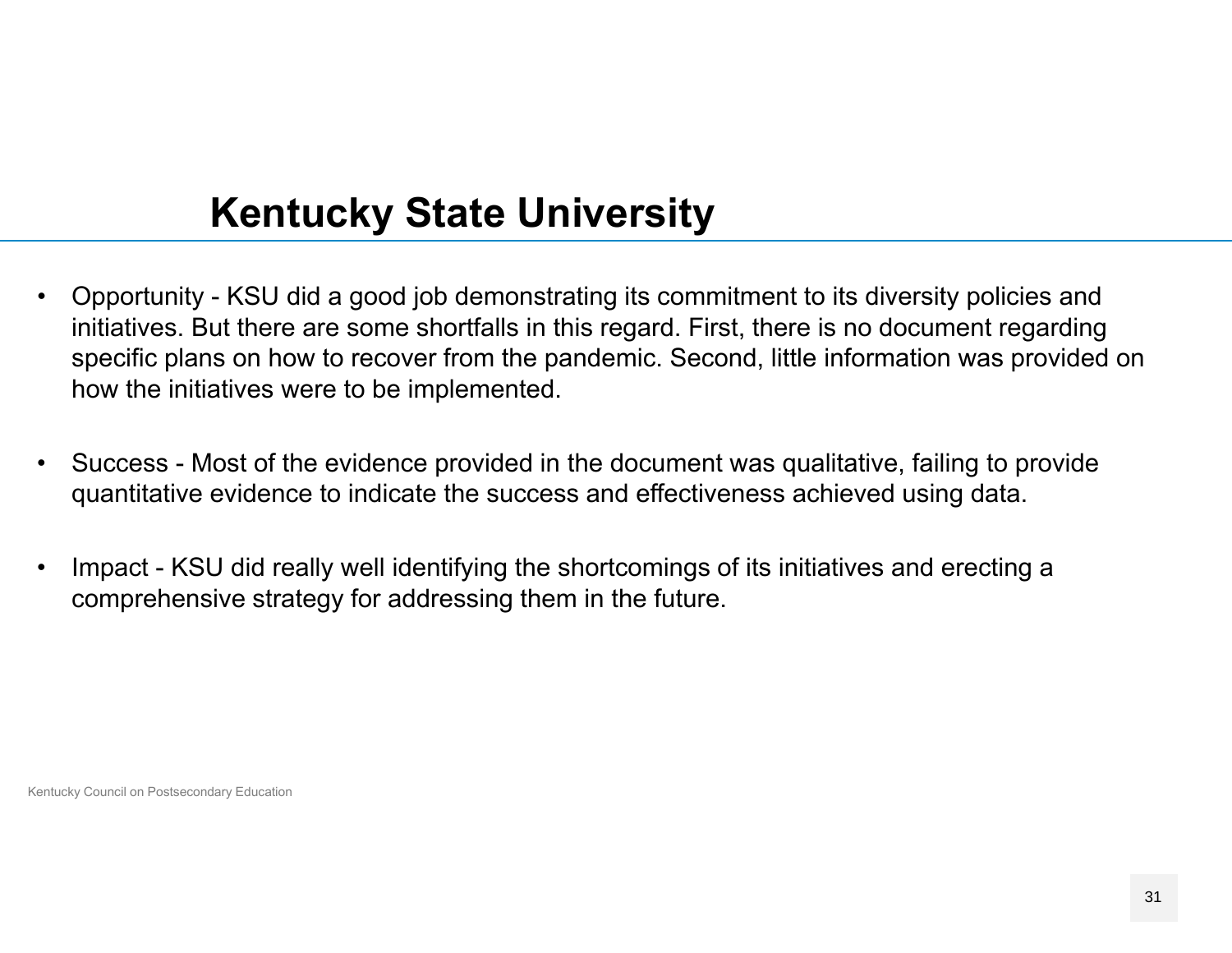### **Team 2: Ashland CTC, Henderson CC, Northern Kentucky, Southcentral CTC**

**Jevonda Keith - Team Lead**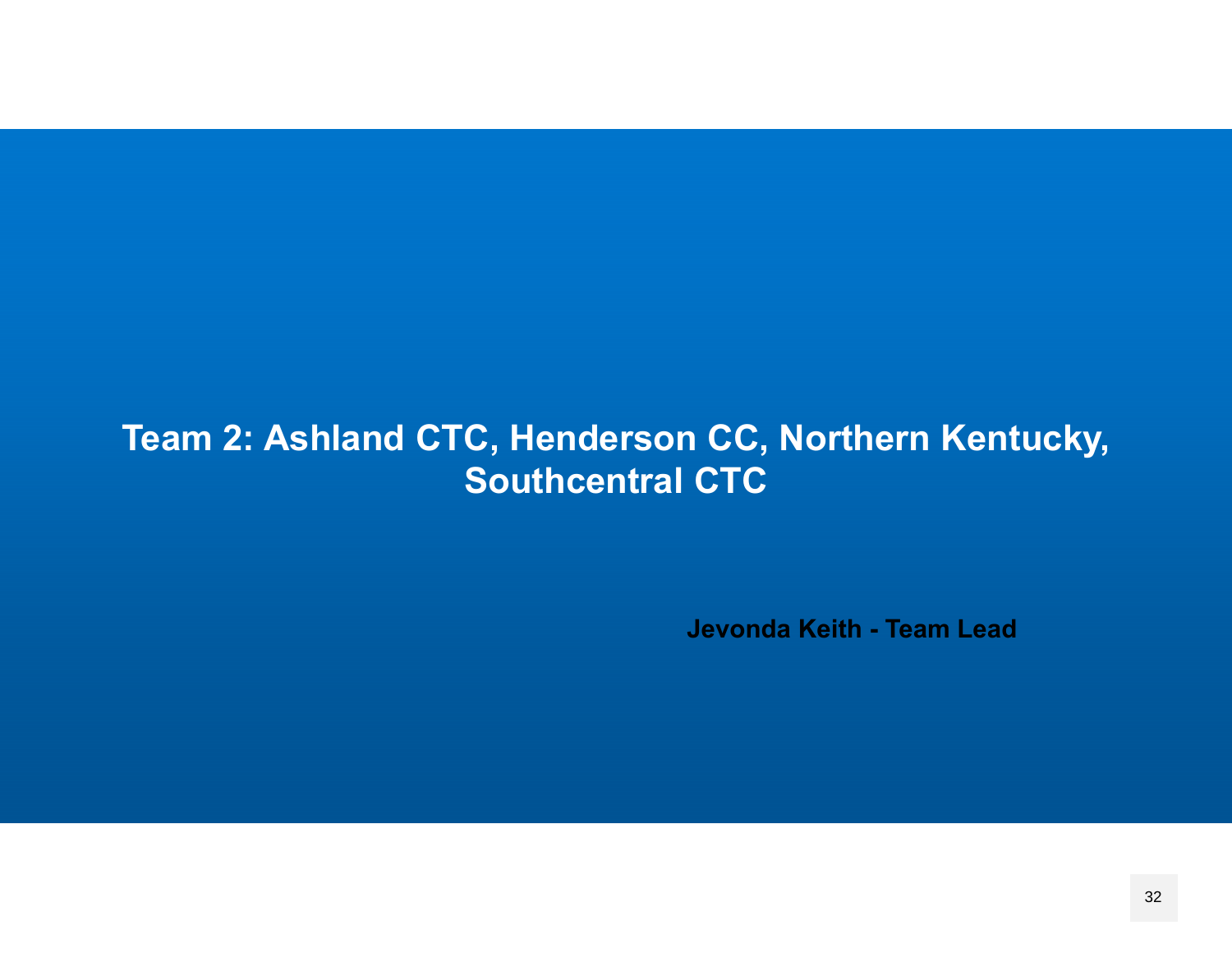## **Ashland CTC – 26/34**

#### • Quantitative Scores

| <b>Criteria</b>             | <b>Score</b>   |
|-----------------------------|----------------|
| Undergraduate<br>Enrollment | 2              |
| <b>URM Retention</b>        | 0              |
| Low Income Retention        | $\overline{2}$ |
| <b>URM Graduation</b>       | $\overline{2}$ |
| Low Income<br>Graduation    | $\overline{2}$ |
| <b>URM Degrees</b>          | 1              |
| <b>Low Income Degrees</b>   | $\overline{2}$ |
| <b>Workforce Diversity</b>  | 1              |
| <b>Total - 12/16</b>        | 12             |

|  | <b>Qualitative Scores</b> |  |
|--|---------------------------|--|
|--|---------------------------|--|

|                      | <b>Opportunity</b> | <b>Success</b> | Impact |
|----------------------|--------------------|----------------|--------|
| Implementation       |                    | 2              | 2      |
| <b>Effectiveness</b> |                    | 2              | 2      |
| Lessons<br>Learned   |                    | 2              | 2      |
| Total -14 /18        | 2/6                | 5/6            | 5/6    |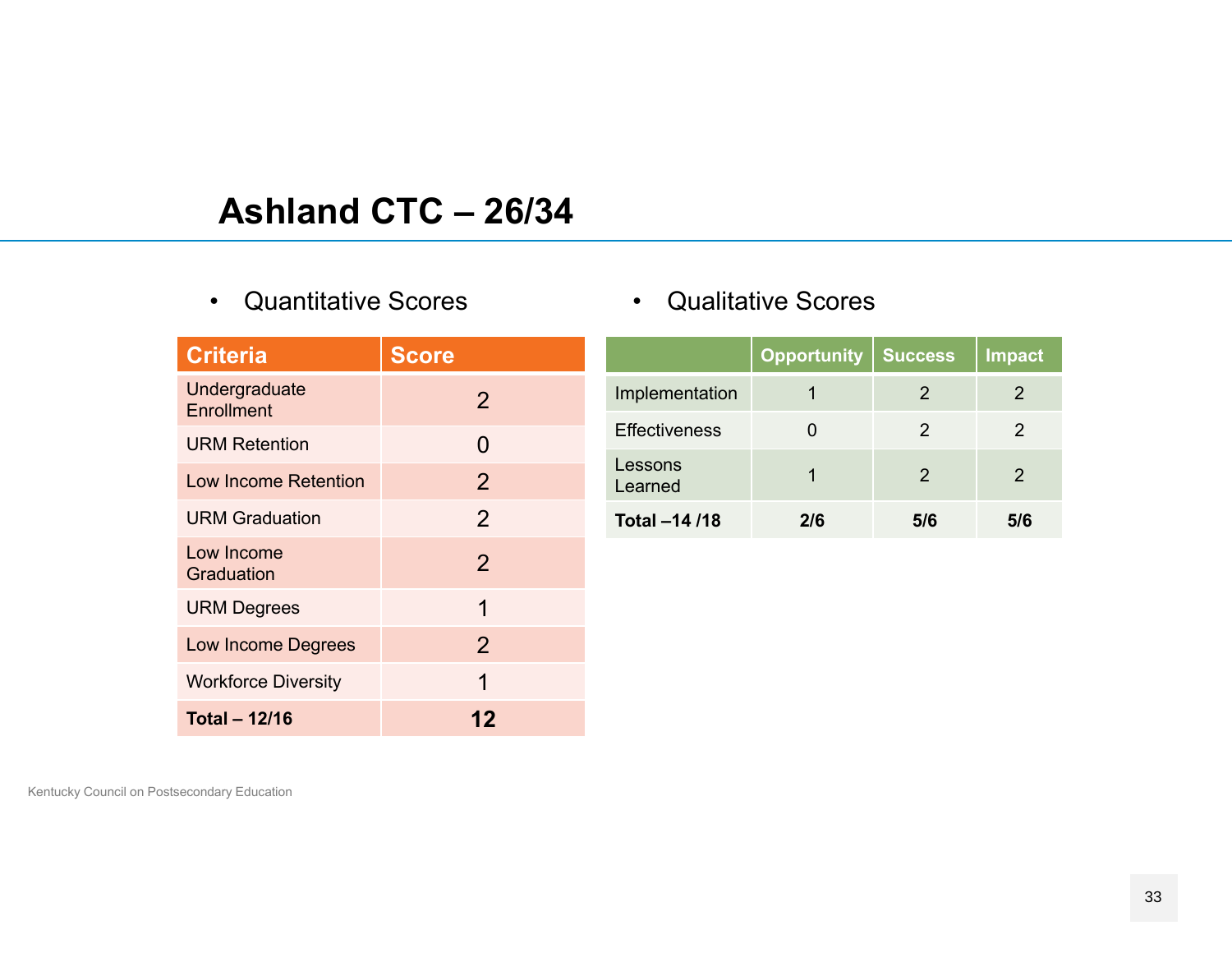## **Ashland CTC**

- $\bullet$  ACTC's dedication to support underrepresented minority students (URMs), close the achievement gaps for URMs, and foster culturally diverse campuses is evident throughout its diversity plan. The college's commitment to enhance relationships and improve ways to assist the URM population is demonstrated through work performed in the newly-created position of Senior Fellow of Cultural Diversity and in development of the case management approach used by the Director of Cultural Diversity.
- $\bullet$  The collection, analysis, and intentioned use of data could better aid in validating the effectiveness of future strategies and informing decisions based on lessons learned.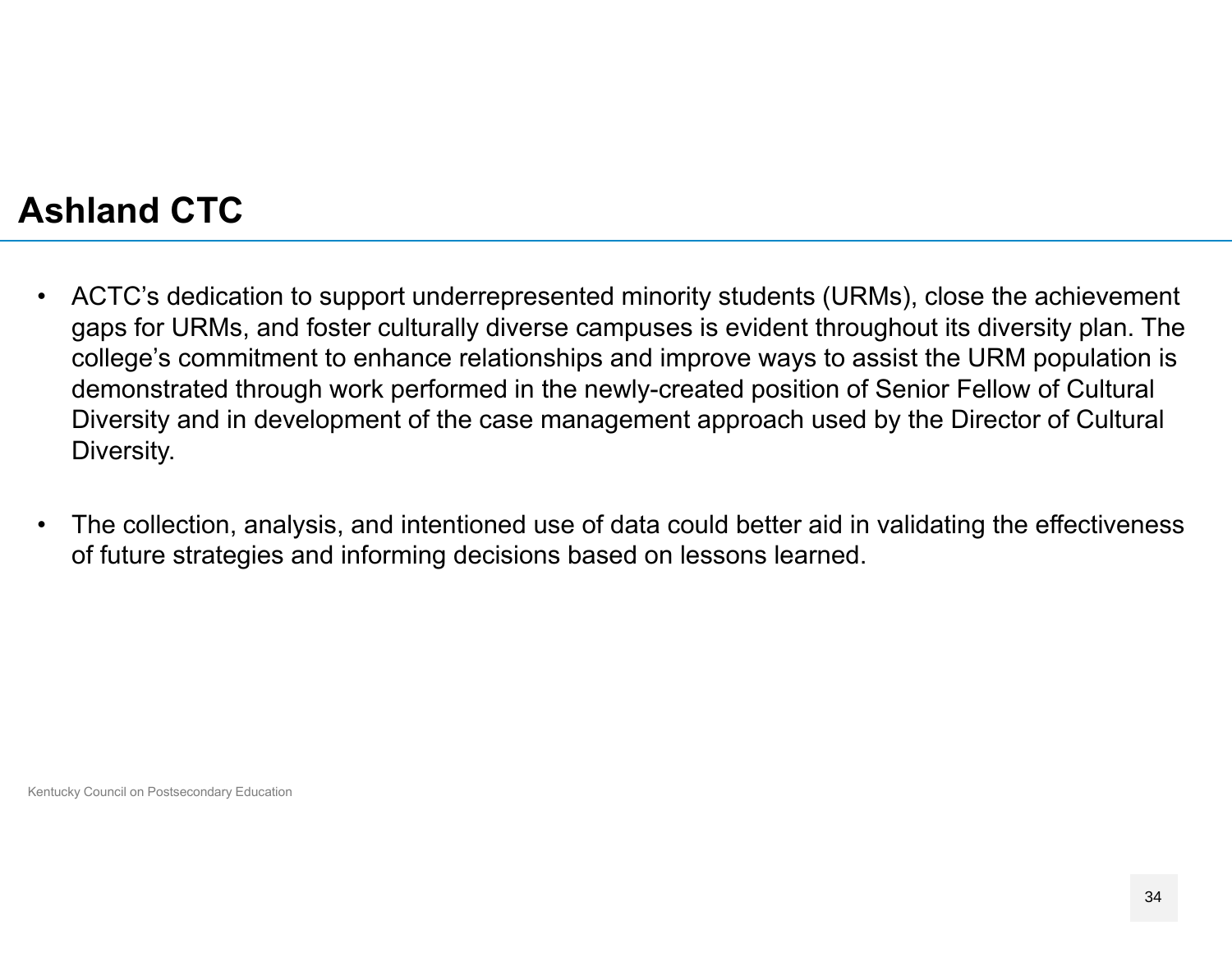#### **Henderson CC – 19/34**

#### • Quantitative Scores

| <b>Criteria</b>                    | <b>Score</b>   |
|------------------------------------|----------------|
| Undergraduate<br><b>Enrollment</b> | $\overline{2}$ |
| <b>URM Retention</b>               | $\overline{2}$ |
| Low Income Retention               | $\overline{2}$ |
| <b>URM Graduation</b>              | 1              |
| Low Income<br>Graduation           | $\overline{2}$ |
| <b>URM Degrees</b>                 | 0              |
| <b>Low Income Degrees</b>          | 0              |
| <b>Workforce Diversity</b>         | 1              |
| <b>Total - 10/16</b>               |                |

#### • Qualitative Scores

|                      | <b>Opportunity</b> | Success | Impact |
|----------------------|--------------------|---------|--------|
| Implementation       |                    | 2       |        |
| <b>Effectiveness</b> |                    | 2       |        |
| Lessons<br>Learned   |                    |         |        |
| Total $-9/18$        | 1/6                | 5/6     | 3/6    |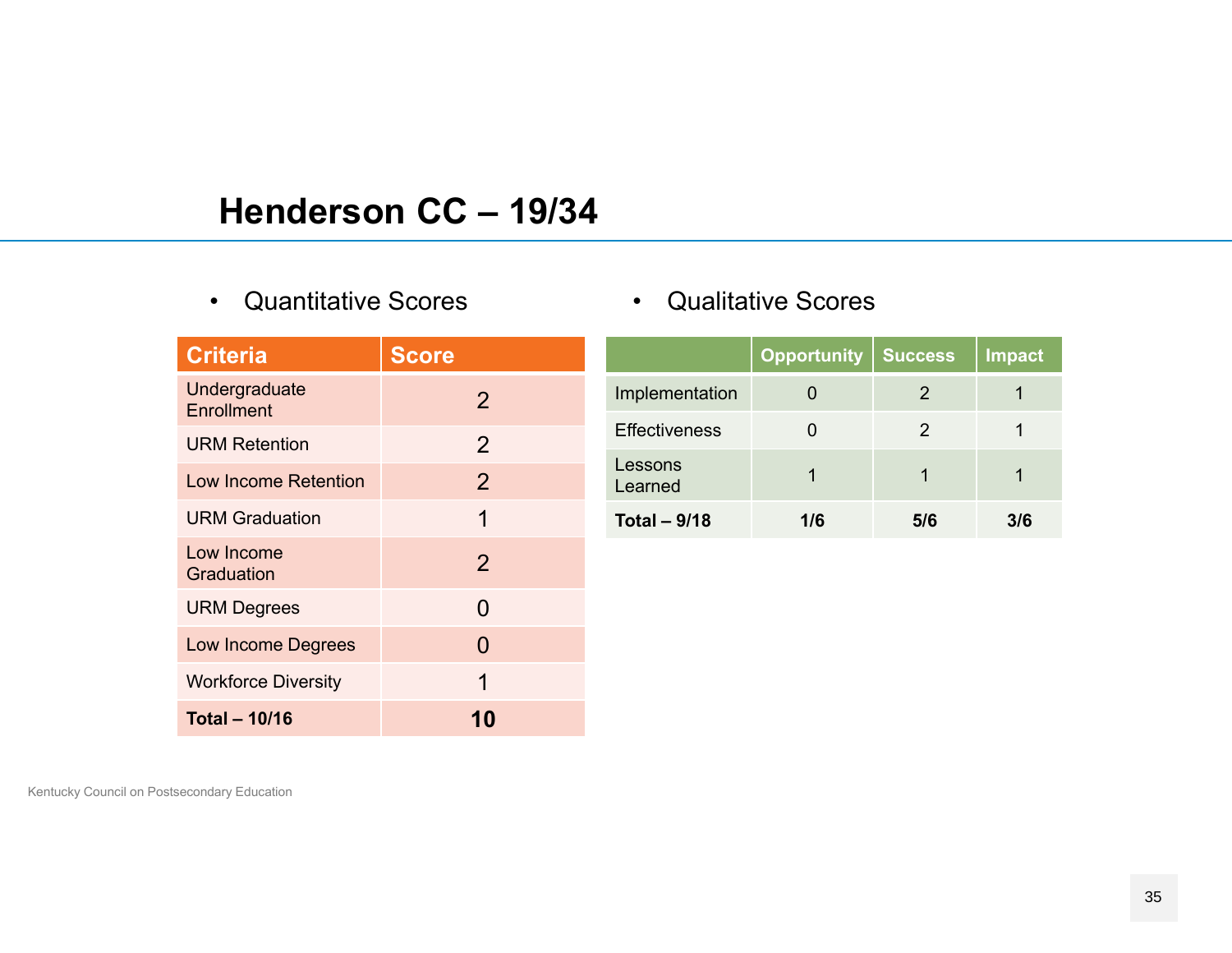#### **Henderson CC**

- $\bullet$  Henderson Community College's value of diversity was demonstrated throughout its diversity plan through report of intentional strategies designed to increase campus diversity. Information presented reflected generous thought and effort and provided evidence of a comprehensive approach to students' needs both inside and outside of the academic realm, with a clear commitment to students' overall well-being. However, it was challenging for the CEO to review the 2020-21 DEI Report submission for HCC under established Kentucky Council on Postsecondary Education DEI Calibration Team scoring processes, due to deficiencies in formatting, structure, and content.
- • Overall, the diversity plan report was incohesive and lacked clarity and consistency throughout. During review, it was very difficult to align each strategy with the justification provided for effectiveness and lessons learned. In future plans, it is highly recommended that HCC remove the tactics under each strategy and use narrative, work closely with its Institutional Effectiveness Department, and make sure the lessons learned are aligned with the effectiveness of each strategy.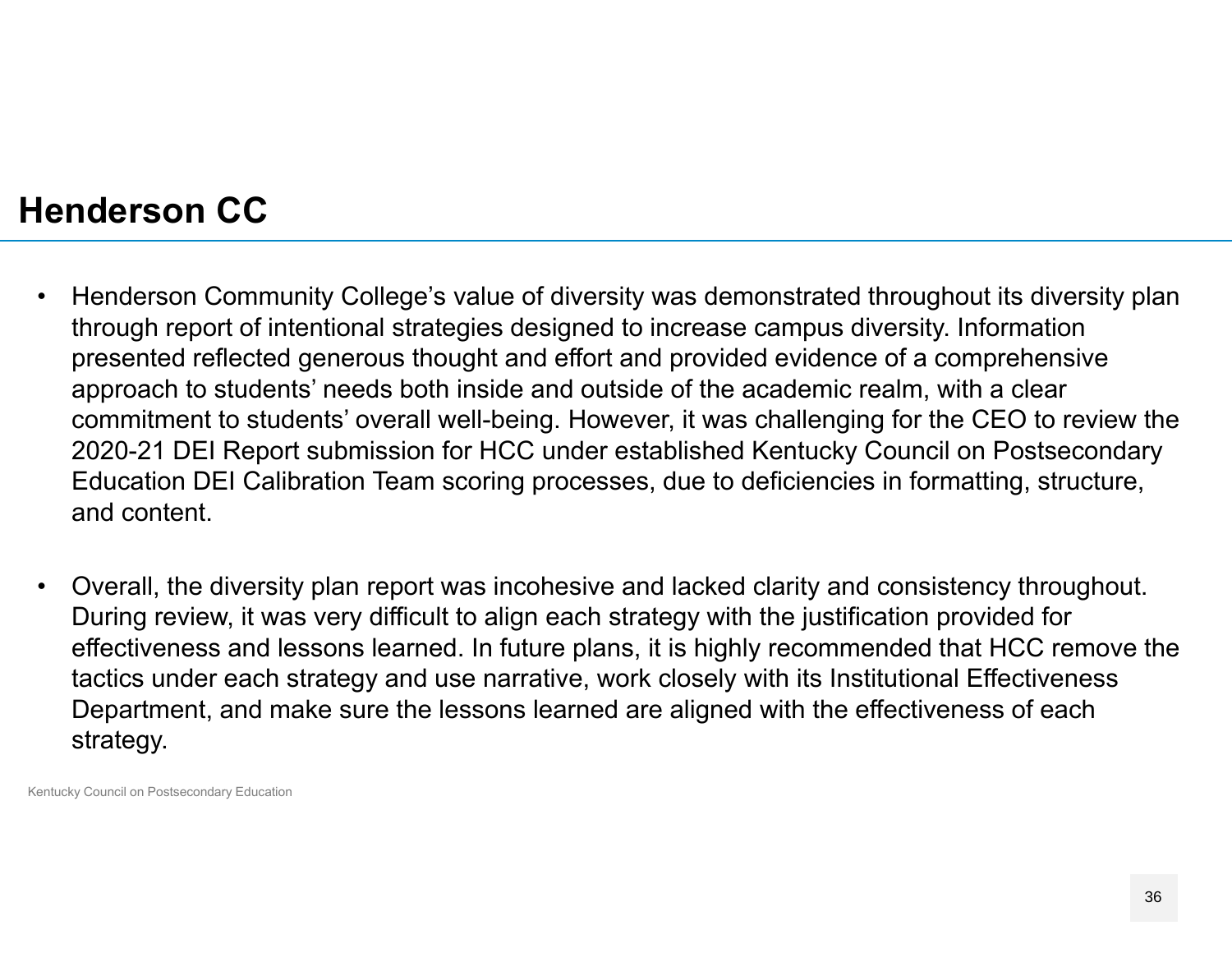# **Northern Kentucky University – 28/36**

•Quantitative Scores

| <b>Criteria</b>                    | <b>Score</b>   |                      | <b>Opportunity</b> | <b>Success</b> | Impa           |
|------------------------------------|----------------|----------------------|--------------------|----------------|----------------|
| Undergraduate<br><b>Enrollment</b> | $\overline{2}$ | Implementation       | 2                  | 2              | 2              |
| <b>Graduate Enrollment</b>         | $\overline{2}$ | <b>Effectiveness</b> | 2                  | 2              | 2              |
| <b>URM Retention</b>               | $\overline{0}$ | Lessons<br>Learned   | $\overline{2}$     | 2              | $\overline{2}$ |
| Low Income Retention               | $\overline{0}$ | <b>Total - 18/18</b> | 6/6                | 6/6            | 6/6            |
| <b>URM Graduation</b>              | $\overline{2}$ |                      |                    |                |                |
| Low Income<br>Graduation           | 1              |                      |                    |                |                |
| <b>URM Degrees</b>                 | 2              |                      |                    |                |                |
| Low Income Degrees                 | $\Omega$       |                      |                    |                |                |
| <b>Workforce Diversity</b>         | 1              |                      |                    |                |                |
| Total $-10/18$                     | 10             |                      |                    |                |                |

Kentucky Council on Postsecondary Education

**Impact** 

 $6/6$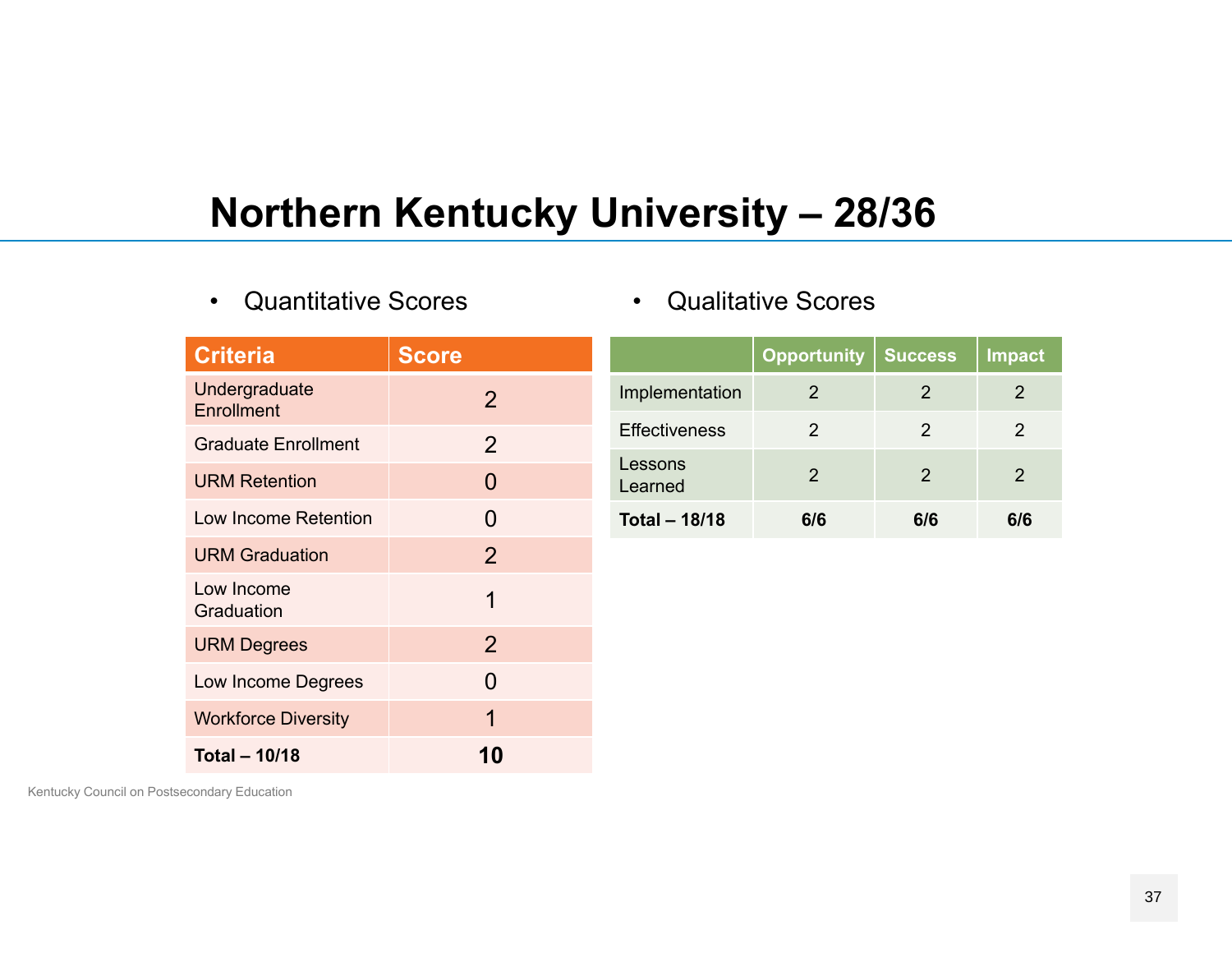# **Northern Kentucky University**

 $\bullet$  NKU's commitment to diversity, equity and inclusion is thoroughly exemplified throughout its diversity plan. NKU has done a great job implementing the CEO's previous recommendations to expand, modify and increase programming and support systems for URM students, faculty, and staff. The university's commitment to continue to serve as "a steward of place" and the foundational education leader in Northern Kentucky is evident through its partnerships, principles and practices of inclusive excellence and URM programming. The university did a great job ensuring the implementation of its strategies with fidelity. Through surveys, ongoing assessments and data to validate the effectiveness of its strategies, NKU was able to take ownership of the issues and identify gaps in its programming models, strengthen partnerships and identify additional avenues of support for URM students, faculty and staff. The CEO would like to commend NKU on a job well done this reporting period and highly encourages the university to continue its great work to expand, modify and increase URM programming and support systems.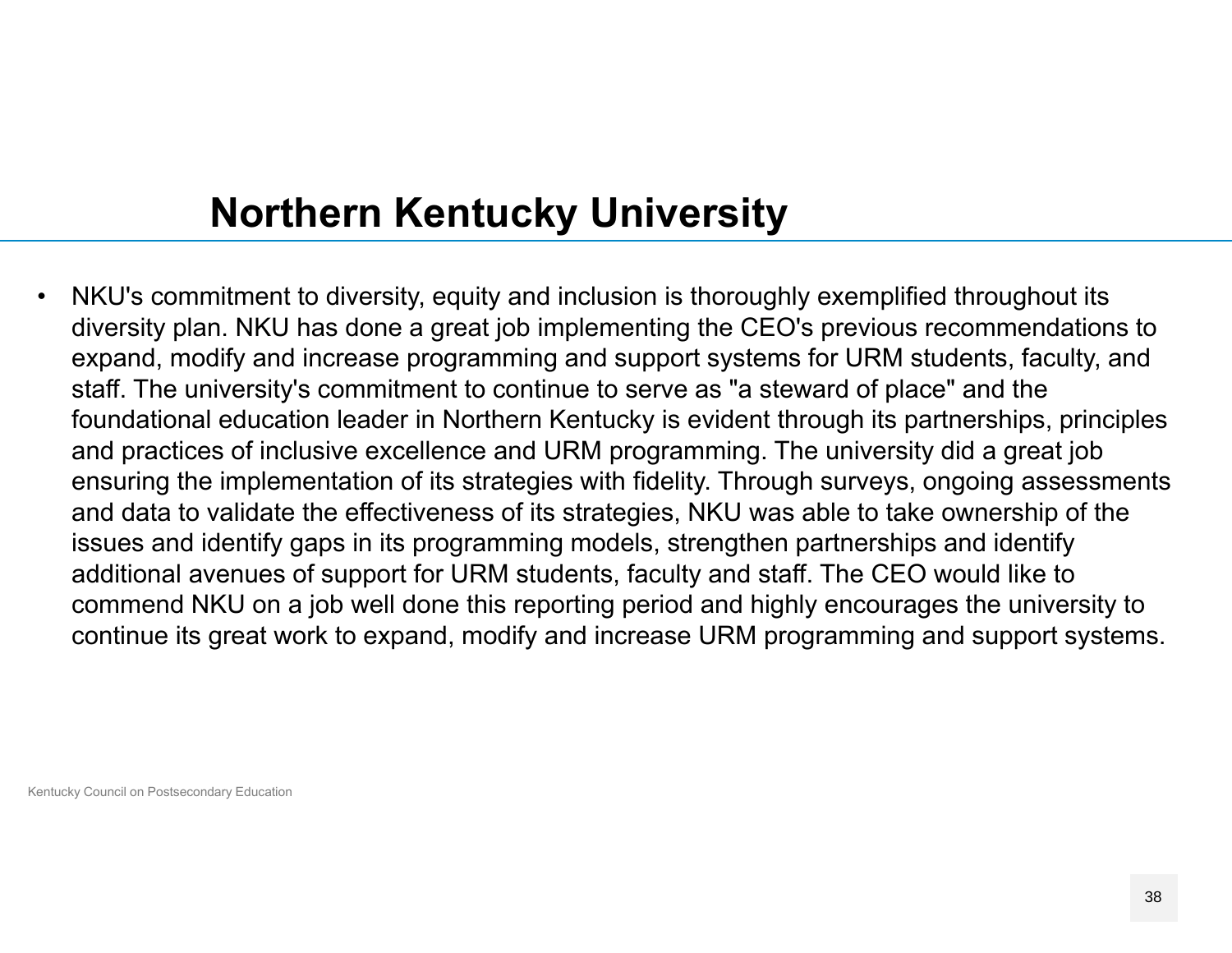## **Southcentral CTC– 27/34**

• Quantitative Scores

| <b>Criteria</b>             | <b>Score</b>   |
|-----------------------------|----------------|
| Undergraduate<br>Enrollment | 2              |
| <b>URM Retention</b>        | 0              |
| Low Income Retention        | 2              |
| <b>URM Graduation</b>       | 2              |
| Low Income<br>Graduation    | $\overline{2}$ |
| <b>URM Degrees</b>          | 2              |
| Low Income Degrees          | 1              |
| <b>Workforce Diversity</b>  | O              |
| Total - 11/16               |                |

|  | <b>Qualitative Scores</b> |  |
|--|---------------------------|--|
|--|---------------------------|--|

|                      | Opportunity   | <b>Success</b> | <b>Impact</b> |
|----------------------|---------------|----------------|---------------|
| Implementation       | 2             | 2              | 2             |
| <b>Effectiveness</b> | 2             | 2              |               |
| Lessons<br>Learned   | $\mathcal{P}$ |                | 2             |
| <b>Total - 16/18</b> | 6/6           | 5/6            | 5/6           |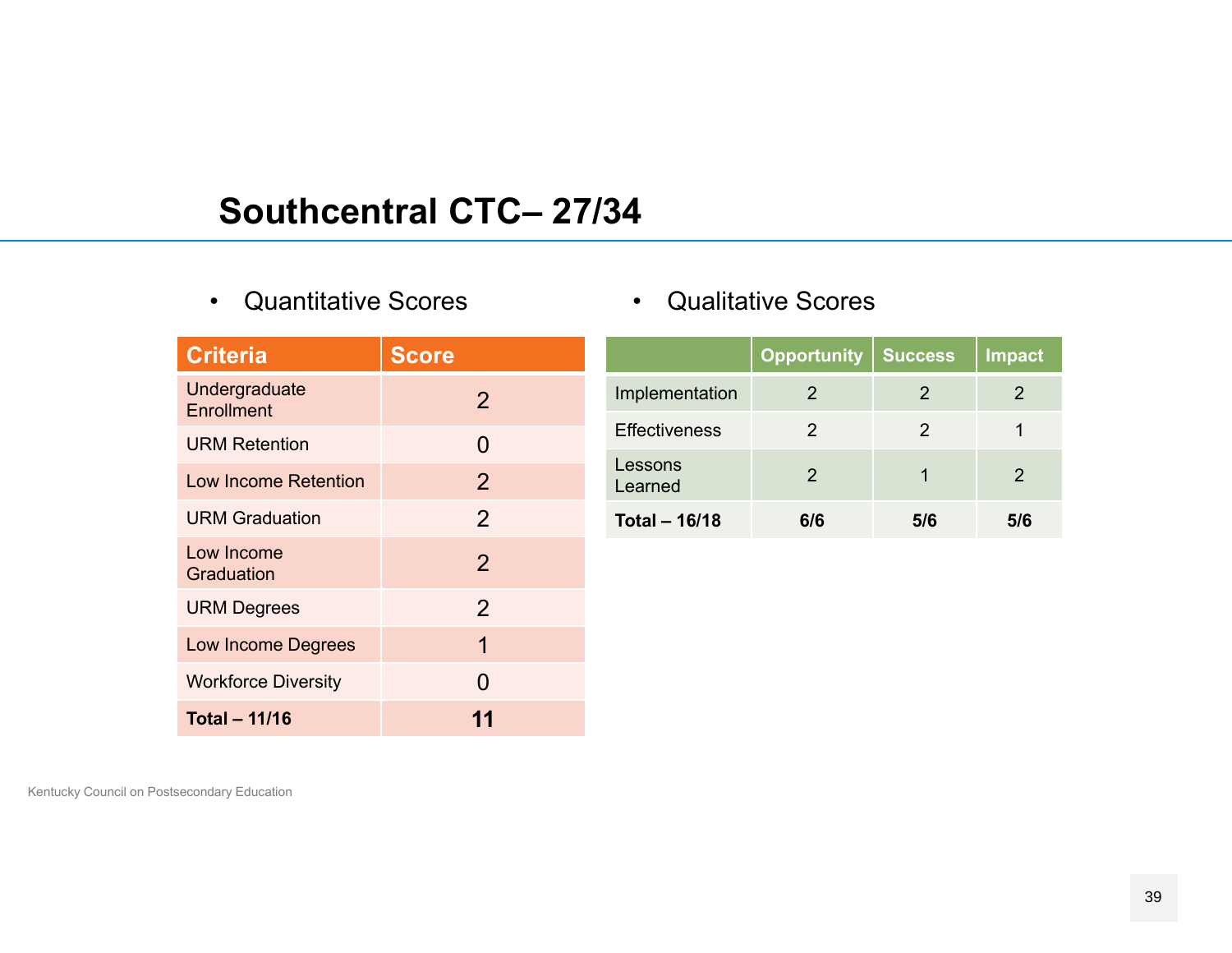#### **Southcentral CTC**

 $\bullet$  SKYCTC's value of the diversity of its people is demonstrated throughout its diversity plan. The college's commitment to broaden the perspectives and worldviews of its students is evident through its partnerships and collaborations with local communities. The college did a great job ensuring the implementation of its strategies with fidelity. Strategic collection of data and use of collected data, for each URM group, could better aid in validating the effectiveness of future strategies and informing decisions based on lessons learned.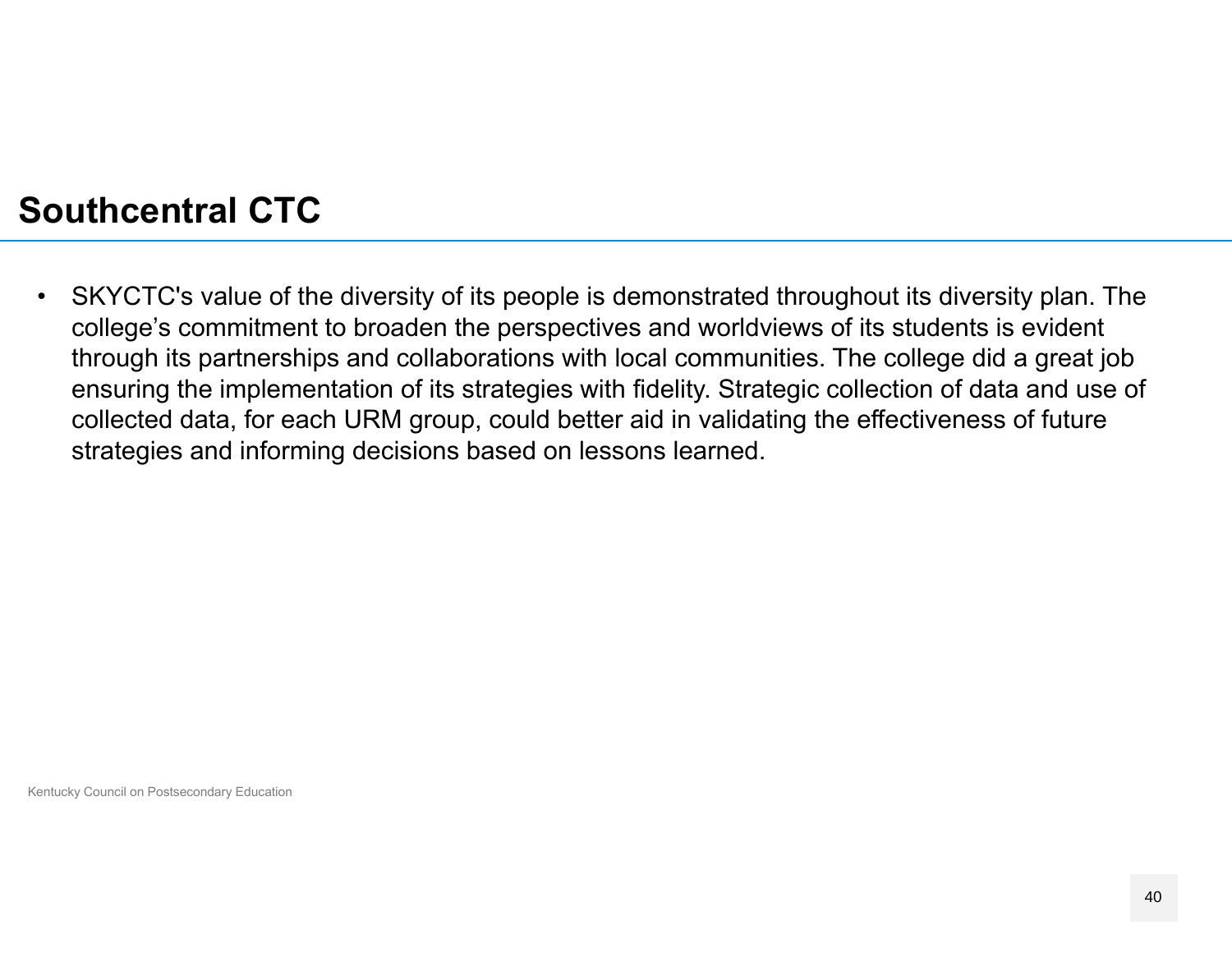### **Team 3: West Kentucky CTC, University of Louisville, Maysville CTC, Western Kentucky University**

**Dr. Stephanie Mayberry - Team Lead**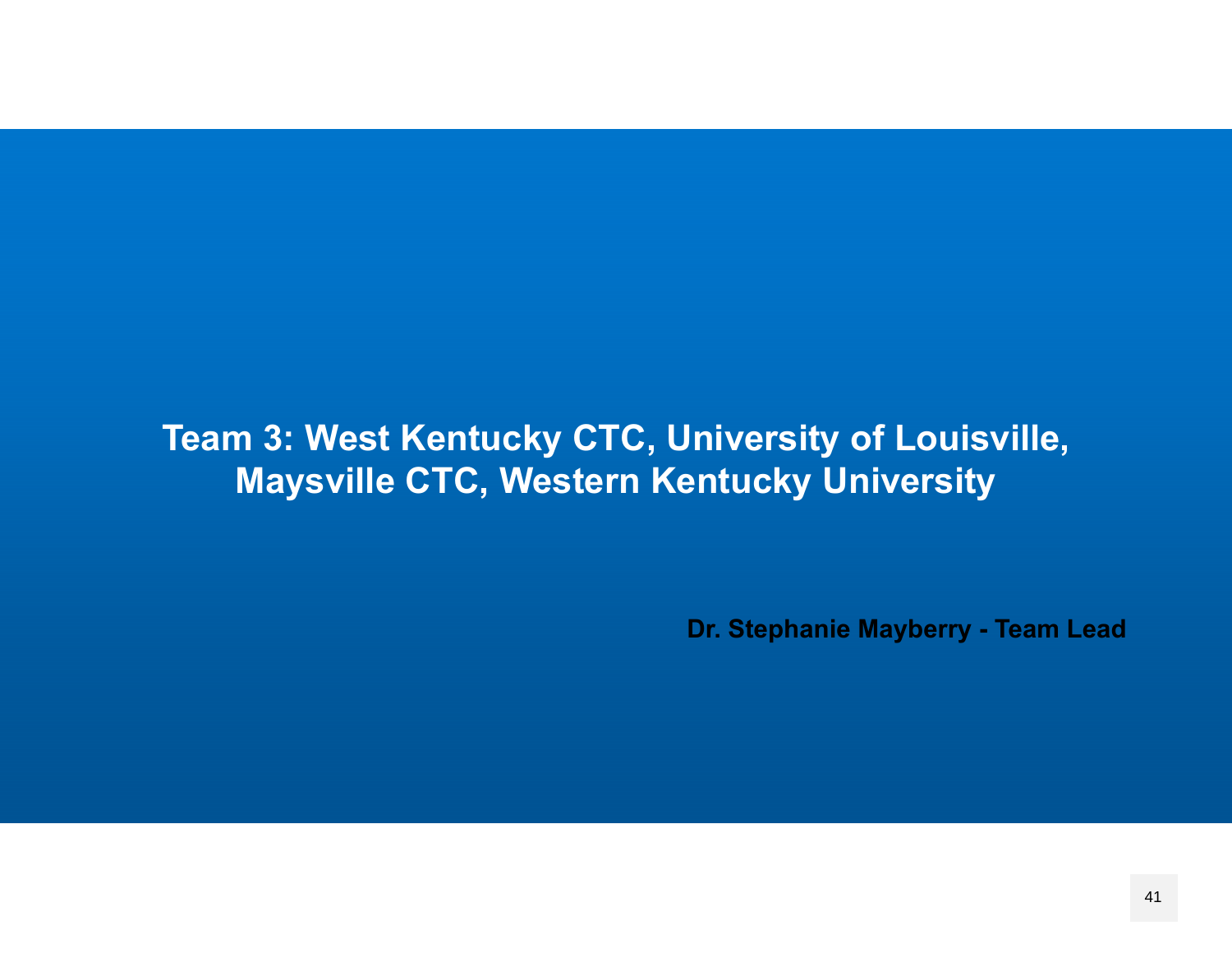## **West Kentucky CTC – 29/34**

•Quantitative Scores

#### •Qualitative Scores

| <b>Criteria</b>            | <b>Score</b>   |                                 | <b>Opportunity</b> | <b>Success</b> | <b>Impact</b>  |
|----------------------------|----------------|---------------------------------|--------------------|----------------|----------------|
| Undergraduate              | $\overline{2}$ | Implementation                  | $\overline{2}$     | 2              | 2              |
| <b>Enrollment</b>          |                | <b>Effectiveness</b>            | $\overline{2}$     | 2              | 2              |
| <b>URM Retention</b>       | $\overline{0}$ | Lessons                         | $\overline{2}$     | 2              | $\overline{2}$ |
| Low Income Retention       | $\overline{2}$ | Learned<br><b>Total - 18/18</b> | 6/6                | 6/6            | 6/6            |
| <b>URM Graduation</b>      | $\overline{2}$ |                                 |                    |                |                |
| Low Income<br>Graduation   | $\overline{2}$ |                                 |                    |                |                |
| <b>URM Degrees</b>         | 2              |                                 |                    |                |                |
| Low Income Degrees         | $\Omega$       |                                 |                    |                |                |
| <b>Workforce Diversity</b> | 1              |                                 |                    |                |                |
| <b>Total - 11/16</b>       | 11             |                                 |                    |                |                |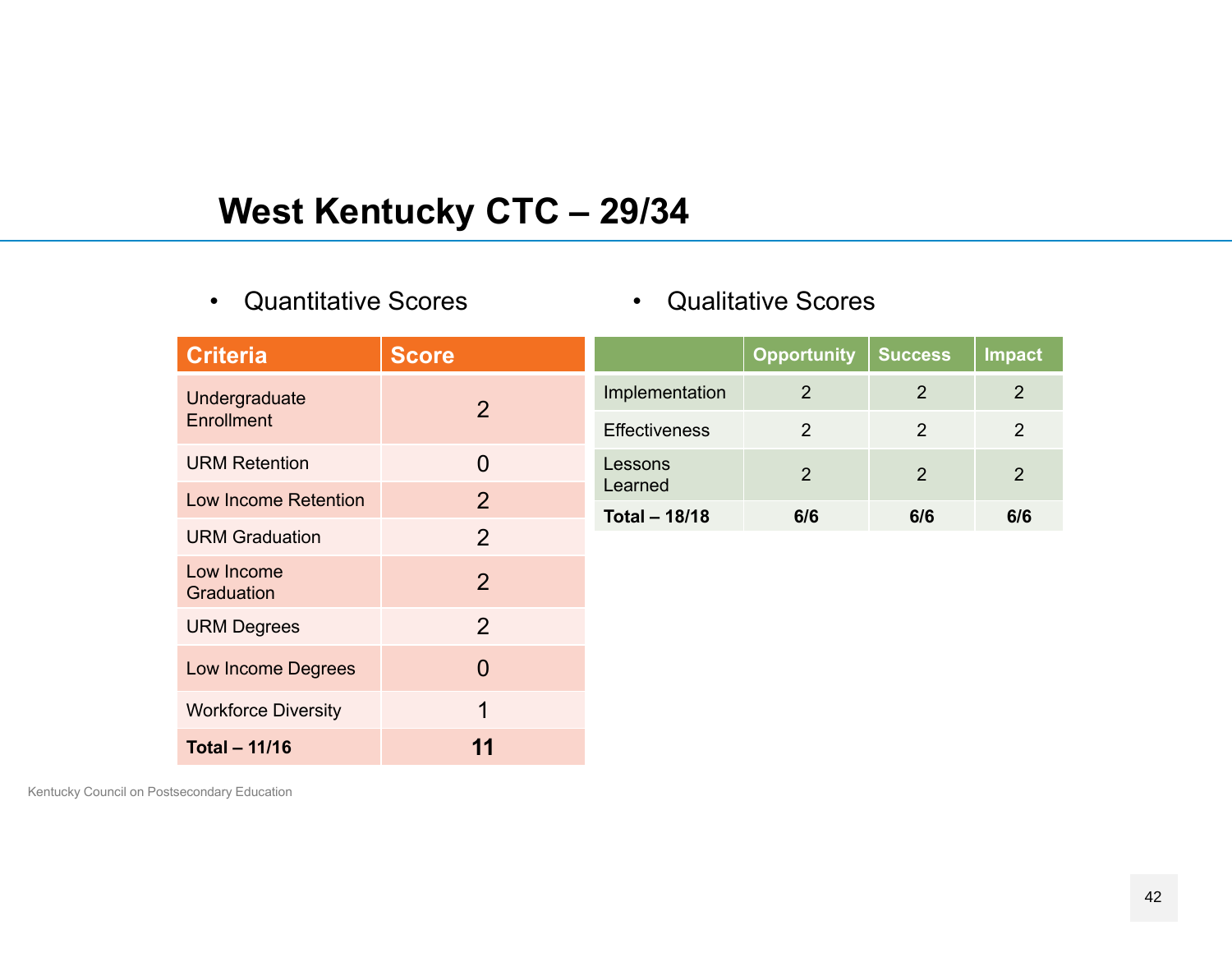### **West Kentucky CTC**

- $\bullet$  Opportunity - Moving beyond the impact of the pandemic, what other efforts were made to engage with small business? More specificity is needed for the utilization of the Scott gift.
- $\bullet$  Success - Although the responses speaks to the Appreciative Advising approach supporting the most vulnerable students, it fails to speak directly to supporting URM students. The overall support will improve ALL students success somewhat, but centering equity in advising is crucial for providing critical support for URM students.
- • Impact - The integration of LibGuides can be more robust and intentional (integration into FYE 105, increased student awareness, and greater engagement among faculty and staff).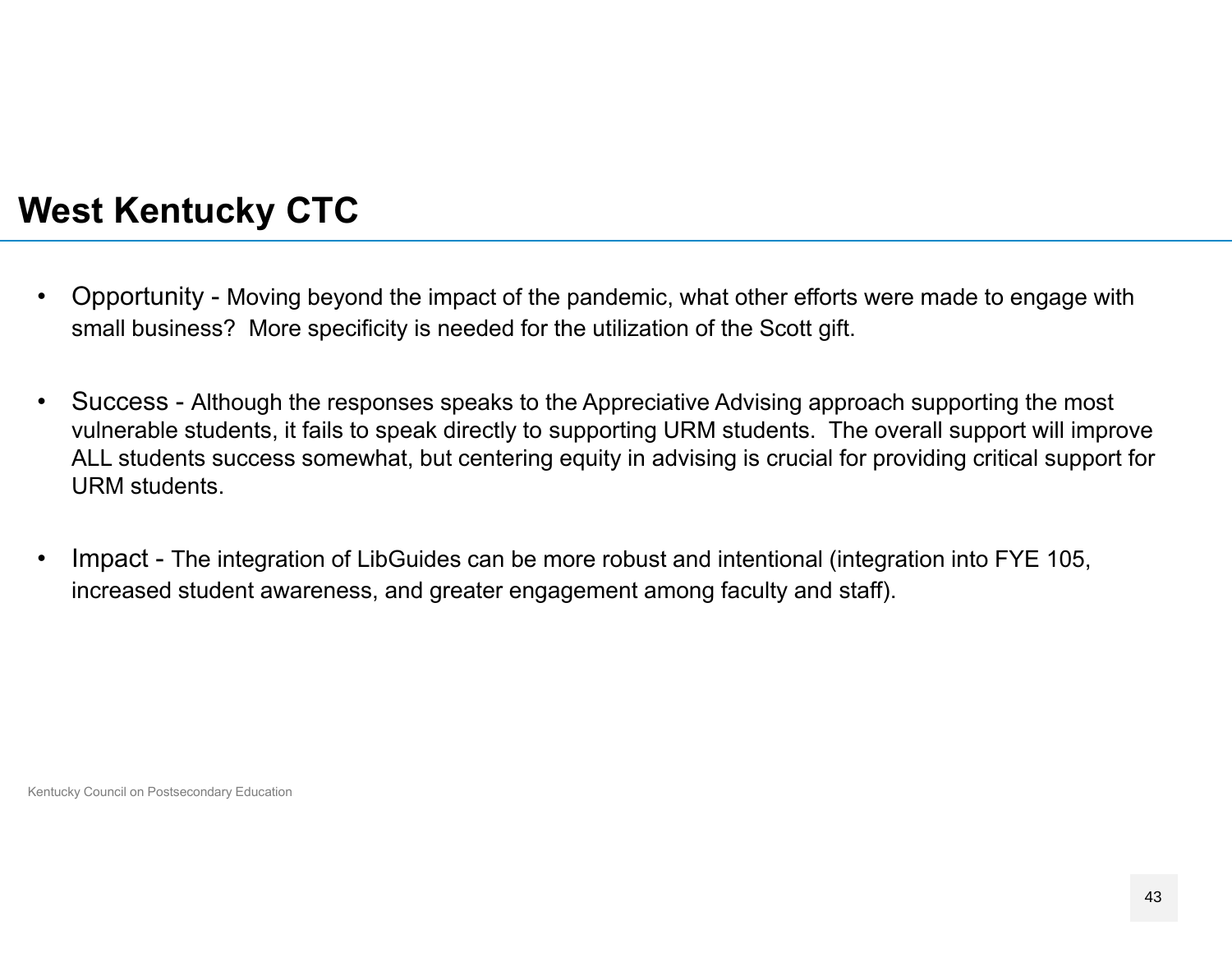# **University of Louisville – 28/36**

•Quantitative Scores

|  | <b>Qualitative Scores</b> |  |
|--|---------------------------|--|
|--|---------------------------|--|

| <b>Criteria</b>                    | <b>Score</b>   |                      | Opportun       |
|------------------------------------|----------------|----------------------|----------------|
| Undergraduate<br><b>Enrollment</b> | $\overline{2}$ | Implementation       | $\mathcal{P}$  |
| <b>Graduate Enrollment</b>         | $\overline{2}$ | <b>Effectiveness</b> | $\overline{2}$ |
| <b>URM Retention</b>               | $\overline{0}$ | Lessons<br>Learned   | $\overline{2}$ |
| Low Income Retention               | 0              | <b>Total - 18/18</b> | 6/6            |
| <b>URM Graduation</b>              | 1              |                      |                |
| Low Income<br>Graduation           | 1              |                      |                |
| <b>URM Degrees</b>                 | $\overline{2}$ |                      |                |
| Low Income Degrees                 | 1              |                      |                |
| <b>Workforce Diversity</b>         | 1              |                      |                |
| <b>Total - 10/18</b>               | 10             |                      |                |

|                      | <b>Opportunity</b> | <b>Success</b> | <b>Impact</b> |
|----------------------|--------------------|----------------|---------------|
| Implementation       | 2                  | 2              | 2             |
| <b>Effectiveness</b> | 2                  | 2              | 2             |
| Lessons<br>Learned   | $\mathcal{P}$      | 2              | 2             |
| <b>Total - 18/18</b> | 6/6                | 6/6            | 6/6           |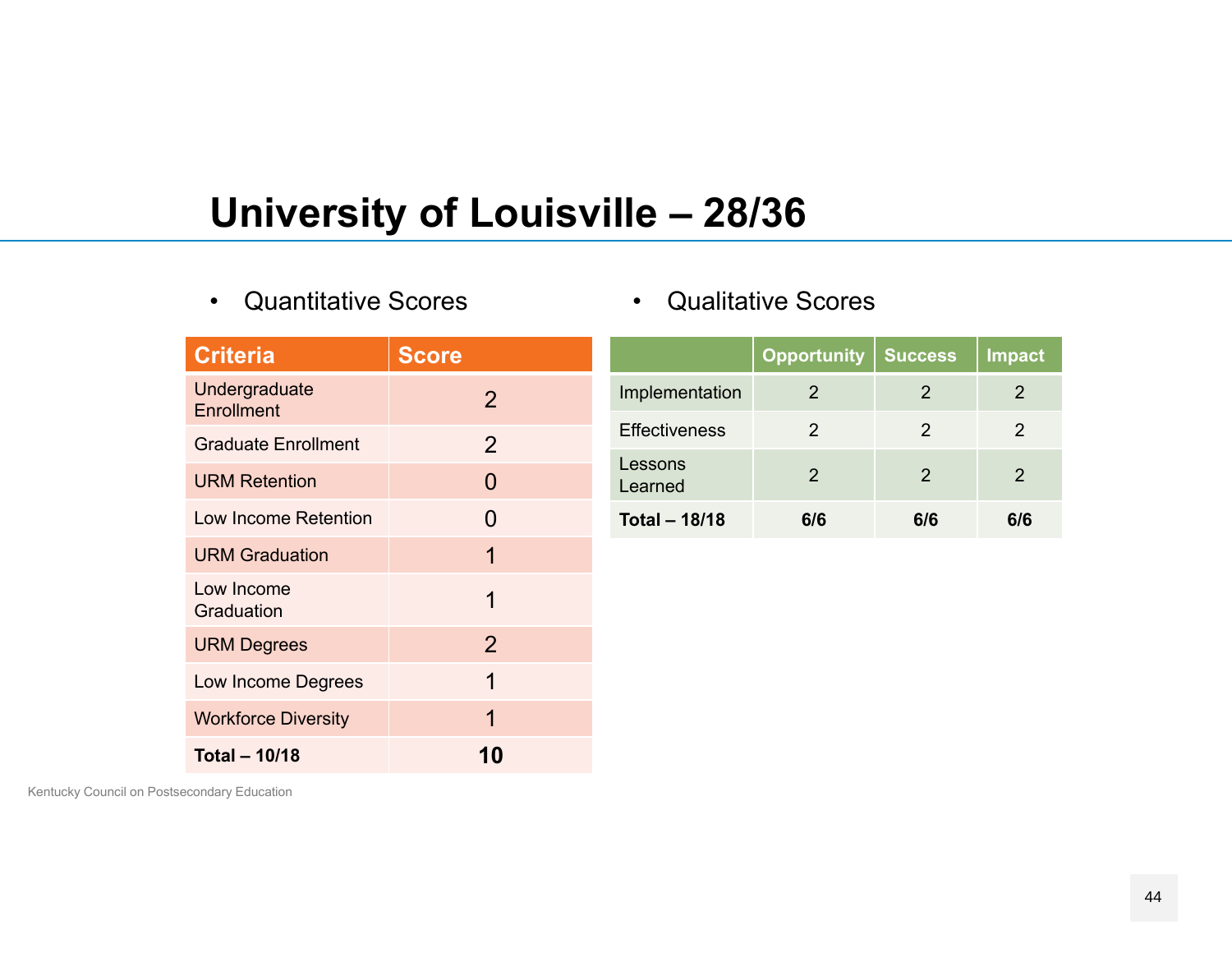# **University of Louisville**

- • Opportunity - The lessons learned are broad and not specific to strategies to improve increasing the enrollment of URM students.
- $\bullet$ Success - Responses should include analysis rather than a recapping of data.
- • Impact - Incomplete data related to training (i.e. # of participants in comparison to total population). Next steps-what other training is available for the book study?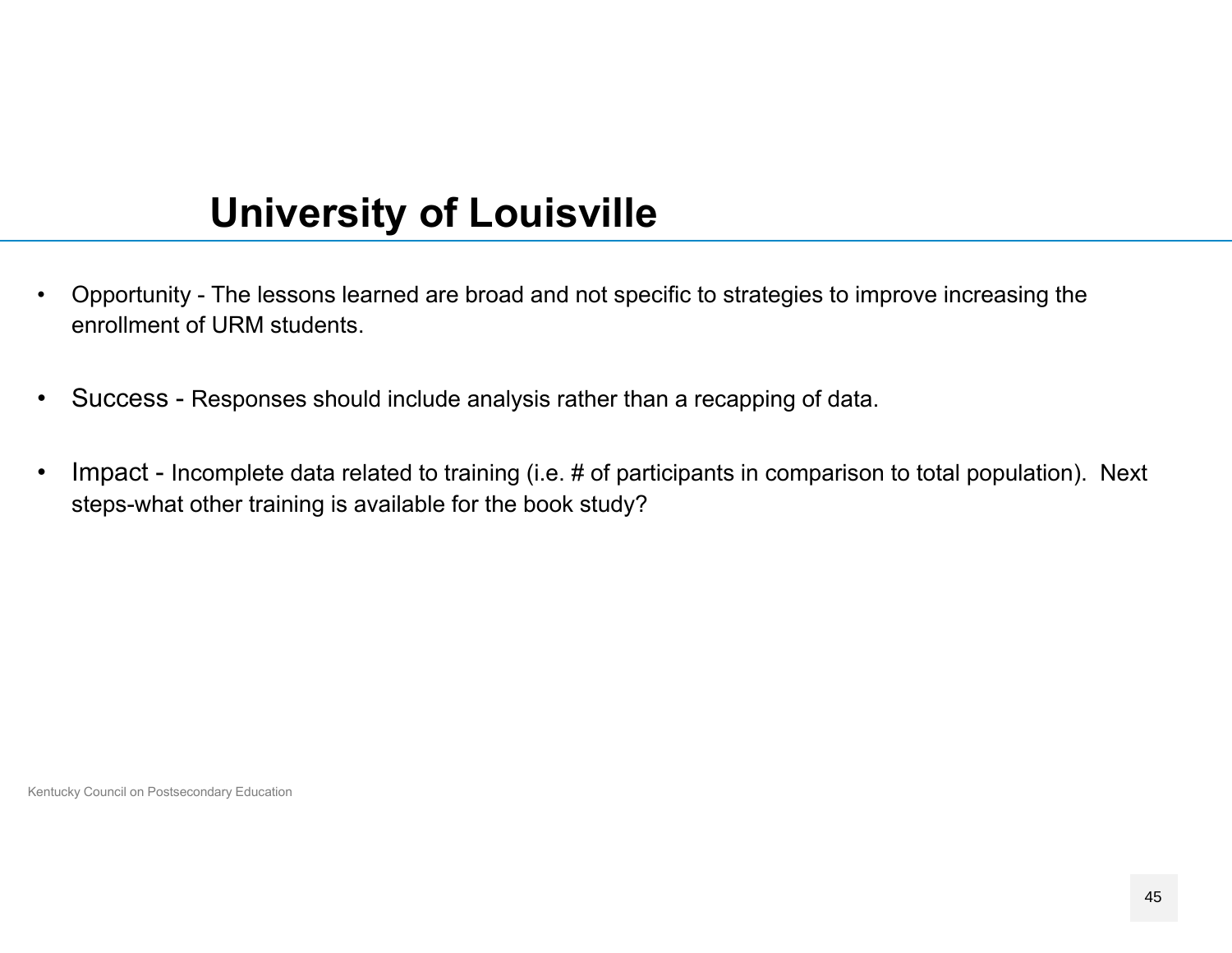## **Maysville CTC – 28/34**

#### •Quantitative Scores

| <b>Criteria</b>             | <b>Score</b>   |
|-----------------------------|----------------|
| Undergraduate<br>Enrollment | $\overline{2}$ |
| <b>URM Retention</b>        | 0              |
| <b>Low Income Retention</b> | 0              |
| <b>URM Graduation</b>       | 1              |
| Low Income<br>Graduation    | $\overline{2}$ |
| <b>URM Degrees</b>          | $\overline{2}$ |
| <b>Low Income Degrees</b>   | $\overline{2}$ |
| <b>Workforce Diversity</b>  | 1              |
| <b>Total - 10/16</b>        |                |

| <b>Qualitative Scores</b> |  |
|---------------------------|--|
|---------------------------|--|

|                      | <b>Opportunity</b> | <b>Success</b> | <b>Impact</b> |
|----------------------|--------------------|----------------|---------------|
| Implementation       | 2                  | 2              | 2             |
| <b>Effectiveness</b> | 2                  | 2              | 2             |
| Lessons<br>Learned   | $\mathcal{P}$      | $\mathcal{P}$  | 2             |
| <b>Total - 18/18</b> | 6/6                | 6/6            | 6/6           |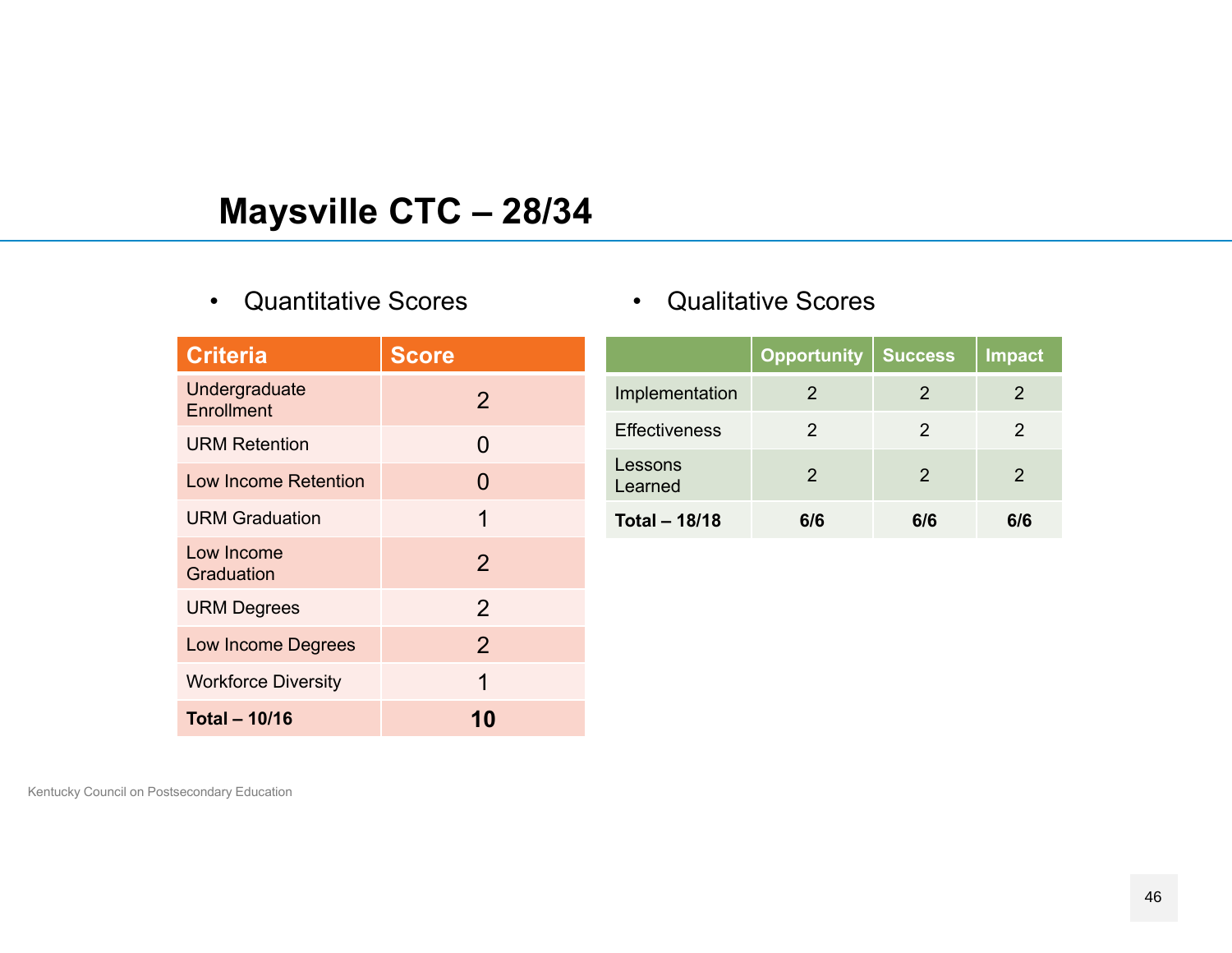## **Maysville CTC**

- $\bullet$  Opportunity - Recommendation to change the language to be more specific to increasing enrollment of dual credit of URM students. Current statement speaking to increasing overall Dual Credit and although that may be an institutional goal, the focus for this report should be on increasing the number of URM high school students taking Dual Credit courses.
- •Success - Incorporate details of next steps for the upcoming performance cycle.
- • Impact - Include open-ended responses to survey to gauge learning. Clearly address implementation and improvement cycle in lessons learned.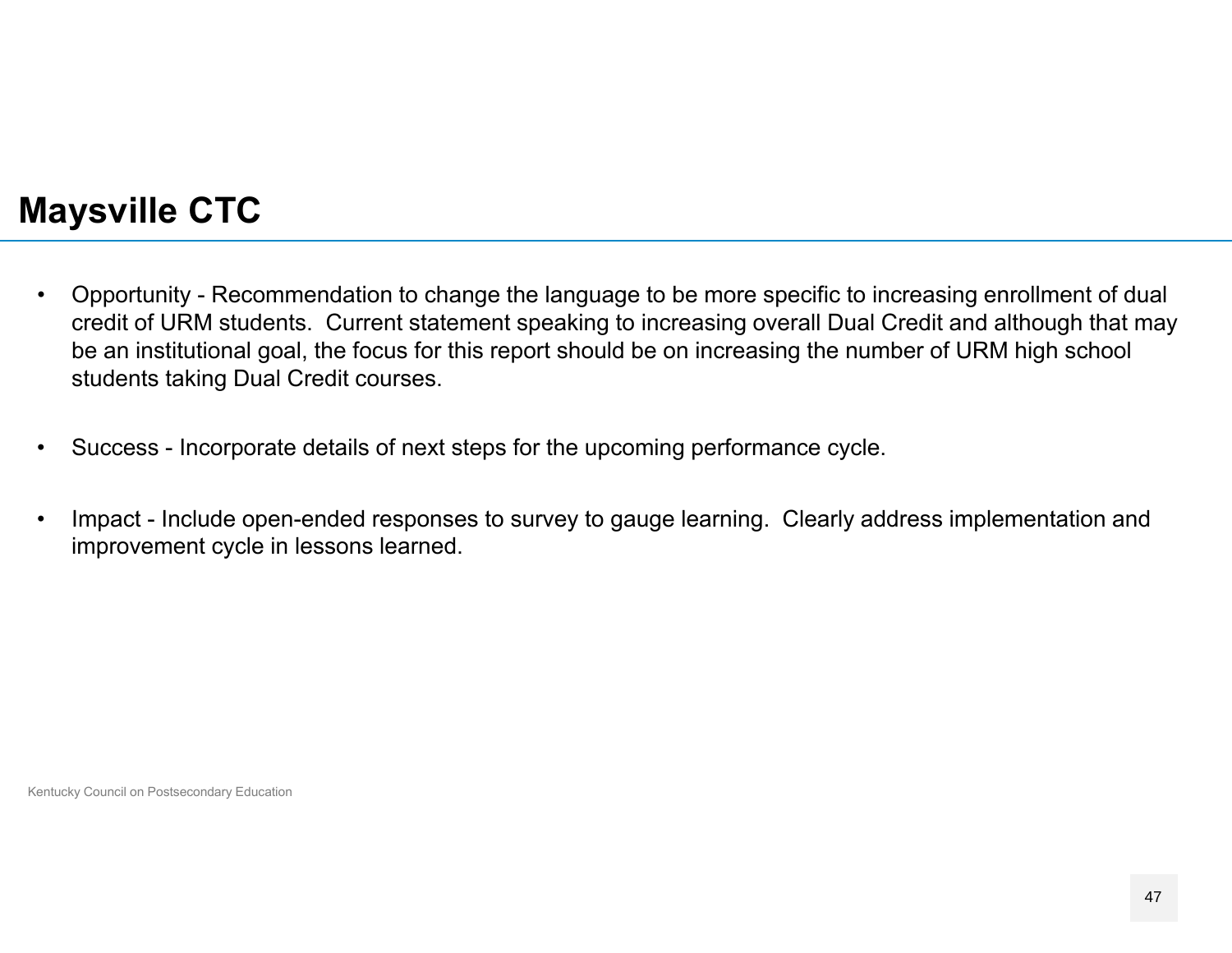# **Western Kentucky University – 30/36**

•Quantitative Scores

|  | <b>Qualitative Scores</b> |  |
|--|---------------------------|--|
|--|---------------------------|--|

| <b>Criteria</b>                    | <b>Score</b>   |                      | <b>Opportunity</b> | <b>Success</b> | <b>Impact</b>  |
|------------------------------------|----------------|----------------------|--------------------|----------------|----------------|
| Undergraduate<br><b>Enrollment</b> | $\overline{2}$ | Implementation       | 2                  | $\overline{2}$ | $\overline{2}$ |
| <b>Graduate Enrollment</b>         | $\overline{2}$ | <b>Effectiveness</b> | 2                  | $\overline{2}$ | $\overline{2}$ |
| <b>URM Retention</b>               | 1              | Lessons<br>Learned   | 2                  | $\overline{2}$ | 2              |
| Low Income Retention               | 1              | Total -18 /18        | 6/6                | 6/6            | 6/6            |
| <b>URM Graduation</b>              | $\overline{2}$ |                      |                    |                |                |
| Low Income<br>Graduation           |                |                      |                    |                |                |
| <b>URM Degrees</b>                 | $\overline{2}$ |                      |                    |                |                |
| Low Income Degrees                 | $\overline{0}$ |                      |                    |                |                |
| <b>Workforce Diversity</b>         |                |                      |                    |                |                |

**12**

Kentucky Council on Postsecondary Education

**Total – 12/18**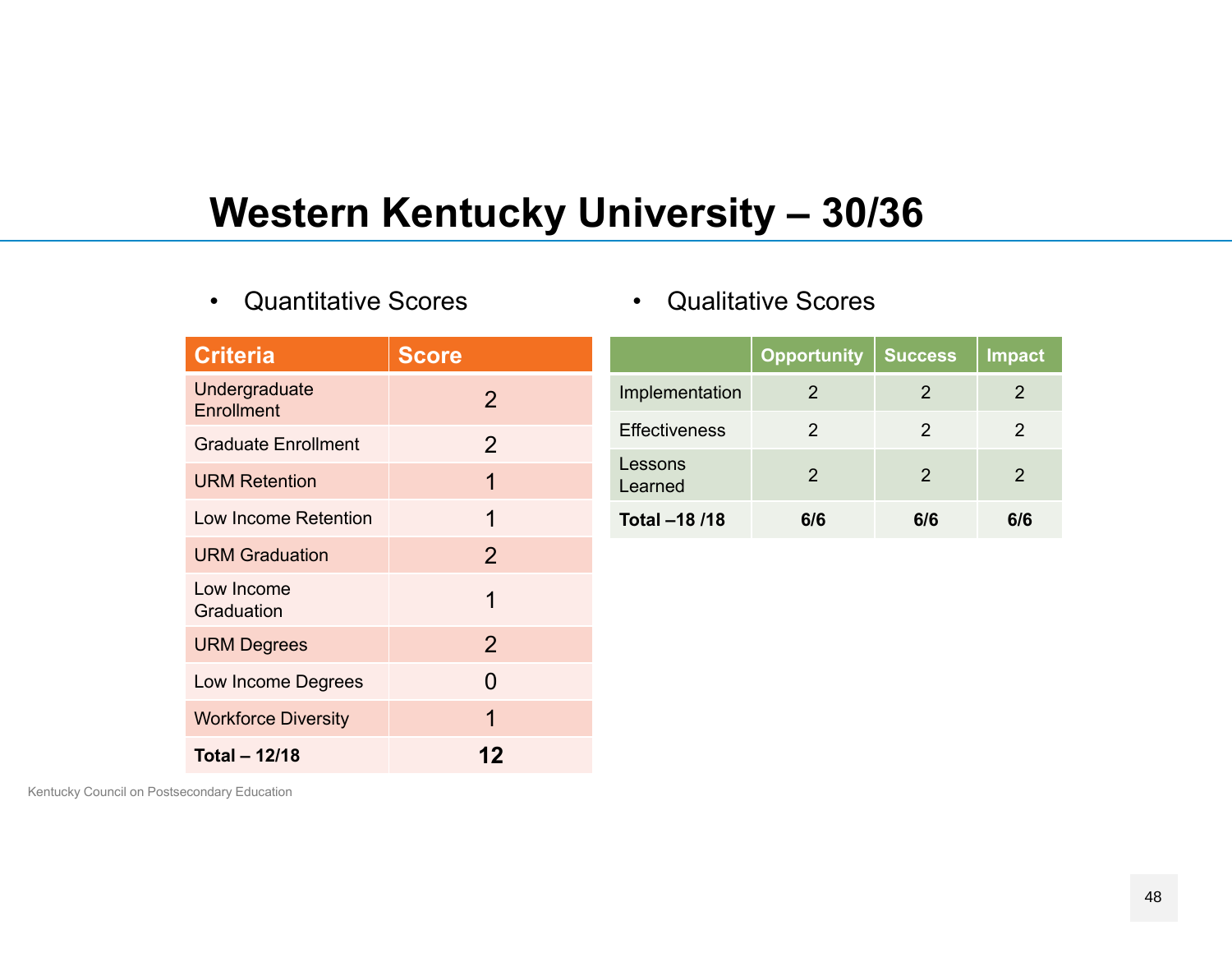# **Western Kentucky University**

• The report was well-written and supported by data. The review team looks forward to learning about the ways in which WKU plans to address issues uncovered by the Campus Climate Survey.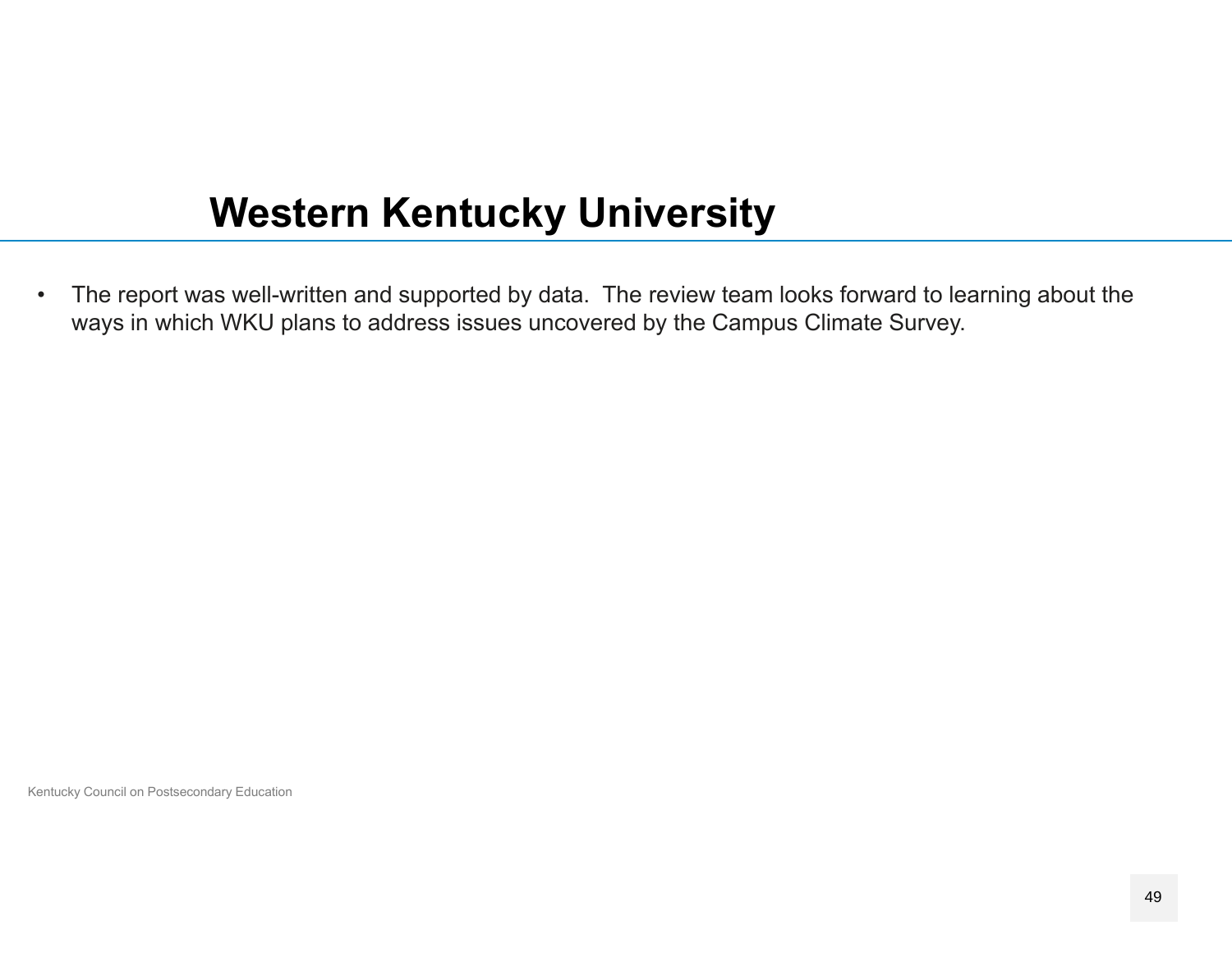## **Team 4: Big Sandy CTC, Morehead State University, Jefferson CTC, Bluegrass CTC**

**Kathy Garrett - Team Lead**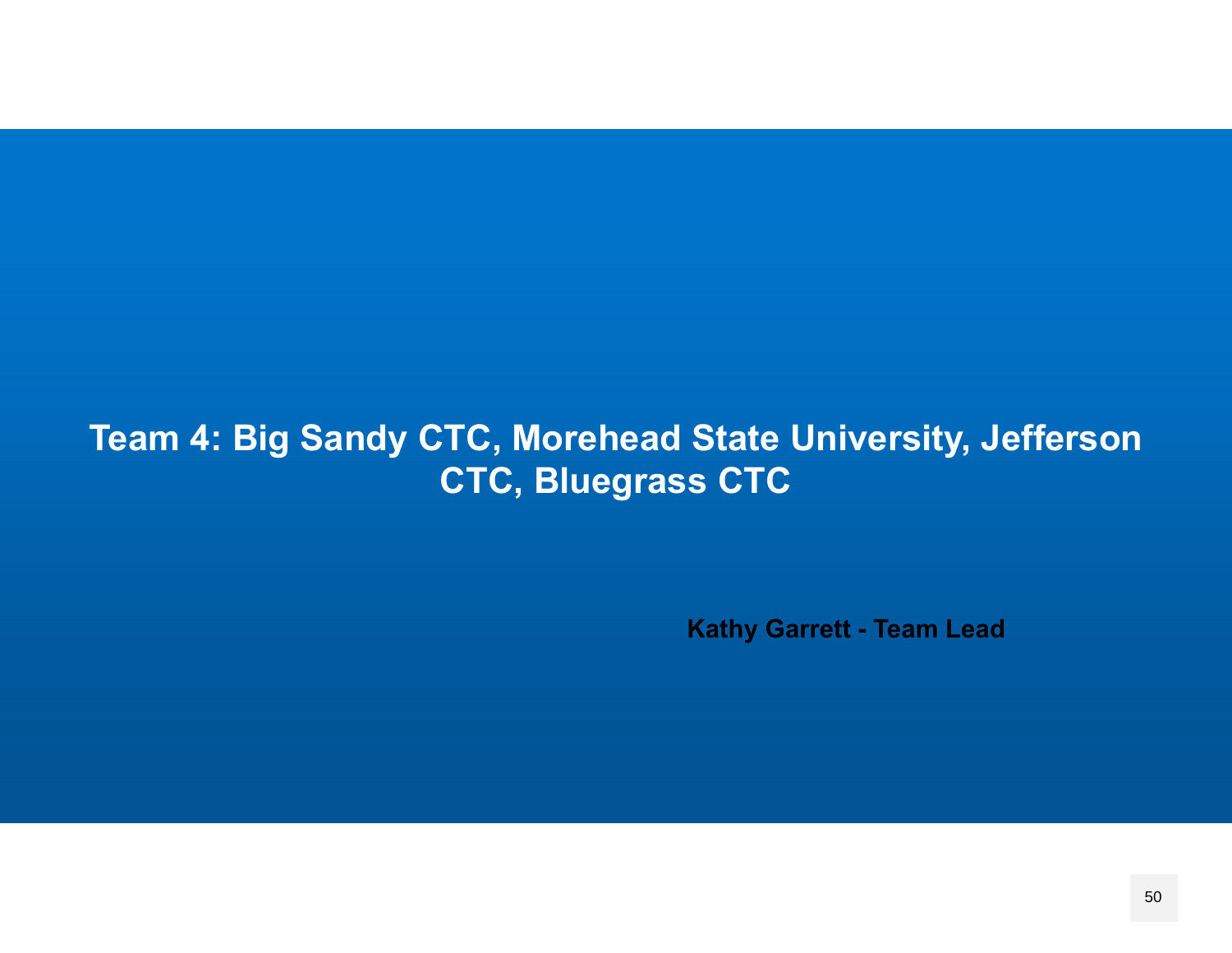## **Big Sandy CTC – 27/34**

#### •Quantitative Scores

| <b>Criteria</b>             | <b>Score</b>   |
|-----------------------------|----------------|
| Undergraduate<br>Enrollment | $\overline{2}$ |
| <b>URM Retention</b>        | 1              |
| Low Income Retention        | 1              |
| <b>URM Graduation</b>       | $\overline{2}$ |
| Low Income<br>Graduation    | $\overline{2}$ |
| <b>URM Degrees</b>          | $\overline{2}$ |
| <b>Low Income Degrees</b>   | 1              |
| <b>Workforce Diversity</b>  | N              |
| <b>Total - 11/16</b>        |                |

#### •Qualitative Scores

|                      | <b>Opportunity</b> | <b>Success</b> | <b>Impact</b> |
|----------------------|--------------------|----------------|---------------|
| Implementation       | 2                  | 2              | 2             |
| <b>Effectiveness</b> | 2                  | 2              |               |
| Lessons<br>Learned   | $\mathcal{P}$      |                | 2             |
| <b>Total -16/18</b>  | 6/6                | 5/6            | 5/6           |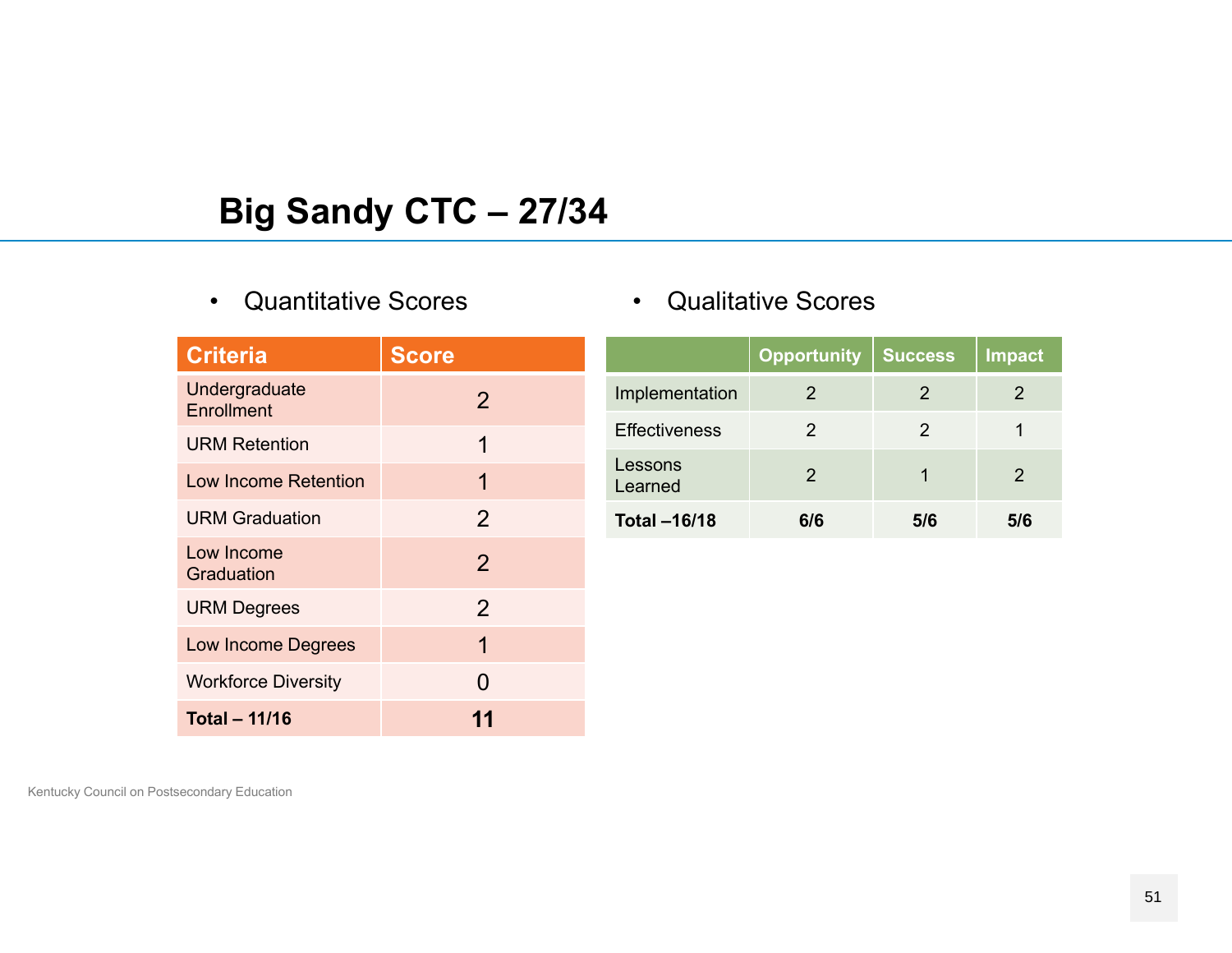## **Big Sandy CTC**

- $\bullet$  The review team saw positive efforts in the report to support the strategies through differing methods during the pandemic. The institution used collaborative efforts, supported student needs with services to meet personal needs and sought out URM and low-income students to provide resources to support student success. Providing mentoring and mental health assistance for Ready to Work students seemed to be an effective strategy.
- $\bullet$  Overall, the lessons learned showed good reflection and areas of improvement. Many of the strategies would have been better supported in this area with greater student feedback and detail on how the institution plans to proceed in the future. Adding specifics as to how the institution plans to implement the lessons learned would be a benefit to the review as well as planning for upcoming work in each of these strategies.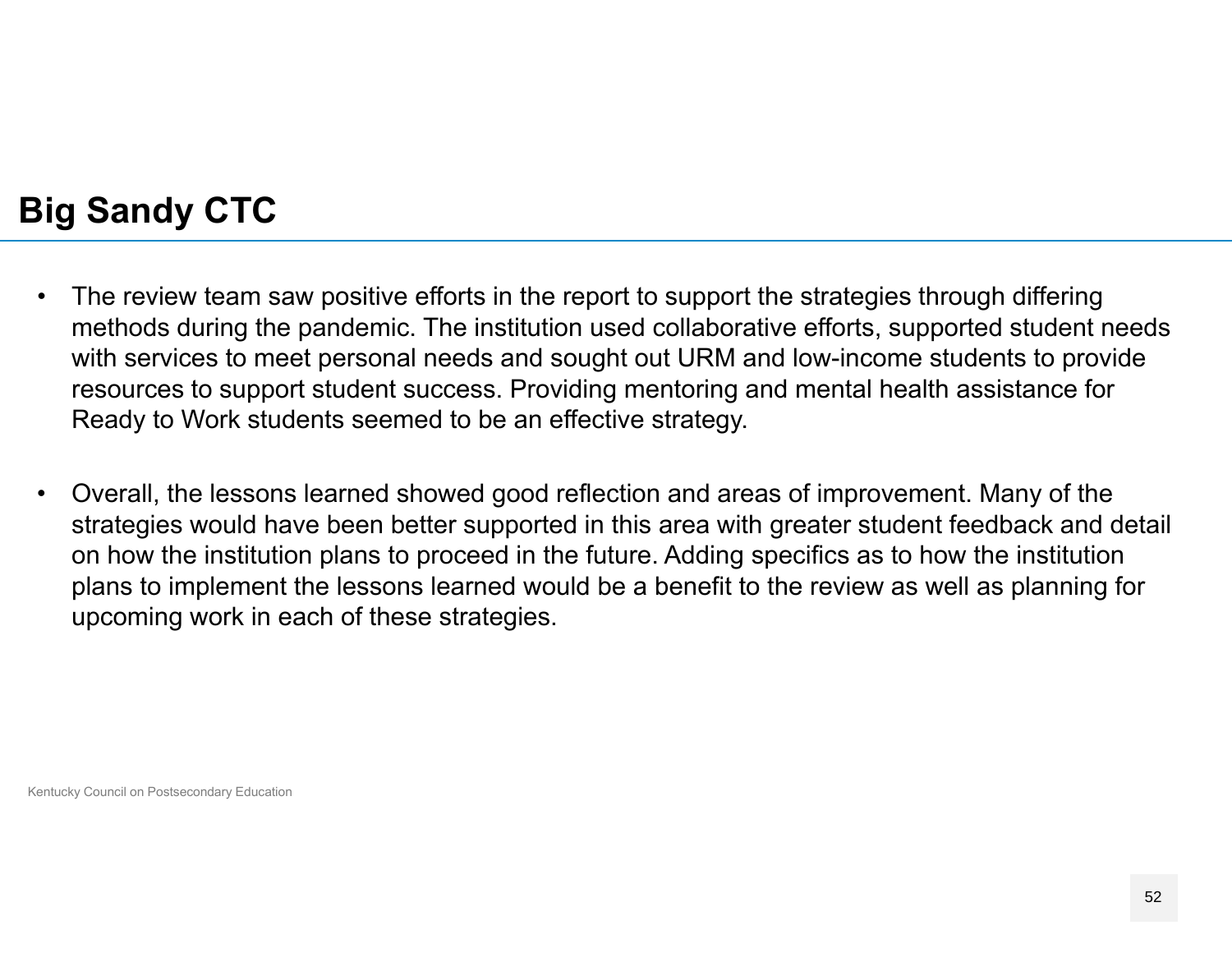# **Morehead State University – 24/36**

•Quantitative Scores

|  |  |  | <b>Qualitative Scores</b> |
|--|--|--|---------------------------|
|--|--|--|---------------------------|

| <b>Criteria</b>                    | <b>Score</b>   |                      | <b>Opportunity</b> | <b>Success</b> | <b>Impact</b>  |
|------------------------------------|----------------|----------------------|--------------------|----------------|----------------|
| Undergraduate<br><b>Enrollment</b> | $\overline{2}$ | Implementation       | 2                  | $\overline{2}$ | $\overline{2}$ |
| <b>Graduate Enrollment</b>         | 2              | <b>Effectiveness</b> | 1                  | 1              | $\overline{2}$ |
| <b>URM Retention</b>               | $\overline{0}$ | Lessons<br>Learned   | $\overline{2}$     | $\overline{2}$ | $\overline{2}$ |
| Low Income Retention               | $\Omega$       | <b>Total-16/18</b>   | 5/6                | 5/6            | 6/6            |
| <b>URM Graduation</b>              | 1              |                      |                    |                |                |
| Low Income<br>Graduation           | 1              |                      |                    |                |                |
| <b>URM Degrees</b>                 | $\mathbf 1$    |                      |                    |                |                |
| Low Income Degrees                 | $\Omega$       |                      |                    |                |                |
| <b>Workforce Diversity</b>         | 1              |                      |                    |                |                |
| Total $-8/18$                      | 8              |                      |                    |                |                |

Kentucky Council on Postsecondary Education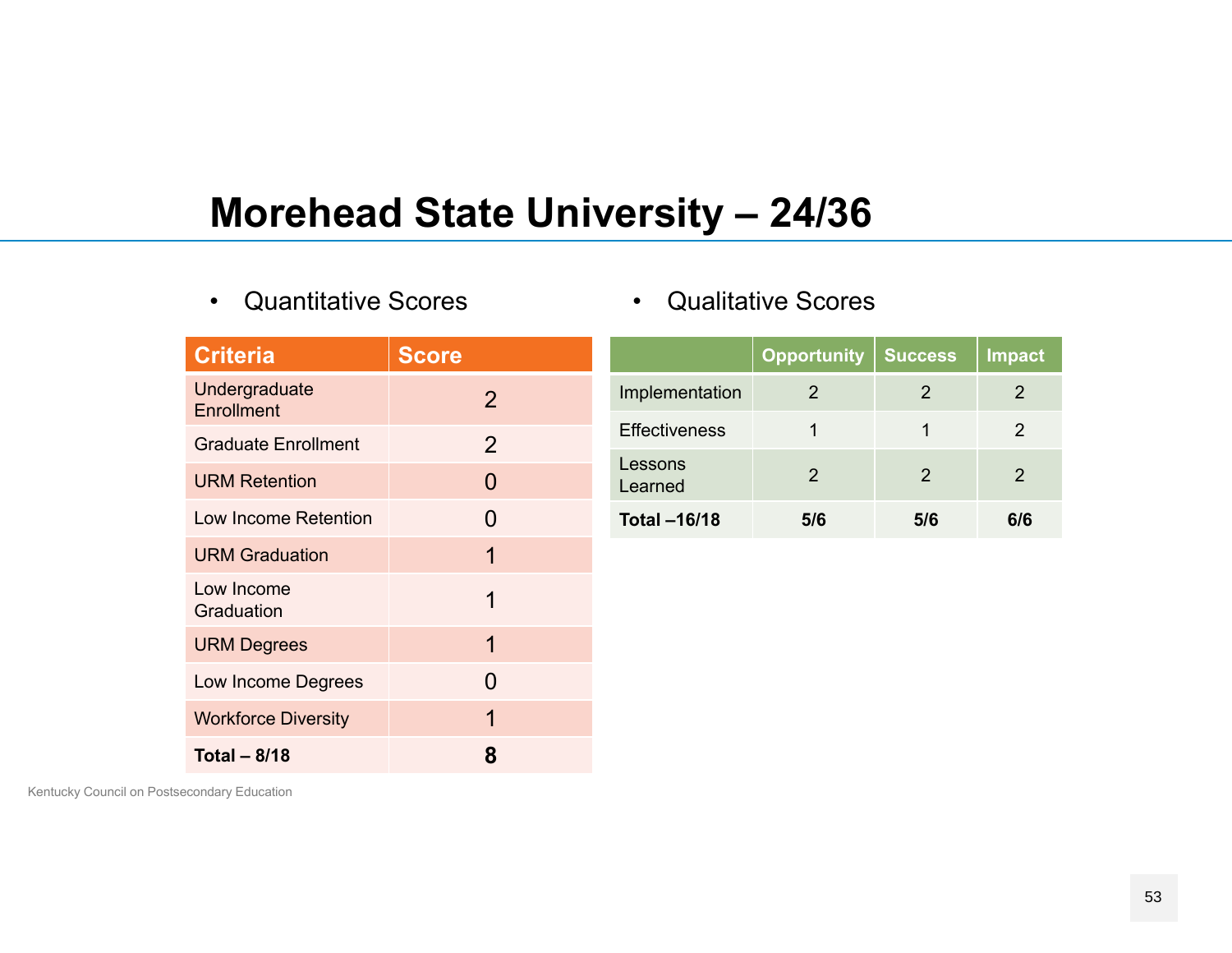# **Morehead State University**

- $\bullet$  One of the strategies we thought showed a high level of commitment from leadership, faculty and staff was incorporating diversity training from the top down. Starting with your President's Cabinet and taking the training to faculty and staff is to be commended. The development of DEI teams to train and support the campus seemed to be very effective.
- • The review team would have liked to have more data on the effectiveness of the mentoring program.
- $\bullet$  Good detail in your lessons learned for diverse faculty for future plans. • We would have liked to see more detail in how you plan to develop pathways to completion for re-enrolled students.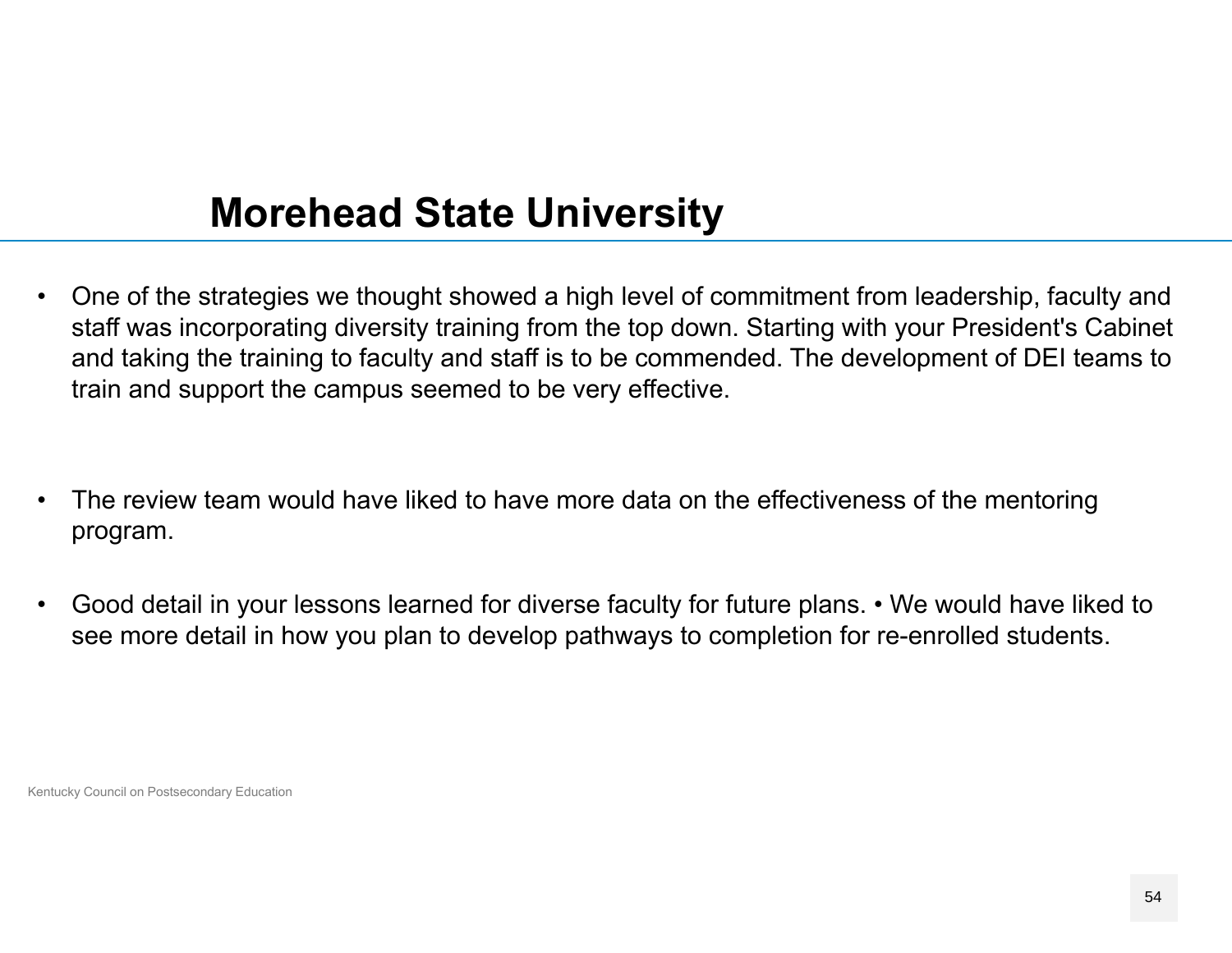### **Jefferson CTC – 31/34**

#### • Quantitative Scores

| <b>Criteria</b>             | <b>Score</b>   |
|-----------------------------|----------------|
| Undergraduate<br>Enrollment | $\overline{2}$ |
| <b>URM Retention</b>        | 1              |
| <b>Low Income Retention</b> | 1              |
| <b>URM Graduation</b>       | $\overline{2}$ |
| Low Income<br>Graduation    | $\overline{2}$ |
| <b>URM Degrees</b>          | $\overline{2}$ |
| <b>Low Income Degrees</b>   | $\overline{2}$ |
| <b>Workforce Diversity</b>  | 1              |
| <b>Total - 13/16</b>        | 13             |

| <b>Qualitative Scores</b> |
|---------------------------|
|                           |

|                      | <b>Opportunity</b> | <b>Success</b> | <b>Impact</b> |
|----------------------|--------------------|----------------|---------------|
| Implementation       | 2                  | 2              | 2             |
| <b>Effectiveness</b> | 2                  | 2              | 2             |
| Lessons<br>Learned   | $\mathcal{P}$      | 2              | 2             |
| <b>Total - 18/18</b> | 6/6                | 6/6            | ิ 6/6         |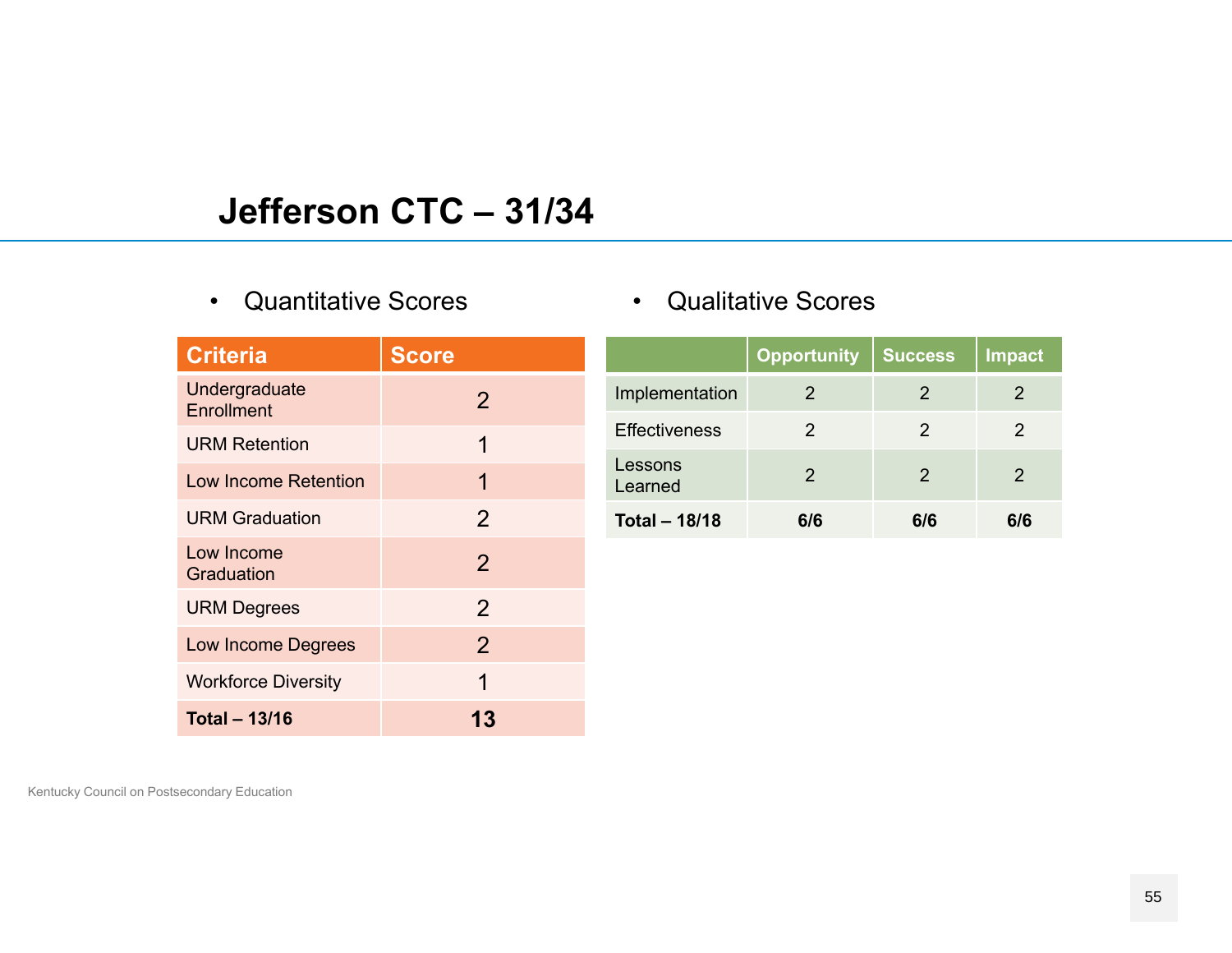## **Jefferson CTC**

 $\bullet$  This report shows a well-rounded approach to supporting an environment of inclusion, reaching URM students and meeting the needs of the whole student. The pandemic caused many efforts to be adjusted and reevaluated. Our team appreciated that this did not stop the continued implementation of your strategies.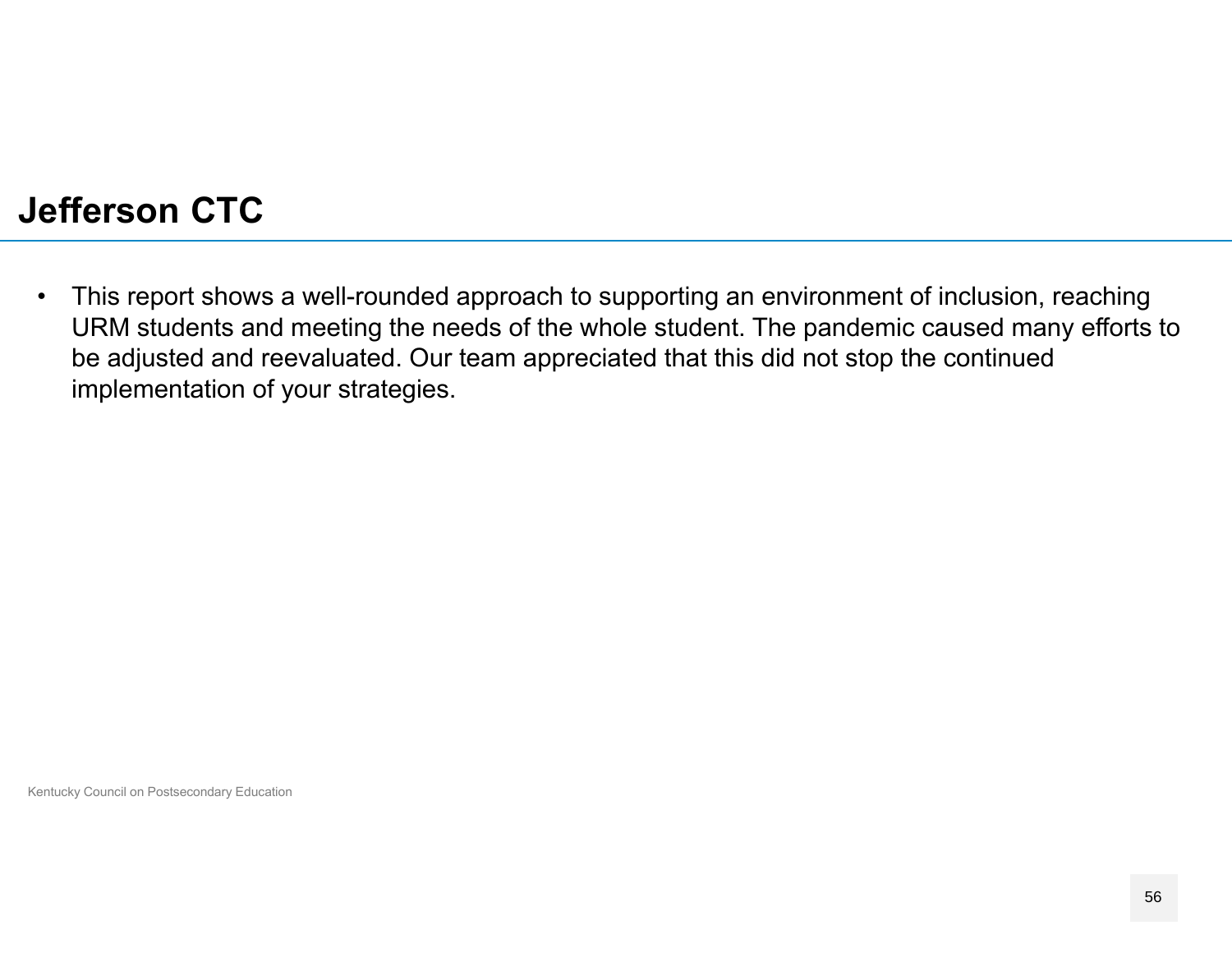## **Bluegrass CTC – 31/34**

#### •Quantitative Scores

| <b>Criteria</b>             | <b>Score</b>   |
|-----------------------------|----------------|
| Undergraduate<br>Enrollment | $\overline{2}$ |
| <b>URM Retention</b>        | $\overline{2}$ |
| Low Income Retention        | $\overline{2}$ |
| <b>URM Graduation</b>       | $\overline{2}$ |
| Low Income<br>Graduation    | $\overline{2}$ |
| <b>URM Degrees</b>          | $\overline{2}$ |
| <b>Low Income Degrees</b>   | $\overline{2}$ |
| <b>Workforce Diversity</b>  | 1              |
| <b>Total - 15/16</b>        | 15             |

|  | <b>Qualitative Scores</b> |  |
|--|---------------------------|--|
|--|---------------------------|--|

|                      | <b>Opportunity</b> | <b>Success</b> | <b>Impact</b> |
|----------------------|--------------------|----------------|---------------|
| Implementation       | ン                  | 2              | 2             |
| <b>Effectiveness</b> | 2                  | 2              |               |
| Lessons<br>Learned   | $\mathcal{P}$      | 2              |               |
| Total -16 /18        | 6/6                | 6/6            |               |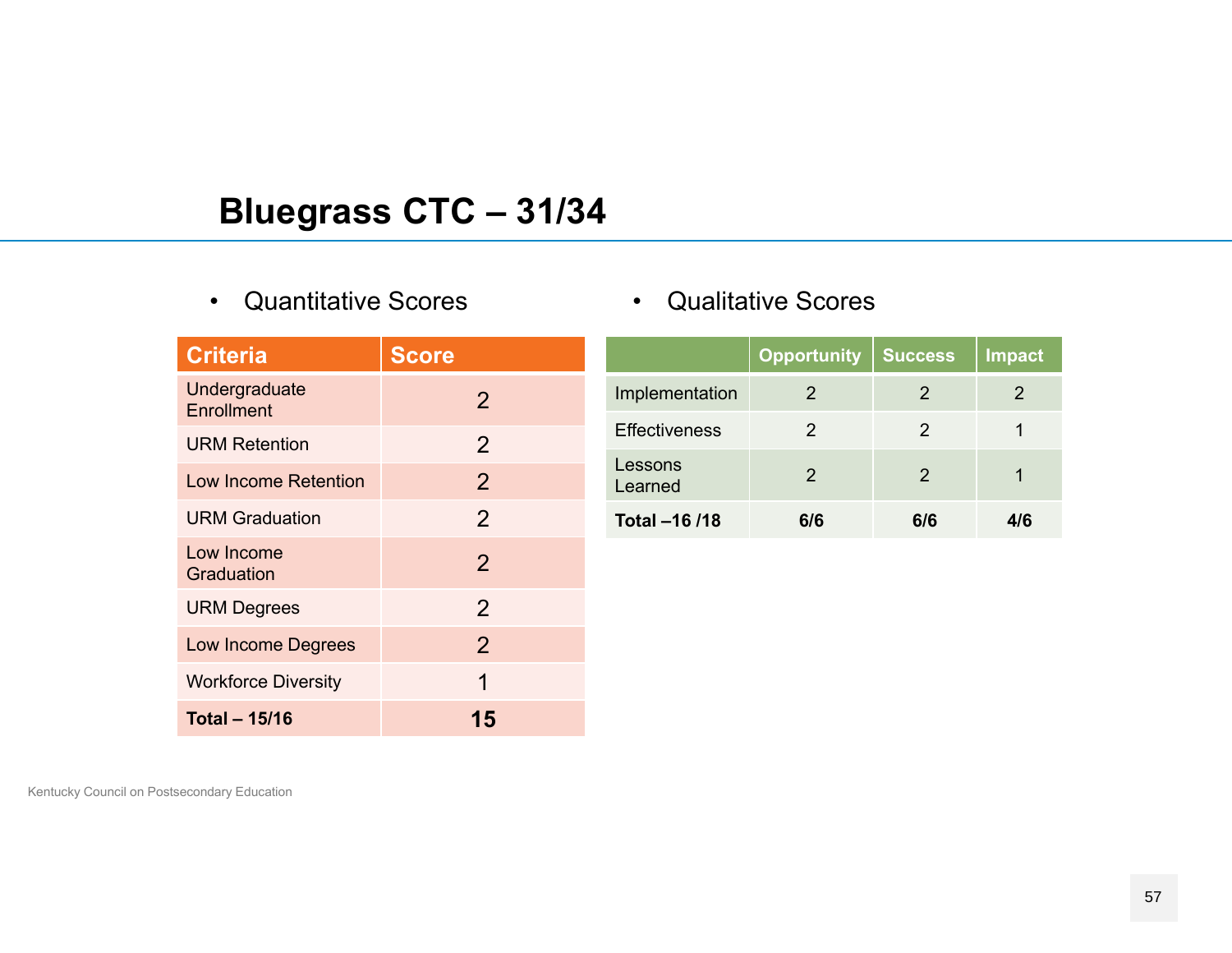#### **Bluegrass CTC**

- $\bullet$  Overall, the implementation of strategies showed careful and thoughtful planning. Adjustments were made to address the needs of the whole student, especially in consideration of areas of difficulty that students were experiencing due to the pandemic.
- $\bullet$  Enrollment and retention increase due to strategies showed positive results. The review team would have liked additional detail on the effectiveness of your efforts to attract more diverse applicants.
- $\bullet$  Lessons learned showed thoughtful consideration of efforts. Two suggested areas for review would be engaging students through student surveys as to effectiveness of strategies and more specifics about future plans to hire more diverse staff. Also, we would suggest that you consider involving administration as you plan your strategies to increase diverse faculty and staff.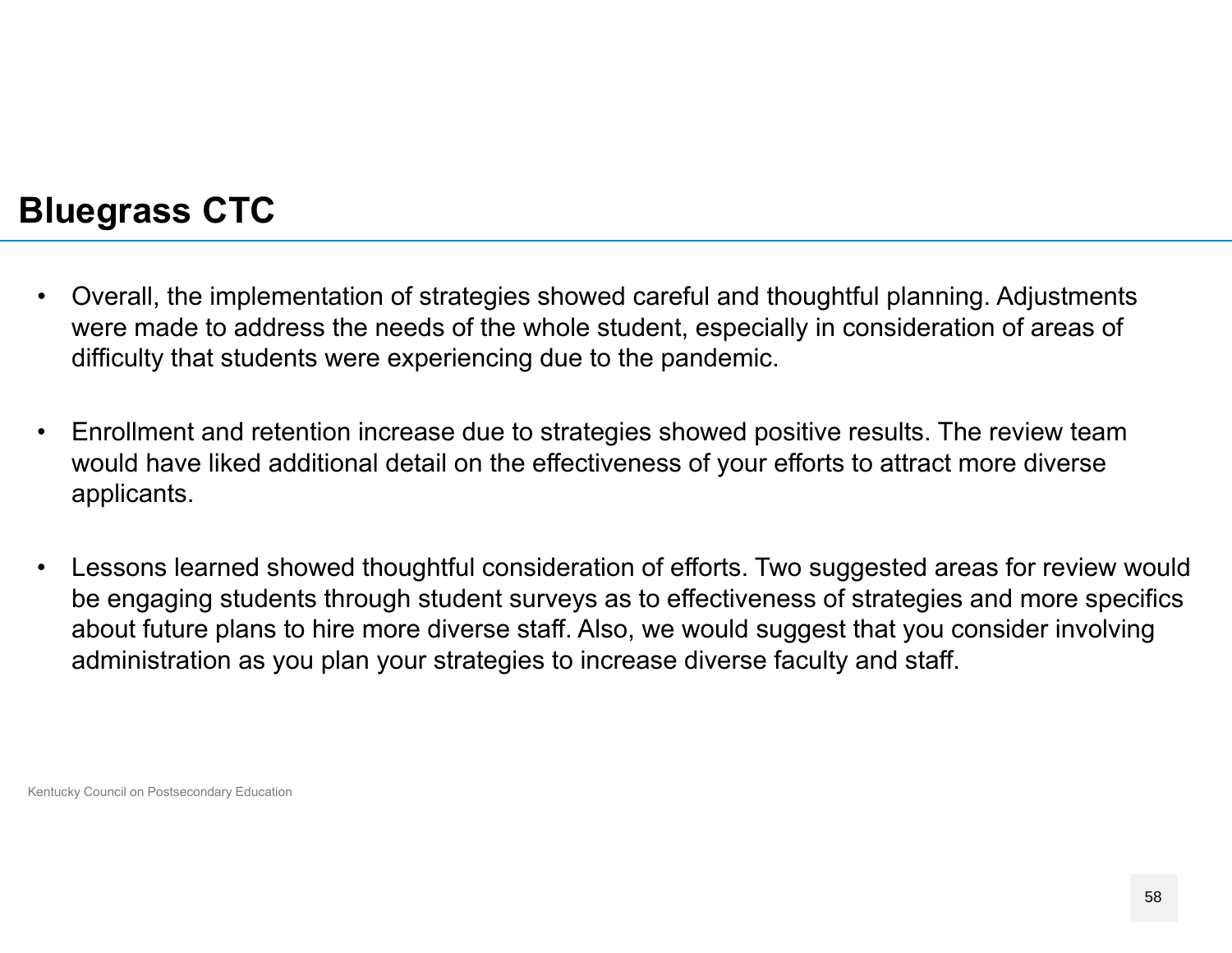## **Team 6: Murray State University, Gateway CTC, University of Kentucky, Elizabethtown CTC**

**Rae Smith - Team Lead**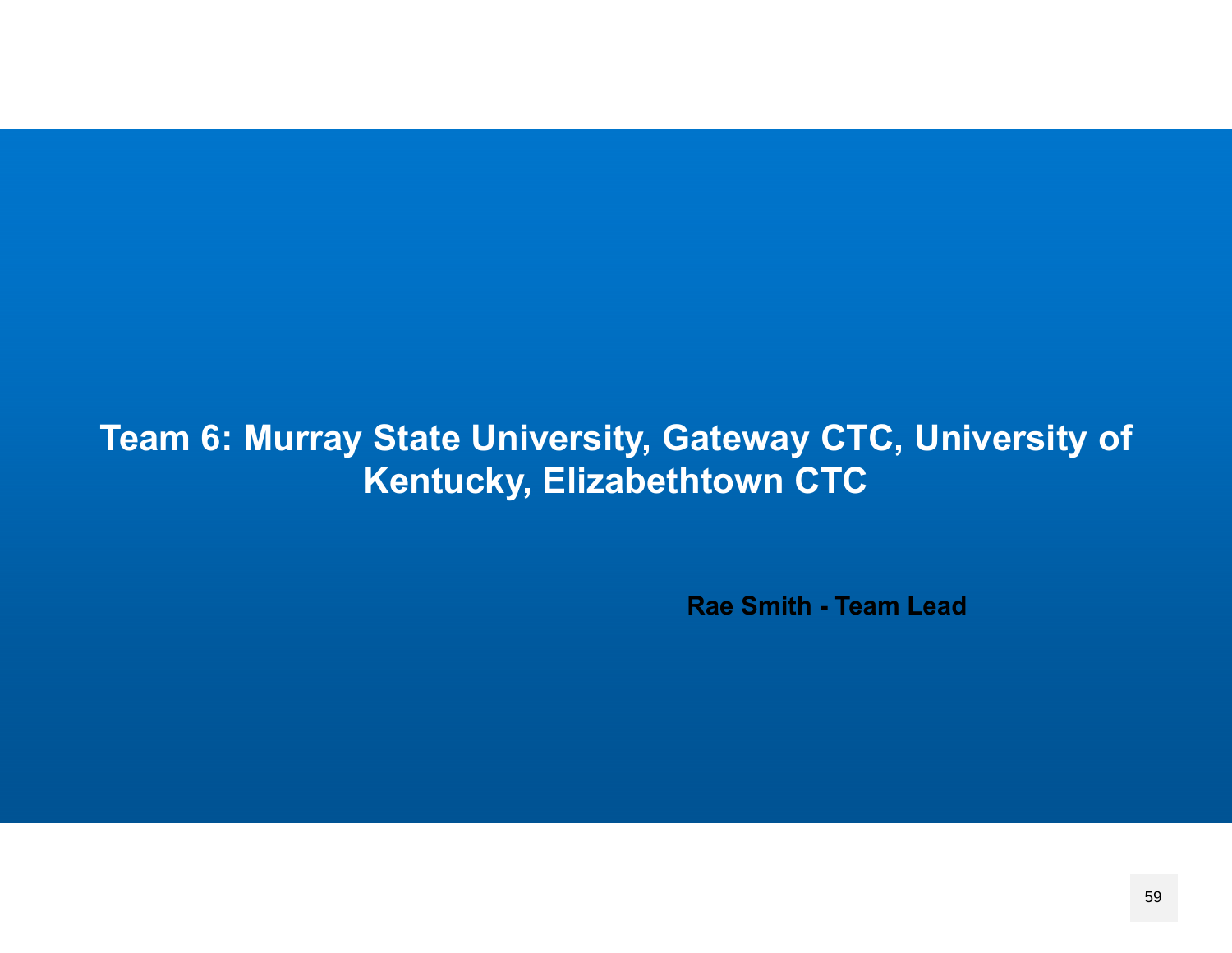#### **Murray State University**

- •Miscommunication occurred during the review process and the team is taking another look
- $\bullet$ Status is pending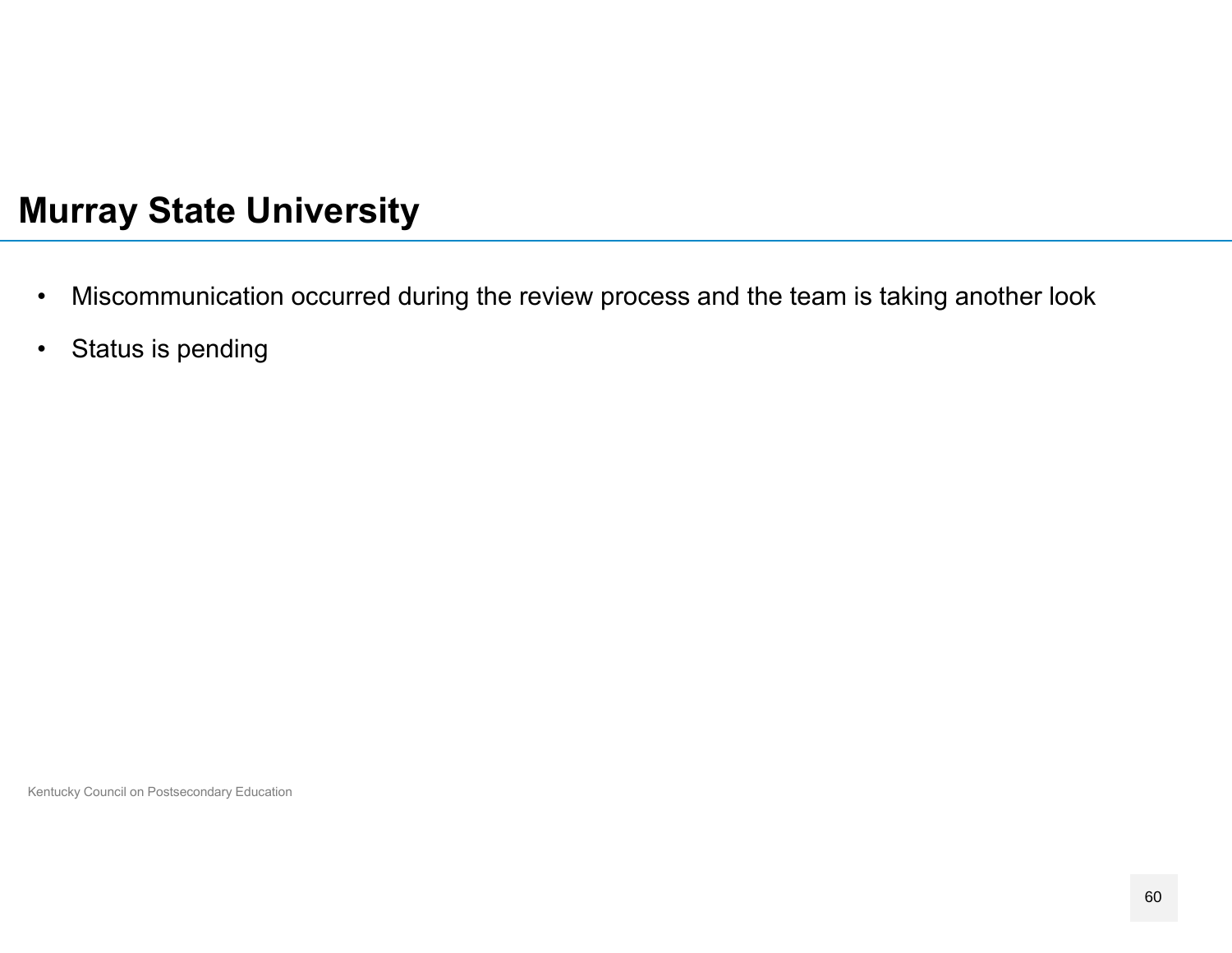# **Murray State University - 20/36**

•Quantitative Scores

|  |  |  | <b>Qualitative Scores</b> |
|--|--|--|---------------------------|
|--|--|--|---------------------------|

| <b>Criteria</b>             | <b>Score</b>   |                      | <b>Opportunity</b> |
|-----------------------------|----------------|----------------------|--------------------|
| Undergraduate<br>Enrollment | $\overline{2}$ | Implementation       | 2                  |
| <b>Graduate Enrollment</b>  | $\overline{2}$ | <b>Effectiveness</b> | 1                  |
| <b>URM Retention</b>        | $\Omega$       | Lessons<br>Learned   | 1                  |
| Low Income Retention        | 1              | <b>Total-12/18</b>   | 4/6                |
| <b>URM Graduation</b>       | 1              |                      |                    |
| Low Income<br>Graduation    | 1              |                      |                    |
| <b>URM Degrees</b>          | $\Omega$       |                      |                    |
| Low Income Degrees          | 0              |                      |                    |
| <b>Workforce Diversity</b>  | 1              |                      |                    |
| <b>Total - 8/18</b>         | 8              |                      |                    |

|                      | <b>Opportunity</b> | <b>Success</b> | <b>Impact</b> |
|----------------------|--------------------|----------------|---------------|
| Implementation       |                    |                |               |
| <b>Effectiveness</b> |                    |                |               |
| Lessons<br>Learned   |                    |                |               |
| <b>Total-12/18</b>   | 4/6                | 4/6            |               |

and the control of the con-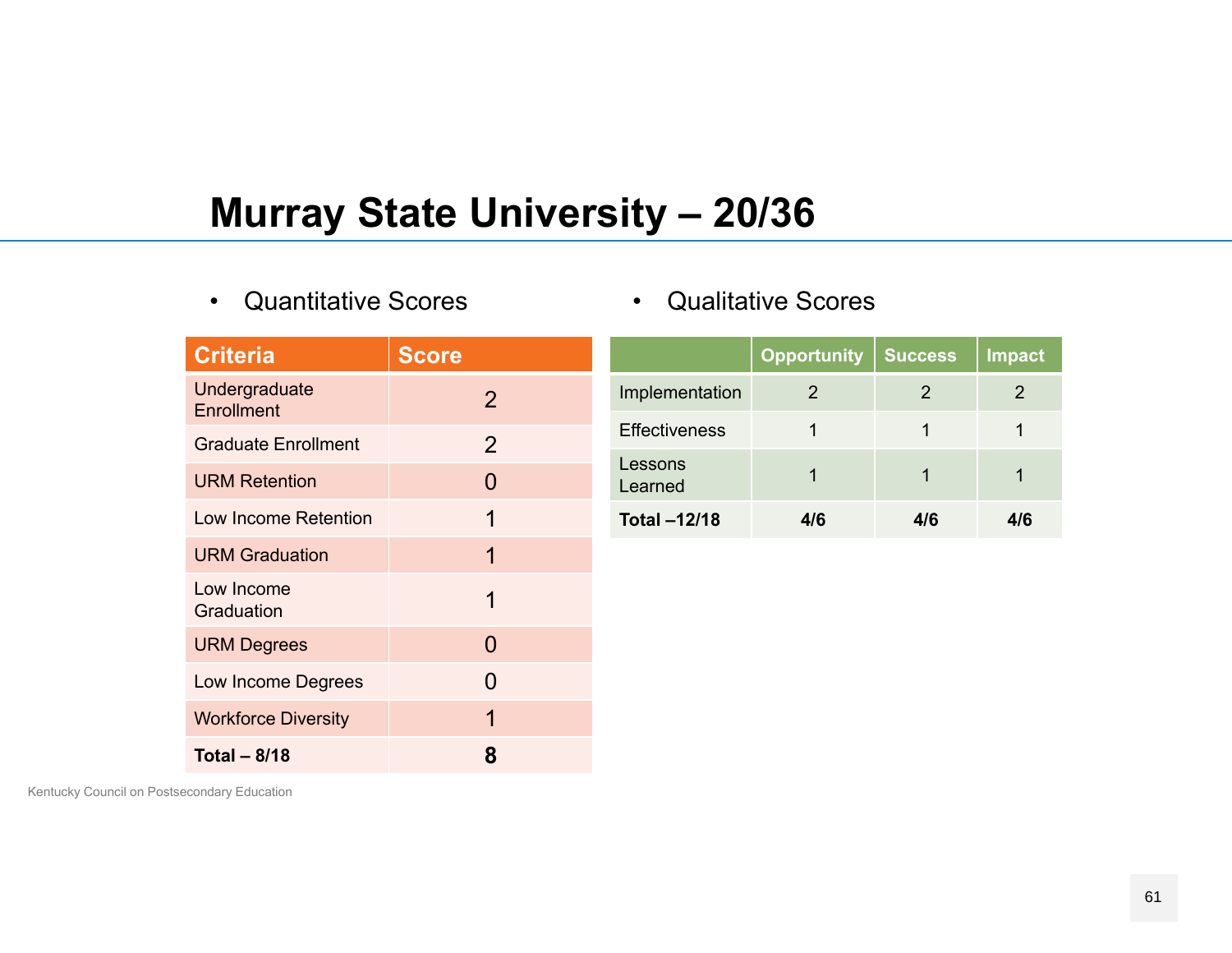# **Murray State University**

- $\bullet$  One strength of this plan is the commitment the university President has made to meeting personally with different constituencies and listening to their concerns.
- $\bullet$  Opportunity - The report did not provide as much data as needed nor did it address recruitment, mainly mentoring. Implementation detailed data analysis but not specific actions/activities that moved toward the goal of increasing scholarships and events.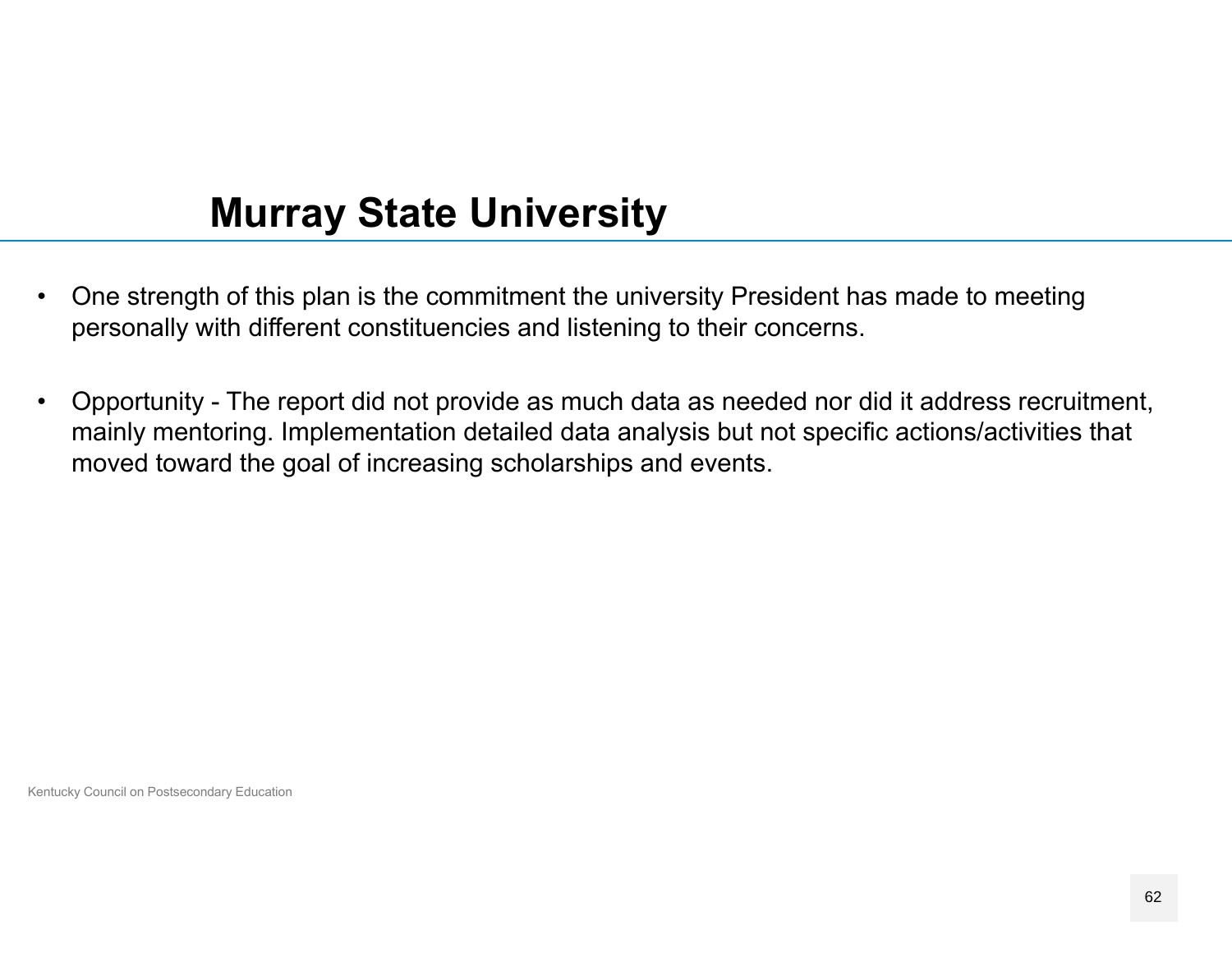## **Gateway CTC – 23/34**

#### •Quantitative Scores

| <b>Criteria</b>             | <b>Score</b>   |
|-----------------------------|----------------|
| Undergraduate<br>Enrollment | $\overline{2}$ |
| <b>URM Retention</b>        | $\overline{2}$ |
| <b>Low Income Retention</b> | $\overline{2}$ |
| <b>URM Graduation</b>       | $\overline{2}$ |
| Low Income<br>Graduation    | $\overline{2}$ |
| <b>URM Degrees</b>          | $\overline{2}$ |
| <b>Low Income Degrees</b>   | $\overline{2}$ |
| <b>Workforce Diversity</b>  | 1              |
| <b>Total - 15/16</b>        | 15             |

#### $\bullet$ Qualitative Scores

|                      | <b>Opportunity</b> | <b>Success</b> | Impact |
|----------------------|--------------------|----------------|--------|
| Implementation       | 2                  |                |        |
| <b>Effectiveness</b> |                    |                |        |
| Lessons<br>Learned   |                    |                |        |
| Total $-8/18$        | 4/6                | 3/6            | 1/6    |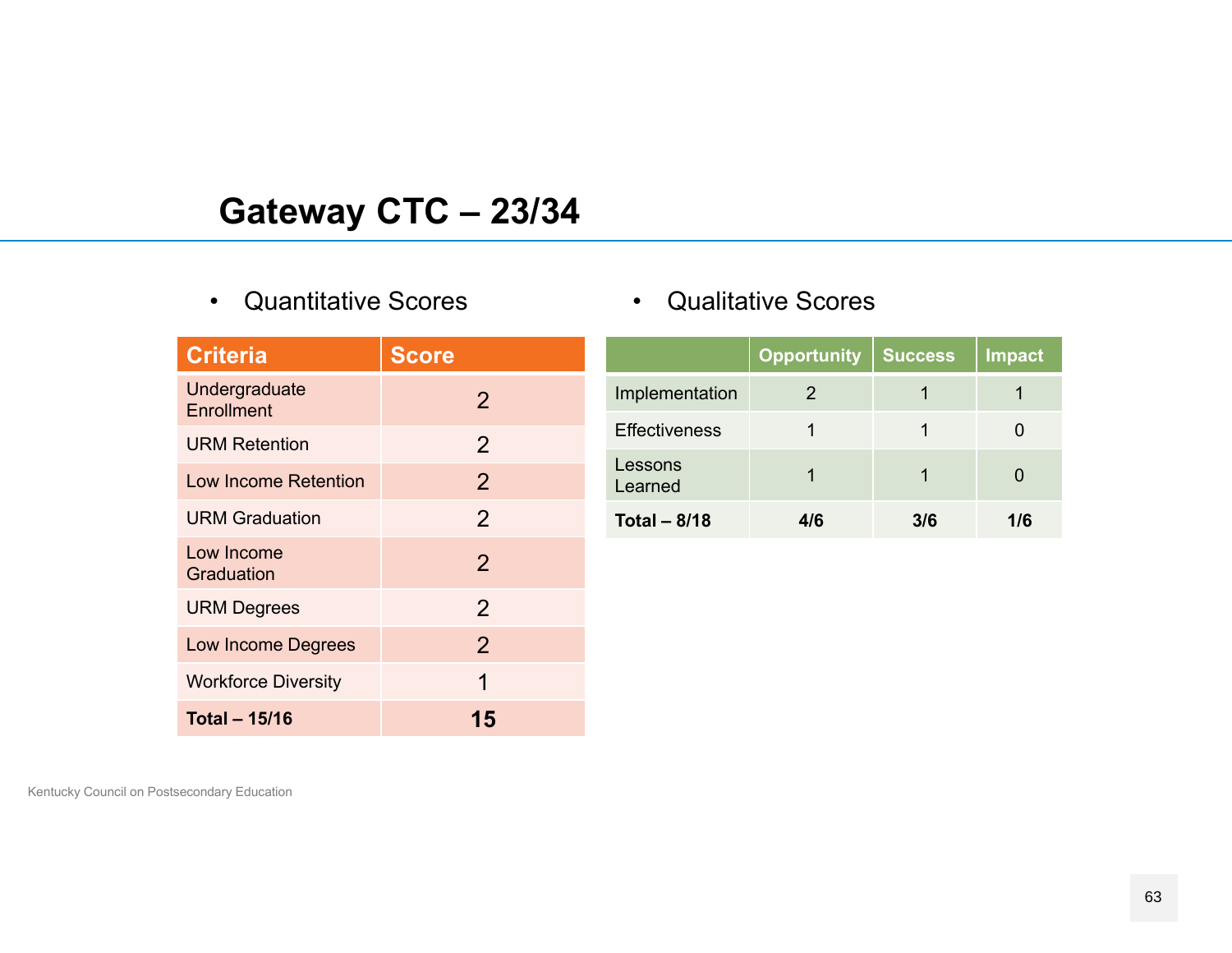#### **Gateway CTC – 23/34**

• Strategies had a very narrow focus--recruiting from local high schools, incorporating an emphasis on inclusion and appreciation of diversity into the curriculum of select programs, offering PD for faculty and staff but not requiring it, and offering a variety of student events without an assessment of need or an evaluation of impact. A more strategic approach should be taken to DEI and it should be incorporated across campus programs. Some of this was addressed in lessons learned, but to have effective next steps more emphasis should be given to identifying prospective students and their needs, especially those in vulnerable and underrepresented populations.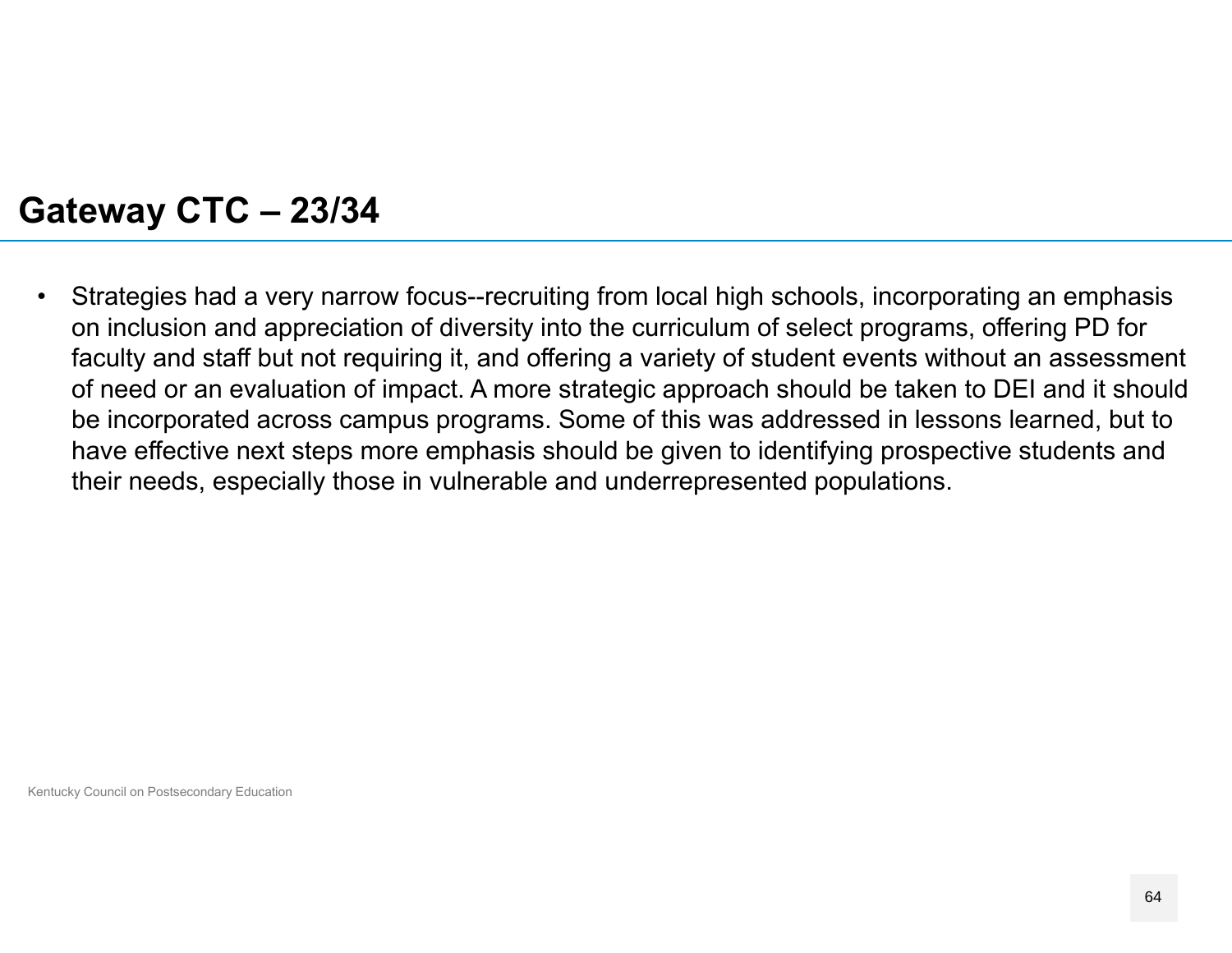# **University of Kentucky – 30/36**

**12**

•Quantitative Scores

|  | <b>Qualitative Scores</b> |  |
|--|---------------------------|--|
|--|---------------------------|--|

| <b>Criteria</b>                    | <b>Score</b>   |                      | <b>Opportunity</b> | <b>Success</b> | <b>Impact</b> |
|------------------------------------|----------------|----------------------|--------------------|----------------|---------------|
| Undergraduate<br><b>Enrollment</b> | 2              | Implementation       | $\overline{2}$     | $\overline{2}$ | 2             |
| <b>Graduate Enrollment</b>         | $\overline{2}$ | <b>Effectiveness</b> | 2                  | $\overline{2}$ | 2             |
| <b>URM Retention</b>               | 1              | Lessons<br>Learned   | $\overline{2}$     | $\overline{2}$ | 2             |
| Low Income Retention               | 1              | <b>Total - 18/18</b> | 6/6                | 6/6            | 6/6           |
| <b>URM Graduation</b>              | 1              |                      |                    |                |               |
| Low Income<br>Graduation           |                |                      |                    |                |               |
| <b>URM Degrees</b>                 | $\overline{2}$ |                      |                    |                |               |
| Low Income Degrees                 | 1              |                      |                    |                |               |
| <b>Workforce Diversity</b>         |                |                      |                    |                |               |

Kentucky Council on Postsecondary Education

**Total – 12/18**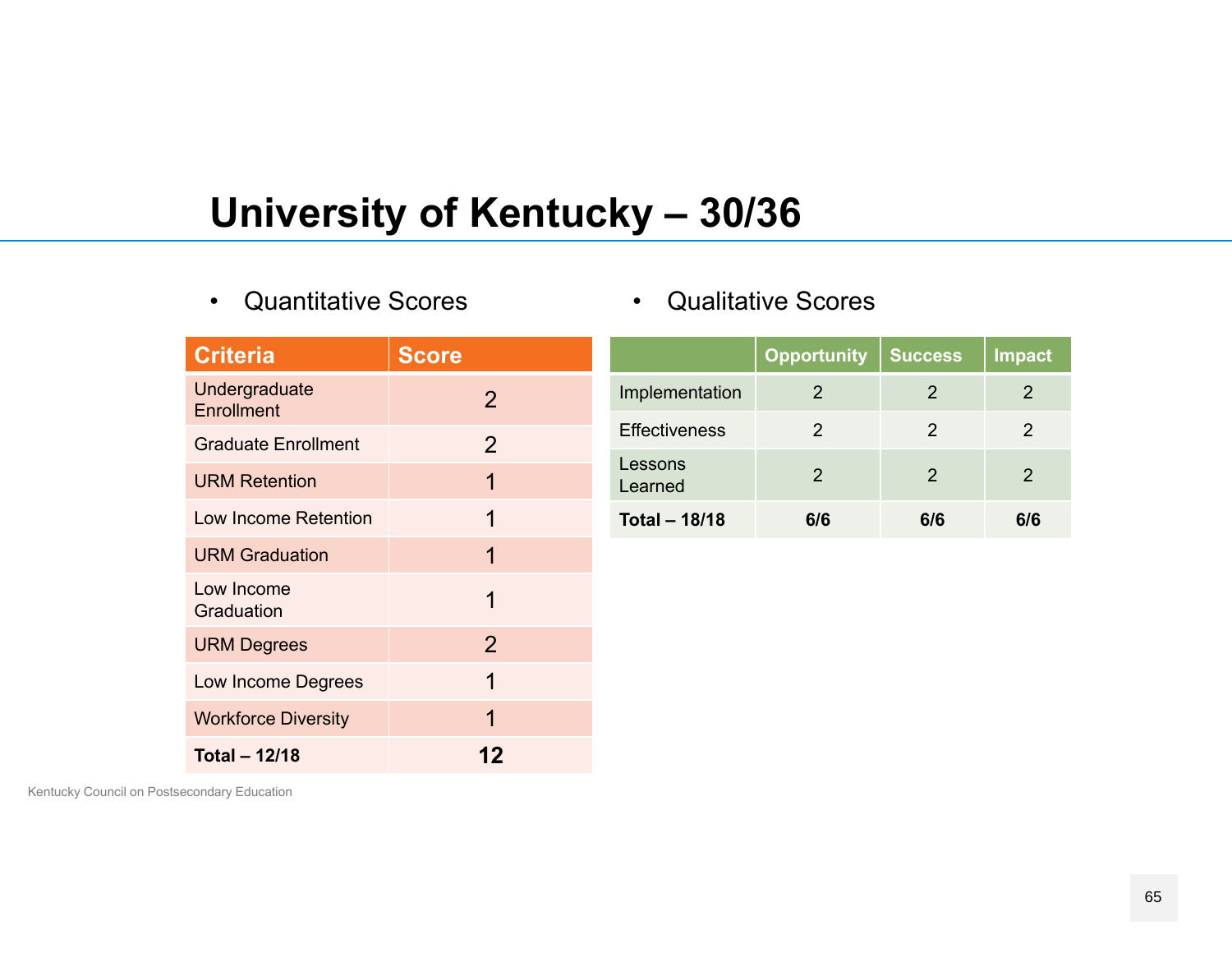# **University of Kentucky**

 $\bullet$  The University of Kentucky has taken a strategic approach to incorporate DEI across the campus. DEI work is a part of each principle of the university's strategic plan. Faculty, staff, students, and community partners are part of the initiatives. Efforts are comprehensive and thorough data is provided to evaluate and demonstrate effectiveness of the projects. The plan offers many best practices that could be shared with other institutions.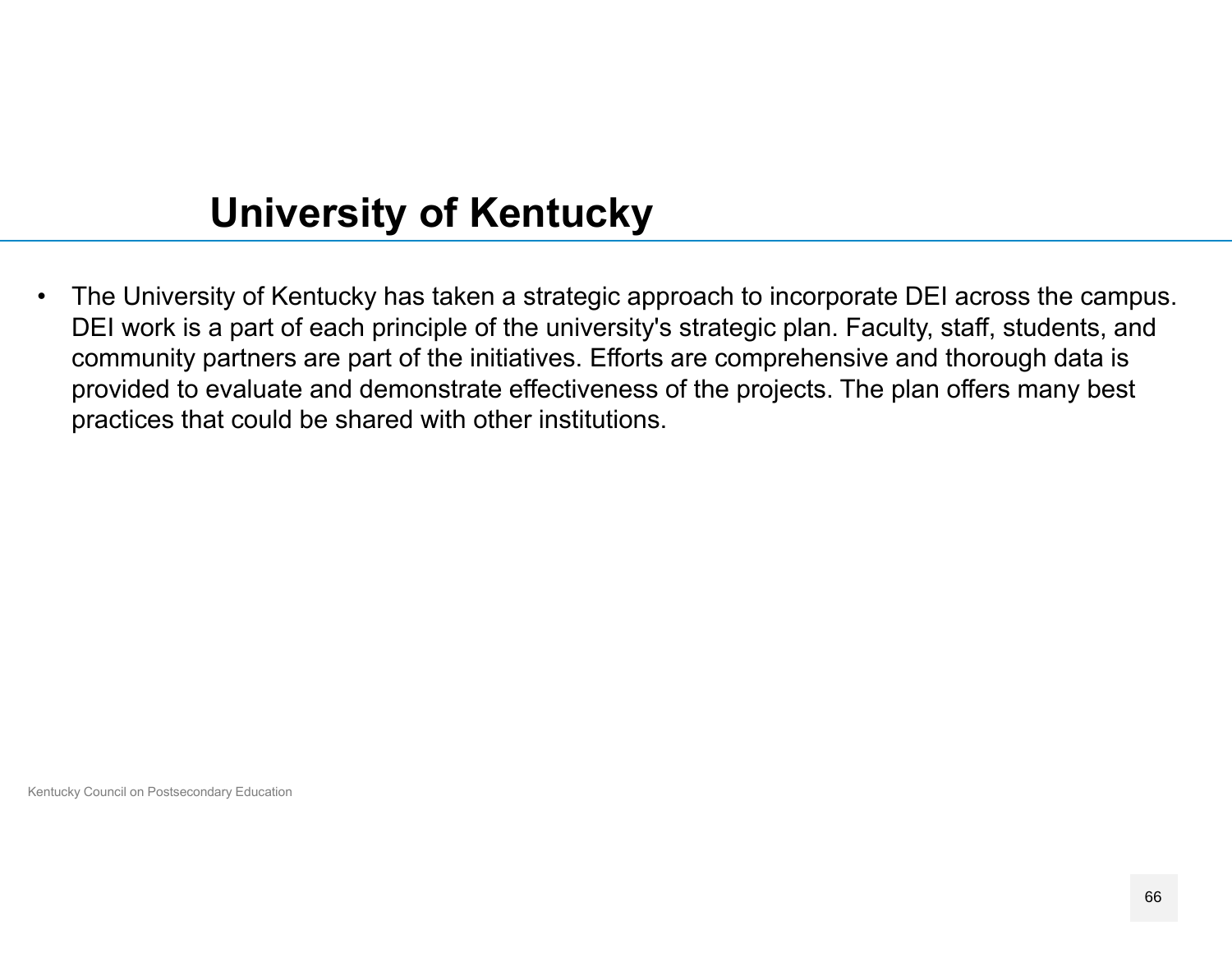## **Elizabethtown CTC – 28/34**

• Quantitative Scores

| <b>Criteria</b>             | <b>Score</b>   |
|-----------------------------|----------------|
| Undergraduate<br>Enrollment | 2              |
| <b>URM Retention</b>        | 1              |
| Low Income Retention        | 2              |
| <b>URM Graduation</b>       | $\overline{2}$ |
| Low Income<br>Graduation    | $\overline{2}$ |
| <b>URM Degrees</b>          | 1              |
| <b>Low Income Degrees</b>   | 0              |
| <b>Workforce Diversity</b>  | 1              |
| Total - 11/16               |                |

|  | <b>Qualitative Scores</b> |  |
|--|---------------------------|--|
|--|---------------------------|--|

|                      | <b>Opportunity</b> | <b>Success</b> | <b>Impact</b> |
|----------------------|--------------------|----------------|---------------|
| Implementation       | ン                  | $\mathcal{P}$  | 2             |
| <b>Effectiveness</b> | 2                  |                | 2             |
| Lessons<br>Learned   | $\mathcal{P}$      | 2              | 2             |
| <b>Total - 17/18</b> | 616                | 5/6            | 616           |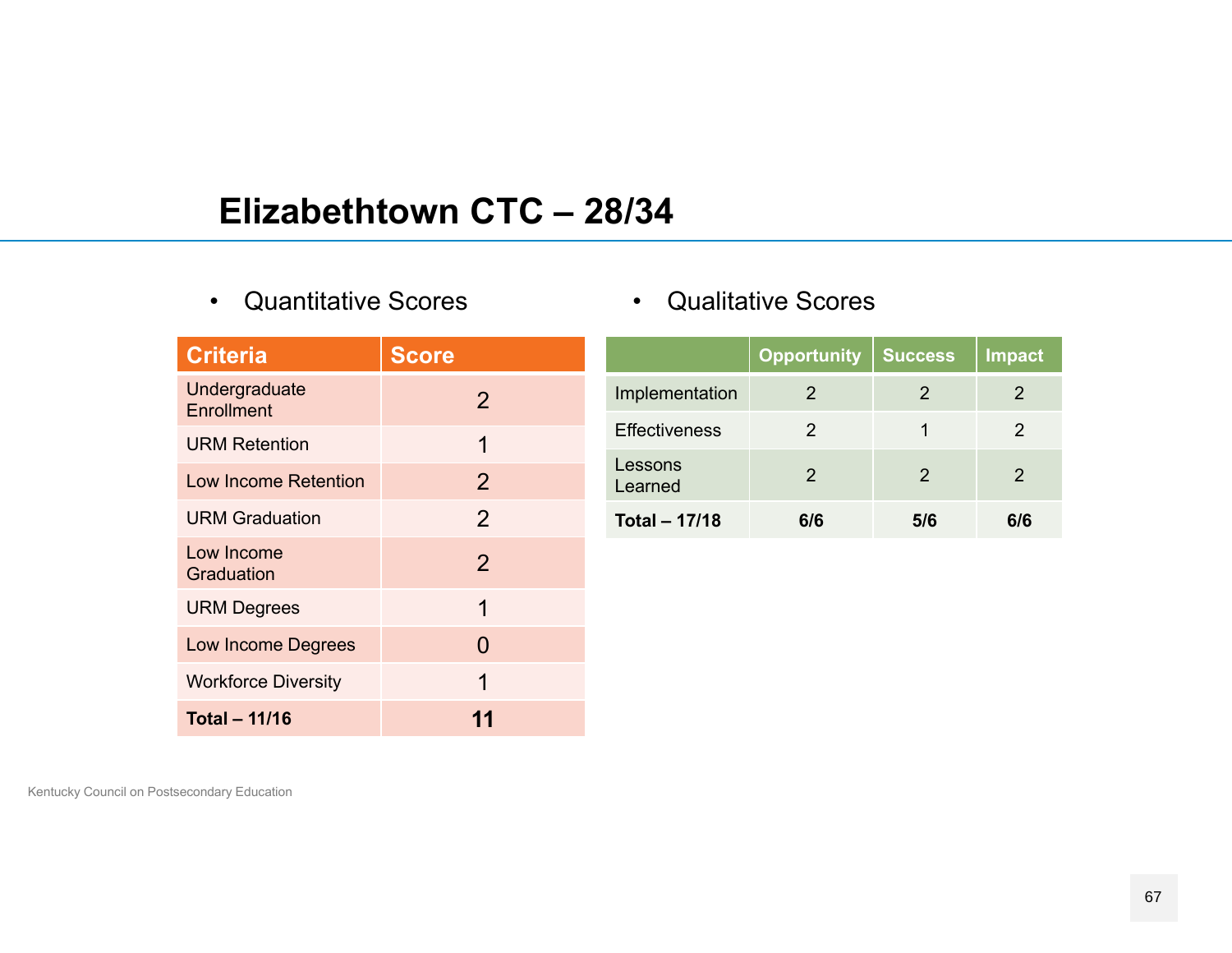## **Elizabethtown CTC**

- $\bullet$ Good use of measurable data. Thorough data provided.
- • Demonstrated strong commitment to DEI, employed multiple tactics and made creative adaptations to meet or exceed goals.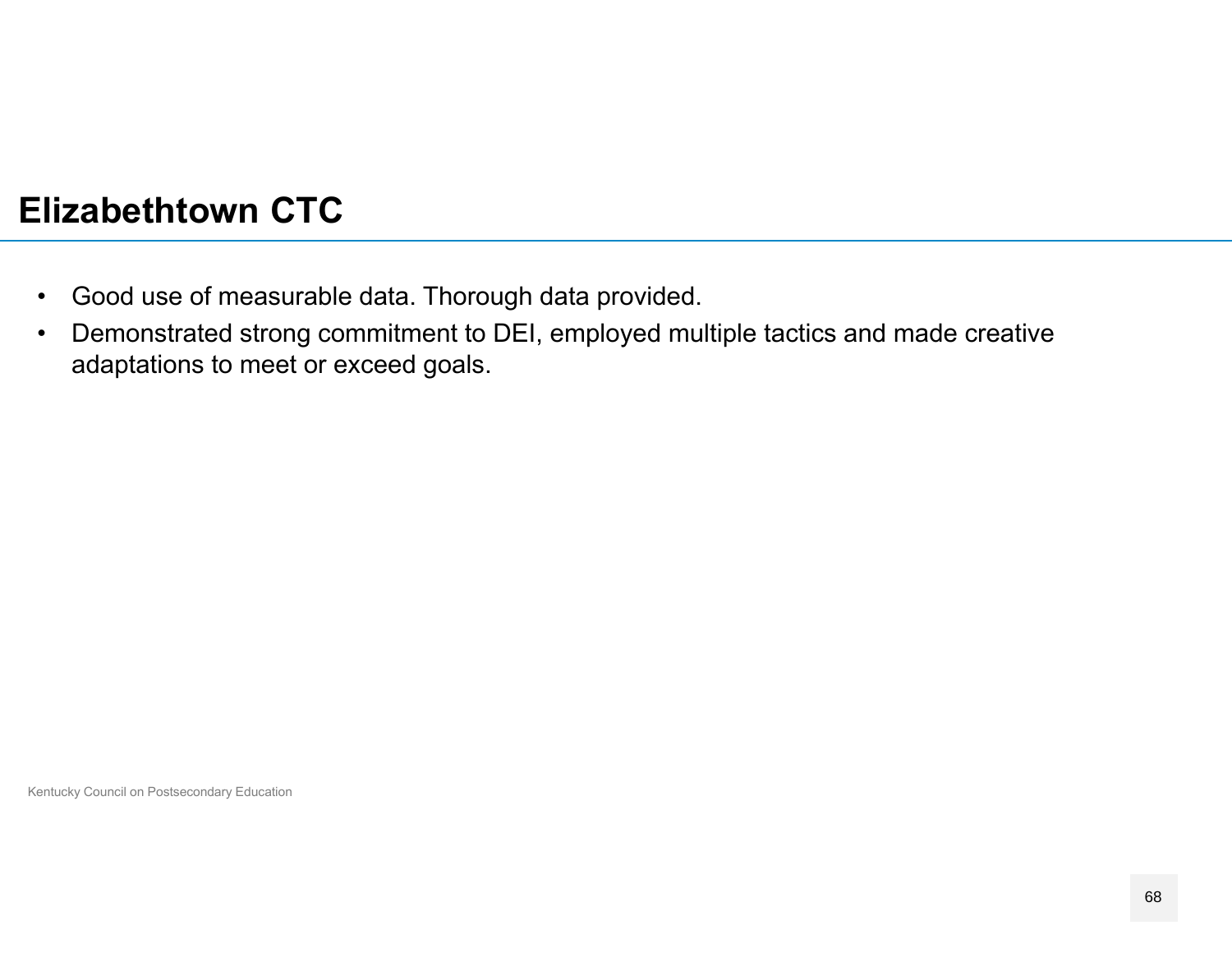**Next Steps**